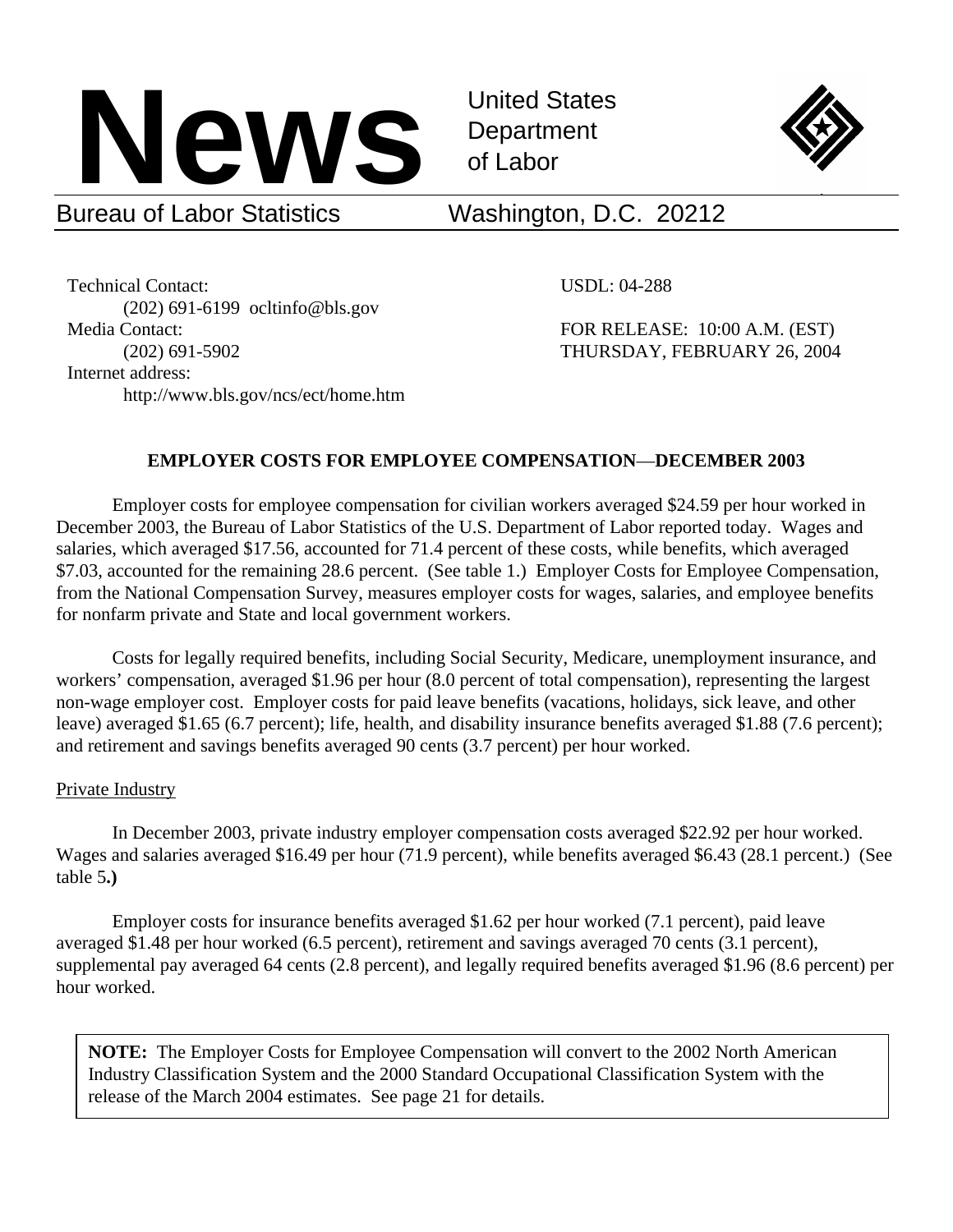#### Legally required benefit costs in private industry

 The average cost for legally required benefits was \$1.96 per hour worked in private industry (8.6 percent of total compensation) in December 2003. Included in this amount were employer costs for Social Security, Federal and State unemployment insurance, and workers' compensation.

Employer costs for legally required benefits varied by industry, occupation, bargaining status, region, and establishment size. Costs for legally required benefits were higher in goods-producing industries (\$2.49 per hour or 9.2 percent of total compensation) than in service-producing industries (\$1.81 per hour or 8.3 percent of total compensation). (See table 5.)

 The average cost per hour worked for legally required benefits was \$1.20 for service occupations, \$2.08 for white-collar occupations, and \$2.20 for blue-collar occupations. Although the overall costs of legally required benefits for white-collar and blue-collar workers were comparable, the costs for components varied considerably. The cost of workers' compensation was 78 cents for blue-collar workers, compared with 27 cents for white-collar workers. Conversely, Social Security costs were \$1.67 per hour for white-collar workers, versus \$1.26 for blue-collar workers. The proportion of total compensation represented by legally required benefits were the highest among service workers, 10.4 percent and 10.3 percent for blue-collar workers, compared with 7.4 percent for white-collar occupations. (See table 6.)

 Employer costs for legally required benefits were higher for union workers, \$2.78 per hour, than for nonunion workers, \$1.86 per hour. As a proportion of total compensation, legally required benefits accounted for 8.7 percent of total compensation for union workers and 8.5 percent for nonunion workers. (See table 7.) Legally required benefit costs increased in average dollar amount per hour with establishment size: \$1.78 in establishments with fewer than 100 employees; \$1.98 in establishments with 100-499 employees; and \$2.37 in establishments with 500 employees or more. Conversely, legally required costs decreased as a proportion of total compensation with establishment size. Legally required costs in establishments with fewer than 100 employees averaged 9.2 percent; in establishments with 100-499 employees, 8.4 percent; and in establishments with 500 workers or more, 7.5 percent of total compensation. (See table 8.)

#### Paid leave benefit costs in private industry

 Paid leave costs in goods-producing industries were \$1.74 per hour (6.5 percent of total compensation), compared with \$1.41 (6.5 percent of total compensation) for service-producing industries in December 2003. (See table 5.) Included in this amount were employer costs for vacations, holidays, sick leave, and other leave, such as personal leave, jury duty leave, military leave, and funeral leave.

 Among major occupational groups, employer costs for paid leave benefits were highest for white-collar occupations, \$2.02 per hour or 7.2 percent of total compensation. Costs were lowest among service occupations, 47 cents or 4.1 percent of total compensation. In blue-collar occupations, employer costs for paid leave averaged \$1.19 or 5.5 percent of compensation. (See table 6.)

 Employer costs for paid leave benefits were significantly higher for union workers, averaging \$2.26 per hour (7.1 percent), than for nonunion workers, averaging \$1.39 per hour (6.4 percent). (See table 7.) Paid leave benefit costs increased, both in average dollar amount and as a proportion of total compensation, with establishment size. Establishments with fewer than 100 workers averaged \$1.04 per hour (5.4 percent); those with 100-499 employees averaged \$1.55 per hour (6.6 percent); and those with 500 employees or more averaged \$2.56 per hour (8.1 percent). (See table 8.)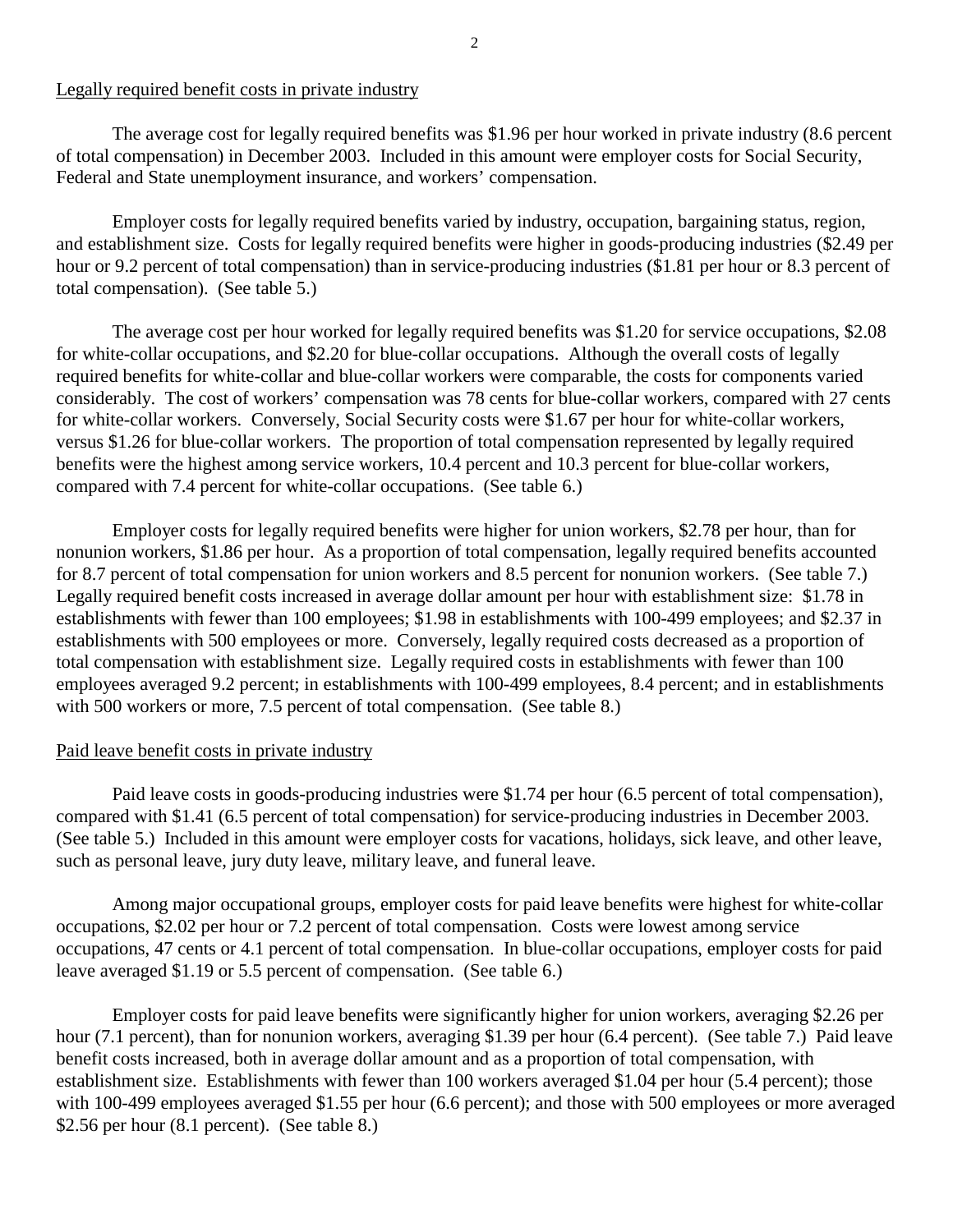# Employer Costs for Employee Compensation, December 2003

| Compensation<br>component | Civilian<br>workers | State and local<br>government | <b>Private</b><br>industry |
|---------------------------|---------------------|-------------------------------|----------------------------|
| Wages and salaries        | 71.4%               | 69.5%                         | 71.9%                      |
| <b>Benefits</b>           | 28.6                | 30.5                          | 28.1                       |
| Paid leave                | 6.7                 | 7.6                           | 6.5                        |
| Supplemental pay          | 2.4                 | .9                            | 2.8                        |
| Insurance                 | 7.6                 | 10.0                          | 7.1                        |
| <b>Health benefits</b>    | 7.2                 | 9.6                           | 6.5                        |
| Retirement & savings      | 3.7                 | 6.0                           | 3.1                        |
| Defined benefit           | 2.1                 | 5.3                           | 1.2                        |
| Defined contribution      | 1.6                 | 0.7                           | 1.8                        |
| Legally required          | 8.0                 | 5.9                           | 8.6                        |
| Other benefits            | $\cdot$             | $\cdot$                       | $\cdot$ 1                  |

**Relative importance of employer costs for employee compensation, December 2003**

#### **Employer costs per hour worked for paid leave and legally required benefits, private industry, by occupational category, December 2003**

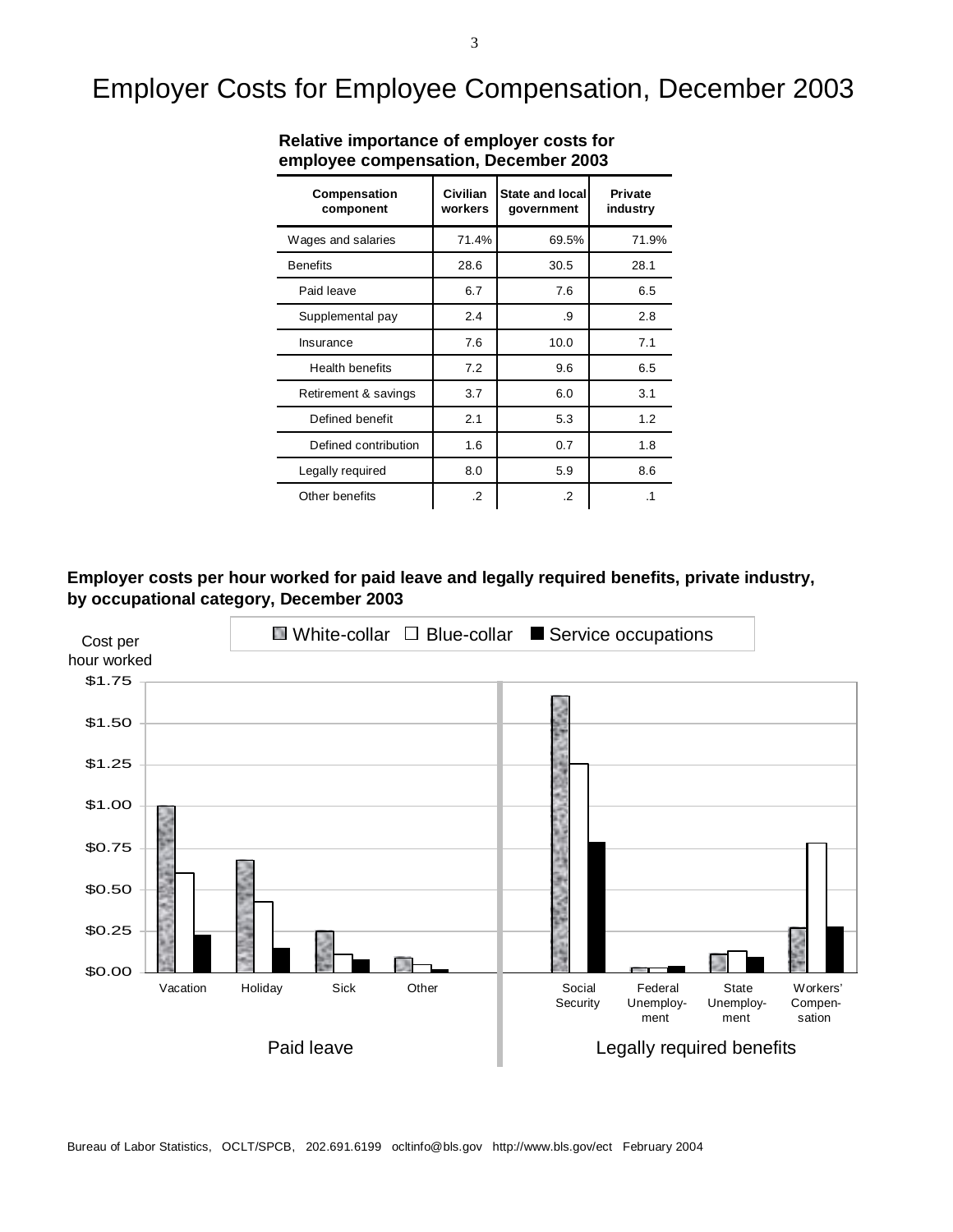### **Table of Contents:**

| Table 1.                 | Civilian workers, by major occupational group                                                        | $\mathfrak{S}$   |
|--------------------------|------------------------------------------------------------------------------------------------------|------------------|
| Table 2.                 | Civilian workers, by occupational and industry group                                                 | $\sqrt{6}$       |
| Table 3.                 | State and local government, by selected characteristics                                              | $\boldsymbol{7}$ |
| Table 4.                 | State and local government, by occupational and industry group                                       | 8                |
| Table 5.                 | Private industry, by major industry group                                                            | 9                |
| Table 6.                 | Private industry, by major occupational group                                                        | 10               |
| Table 7.                 | Private industry, by region and bargaining status                                                    | 11               |
| Table 8.                 | Private industry, by establishment employment size                                                   | 12               |
| Table 9.                 | Private industry, by major occupational and industry group, and full-time                            |                  |
|                          | and part-time status                                                                                 | 13               |
| Table 10.                | Private industry, by occupational and industry group                                                 | 14               |
| Table 11.                | Private industry, workers in goods-producing and service-producing industries, by                    |                  |
|                          | occupational group                                                                                   | 15               |
| Table 12.                | Private industry, workers in manufacturing and nonmanufacturing industries, by<br>occupational group | 16               |
| Table 13.                | Private industry, by bargaining status, and major industry and occupational group                    | 17               |
| Table 14.                | Private industry, by establishment employment size, and major industry and                           |                  |
|                          | occupational group                                                                                   | 18               |
| Table 15.                | Private industry, workers in health services, by industry and occupational group                     | 19               |
| Table 16.                | Private industry, workers in transportation equipment manufacturing and                              |                  |
|                          | public utilities, by industry and occupational group                                                 | 20               |
| <b>Explanatory notes</b> |                                                                                                      | 21               |
| Appendix table.          | Employer costs per hour worked for components of compensation, and relative                          |                  |
|                          | standard errors, by major industry and occupational categories, December 2003                        | 24               |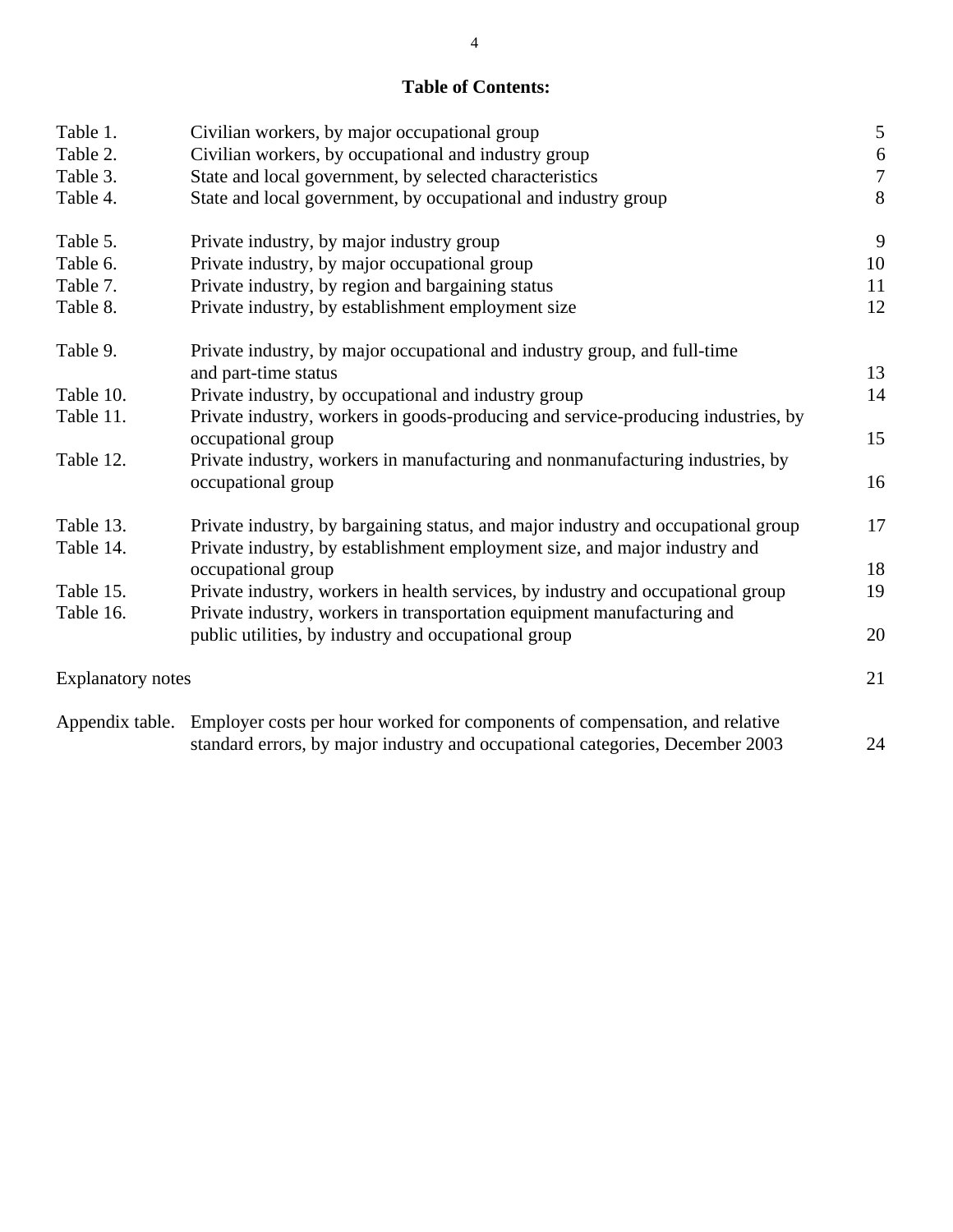| Compensation<br>component      | Civilian workers |            | White collar |                |             | Blue collar    | Service    |               |
|--------------------------------|------------------|------------|--------------|----------------|-------------|----------------|------------|---------------|
|                                | Cost             | Percent    | Cost         | Percent        | Cost        | Percent        | Cost       | Percent       |
|                                |                  |            |              |                |             |                |            |               |
|                                | \$24.59          | 100.0      | \$29.81      | 100.0          | \$21.76     | 100.0          | \$13.90    | 100.0         |
|                                | 17.56            | 71.4       | 21.63        | 72.6           | 14.81       | 68.1           | 10.04      | 72.2          |
|                                | 7.03             | 28.6       | 8.19         | 27.5           | 6.95        | 31.9           | 3.86       | 27.8          |
|                                | 1.65<br>.76      | 6.7<br>3.1 | 2.15<br>.97  | 7.2<br>3.3     | 1.27<br>.63 | 5.8<br>2.9     | .79<br>.36 | 5.7<br>2.6    |
|                                | .56              | 2.3        | .73          | 2.4            | .45         | 2.1            | .26        | 1.9           |
|                                | .25              | 1.0        | .34          | 1.1            | .13         | .6             | .14        | 1.0           |
|                                | .08              | .3         | .11          | .4             | .05         | $\overline{2}$ | .04        | .3            |
|                                | .59              | 2.4        | .62          | 2.1            | .77         | 3.5            | .24        | 1.7           |
|                                | .23              | .9         | .11          | $\cdot$        | .52         | 2.4            | .13        | .9            |
|                                | .06              | $\cdot$    | .06          | .2             | .07         | .3             | .05        | $\cdot$       |
|                                | .30              | 1.2        | .45          | 1.5            | .18         | .8             | .06        | $\mathcal{A}$ |
|                                | 1.88             | 7.6        | 2.17         | 7.3            | 1.90        | 8.7            | 1.07       | 7.7           |
|                                | .04              | $\cdot$    | .06          | $\cdot$ .2     | .04         | $\cdot$        | .02        | $\cdot$ 1     |
|                                | 1.76             | 7.2        | 2.02         | 6.8            | 1.79        | 8.2            | 1.02       | 7.3           |
|                                | .04              | $\cdot$    | .05          | $\cdot$        | .06         | .3             | .02        | $\cdot$ 1     |
|                                | .03              | $\cdot$ 1  | .05          | $\overline{2}$ | .02         | $\cdot$ 1      | (2)        | (3)           |
|                                | .90              | 3.7        | 1.11         | 3.7            | .79         | 3.6            | .48        | 3.5           |
|                                | .51              | 2.1        | .57          | 1.9            | .50         | 2.3            | .37        | 2.7           |
|                                | .39              | 1.6        | .54          | 1.8            | .29         | 1.3            | .11        | .8            |
|                                | 1.96             | 8.0        | 2.09         | 7.0            | 2.18        | 10.0           | 1.27       | 9.1           |
|                                | 1.41             | 5.7        | 1.69         | 5.7            | 1.26        | 5.8            | .83        | 6.0           |
|                                | 1.12             | 4.6        | 1.34         | 4.5            | 1.02        | 4.7            | .66        | 4.7           |
|                                | .28              | 1.1        | .35          | 1.2            | .24         | 1.1            | .17        | 1.2           |
| Federal unemployment insurance | .03              | $\cdot$ 1  | .03          | $\cdot$ 1      | .03         | .1             | .03        | $\cdot$ .2    |
| State unemployment insurance   | .10              | .4         | .10          | .3             | .13         | .6             | .09        | .6            |
| Workers' compensation          | .42              | 1.7        | .28          | .9             | .77         | 3.5            | .32        | 2.3           |
|                                | .04              | .2         | .05          | .2             | .03         | $\cdot$ 1      | (2)        | (3)           |

|                                                              |  |  | Table 1. Employer costs per hour worked for employee compensation and costs as a percent of total compensation: |  |
|--------------------------------------------------------------|--|--|-----------------------------------------------------------------------------------------------------------------|--|
| Civilian workers, by major occupational group, December 2003 |  |  |                                                                                                                 |  |

<sup>1</sup> Includes premium pay for work in addition to the regular work

schedule (such as overtime, weekends, and holidays).<br><sup>2</sup> Cost per hour worked is \$0.01 or less.<br><sup>3</sup> Less than .05 percent.<br><sup>4</sup> The total employer's cost for Social Security is comprised of an

Old-Age, Survivors, and Disability Insurance (OASDI) portion and a Medicare portion.<br><sup>5</sup> Includes severance pay and supplemental unemployment benefits.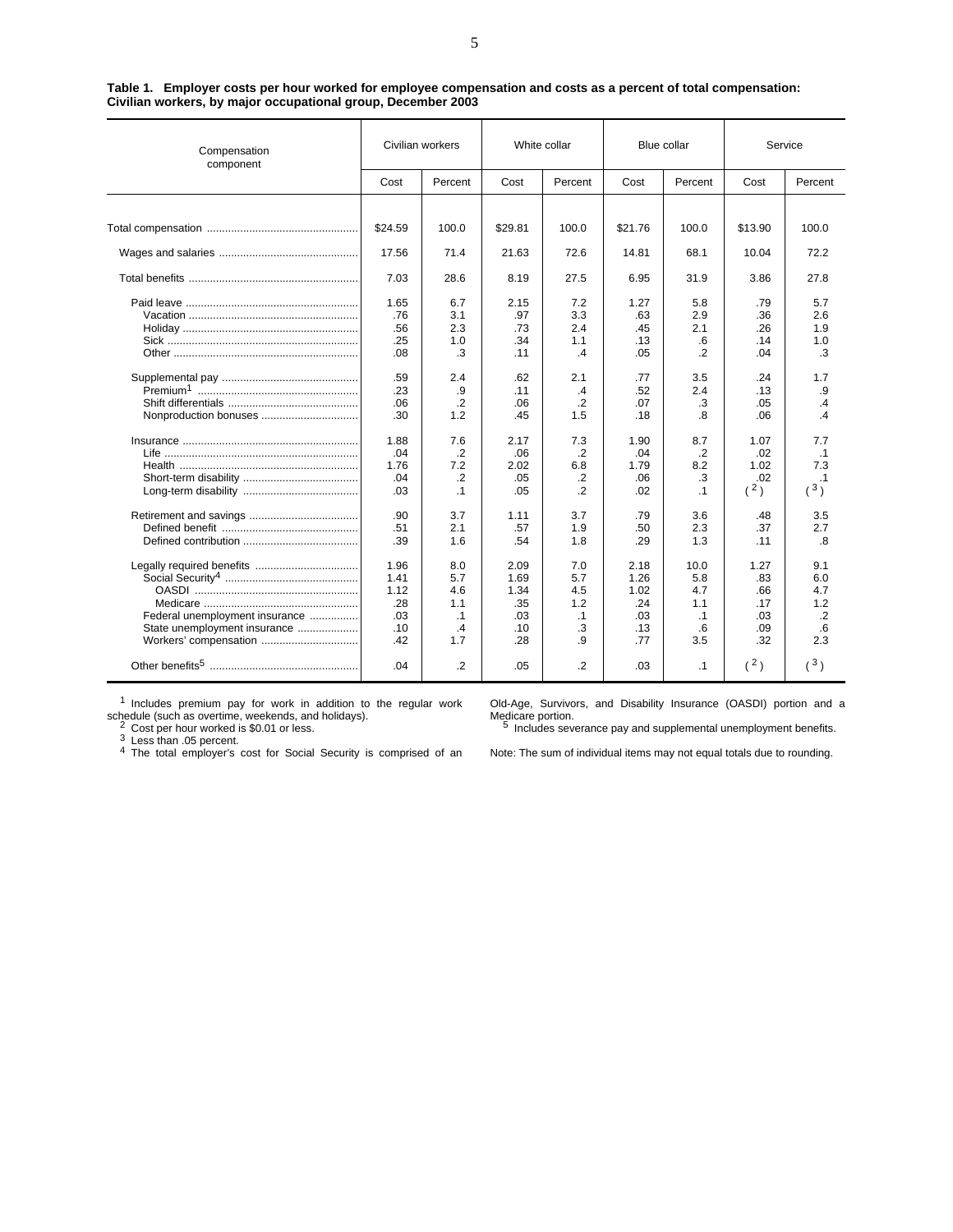| Table 2. Employer costs per hour worked for employee compensation and costs as a percent of total compensation: Civilian |  |
|--------------------------------------------------------------------------------------------------------------------------|--|
| workers, by occupational and industry group, December 2003                                                               |  |

|                                            |                            |                          |                |               |                          | Benefit costs                 |                              |                                 |                                |
|--------------------------------------------|----------------------------|--------------------------|----------------|---------------|--------------------------|-------------------------------|------------------------------|---------------------------------|--------------------------------|
| Series                                     | Total<br>compen-<br>sation | Wages<br>and<br>salaries | Total          | Paid<br>leave | Supple-<br>mental<br>pay | Insurance                     | Retirement<br>and<br>savings | Legally<br>required<br>benefits | Other<br>benefits <sup>1</sup> |
|                                            |                            |                          |                |               | Cost per hour worked     |                               |                              |                                 |                                |
|                                            |                            | \$17.56                  | \$7.03         | \$1.65        | \$0.59                   |                               | \$0.90                       |                                 | \$0.04                         |
|                                            | \$24.59                    |                          |                |               |                          | \$1.88                        |                              | \$1.96                          |                                |
| <b>Occupational group</b>                  |                            |                          |                |               |                          |                               |                              |                                 |                                |
|                                            | 29.81                      | 21.63                    | 8.19           | 2.15          | .62                      | 2.17                          | 1.11                         | 2.09                            | .05                            |
| Professional specialty and technical       | 39.97<br>42.65             | 29.25                    | 10.72<br>11.30 | 2.86<br>3.02  | .65<br>.63               | 2.81                          | 1.68                         | 2.67                            | .07                            |
|                                            | 36.74                      | 31.35<br>26.25           | 10.49          | 3.03          | 1.34                     | 2.96<br>2.19                  | 1.84<br>1.13                 | 2.78<br>2.77                    | .08<br>.02                     |
|                                            | 45.11                      | 33.93                    | 11.18          | 2.35          | .10                      | 3.50                          | 2.51                         | 2.62                            | .09                            |
|                                            | 30.52                      | 21.83                    | 8.69           | 2.30          | .70                      | 2.27                          | 1.11                         | 2.29                            | .02                            |
| Executive, administrative, and managerial  | 44.76                      | 31.94                    | 12.82          | 3.81          | 1.44                     | 2.81                          | 1.77                         | 2.89                            | .09                            |
| Administrative support, including clerical | 19.50                      | 13.72                    | 5.78           | 1.40          | .36                      | 1.89                          | .64                          | 1.47                            | .03                            |
|                                            | 21.76                      | 14.81                    | 6.95           | 1.27          | .77                      | 1.90                          | .79                          | 2.18                            | .03                            |
|                                            | 13.90                      | 10.04                    | 3.86           | .79           | .24                      | 1.07                          | .48                          | 1.27                            | (2)                            |
| Industry group                             |                            |                          |                |               |                          |                               |                              |                                 |                                |
|                                            | 26.00                      | 19.11                    | 6.89           | 1.77          | .36                      | 1.92                          | .90                          | 1.92                            | .02                            |
|                                            | 25.23                      | 18.21                    | 7.02           | 1.96          | .60                      | 1.79                          | .70                          | 1.96                            | (2)                            |
|                                            | 29.15                      | 20.17                    | 8.98           | 2.55          | .86                      | 2.45                          | .95                          | 2.15                            | .02                            |
|                                            | 35.79                      | 26.08                    | 9.71           | 2.26          | .13                      | 3.21                          | 1.94                         | 2.12                            | .06                            |
| Elementary and secondary education         | 35.09                      | 25.63                    | 9.46           | 1.97          | .11                      | 3.53                          | 1.82                         | 1.95                            | .09                            |
|                                            | 38.11                      | 27.65                    | 10.46          | 2.82          | .15                      | 2.87                          | 2.22                         | 2.39                            | (2)                            |
|                                            |                            |                          |                |               |                          | Percent of total compensation |                              |                                 |                                |
|                                            | 100.0                      | 71.4                     | 28.6           | 6.7           | 2.4                      | 7.6                           | 3.7                          | 8.0                             | 0.2                            |
| <b>Occupational group</b>                  |                            |                          |                |               |                          |                               |                              |                                 |                                |
|                                            |                            |                          |                |               |                          |                               |                              |                                 |                                |
|                                            | 100.0                      | 72.6                     | 27.5           | 7.2           | 2.1                      | 7.3                           | 3.7                          | 7.0                             | $\cdot$                        |
| Professional specialty and technical       | 100.0                      | 73.2                     | 26.8           | 7.2           | 1.6                      | 7.0                           | 4.2                          | 6.7                             | .2<br>$\overline{2}$           |
|                                            | 100.0                      | 73.5                     | 26.5           | 7.1           | 1.5                      | 6.9                           | 4.3                          | 6.5                             |                                |
|                                            | 100.0<br>100.0             | 71.4<br>75.2             | 28.6<br>24.8   | 8.2<br>5.2    | 3.6<br>$\cdot$           | 6.0<br>7.8                    | 3.1<br>5.6                   | 7.5<br>5.8                      | $\cdot$ 1<br>$\cdot$ .2        |
|                                            | 100.0                      | 71.5                     | 28.5           | 7.5           | 2.3                      | 7.4                           | 3.6                          | 7.5                             | $\cdot$ 1                      |
| Executive, administrative, and managerial  | 100.0                      | 71.4                     | 28.6           | 8.5           | 3.2                      | 6.3                           | 4.0                          | 6.5                             | $\cdot$ .2                     |
| Administrative support, including clerical | 100.0                      | 70.4                     | 29.6           | 7.2           | 1.8                      | 9.7                           | 3.3                          | 7.5                             | $\cdot$                        |
|                                            | 100.0                      | 68.1                     | 31.9           | 5.8           | 3.5                      | 8.7                           | 3.6                          | 10.0                            | $\cdot$ 1                      |
|                                            | 100.0                      | 72.2                     | 27.8           | 5.7           | 1.7                      | 7.7                           | 3.5                          | 9.1                             | (3)                            |
| Industry group                             |                            |                          |                |               |                          |                               |                              |                                 |                                |
|                                            | 100.0                      | 73.5                     | 26.5           | 6.8           | 1.4                      | 7.4                           | 3.5                          | 7.4                             | $\cdot$ 1                      |
|                                            | 100.0                      | 72.2                     | 27.8           | 7.8           | 2.4                      | 7.1                           | 2.8                          | 7.8                             | (3)                            |
|                                            | 100.0                      | 69.2                     | 30.8           | 8.7           | 3.0                      | 8.4                           | 3.3                          | 7.4                             | .1                             |
|                                            | 100.0                      | 72.9                     | 27.1           | 6.3           | $\cdot$                  | 9.0                           | 5.4                          | 5.9                             | $\cdot$                        |
| Elementary and secondary education         | 100.0                      | 73.0                     | 27.0           | 5.6           | .3                       | 10.1                          | 5.2                          | 5.6                             | .3                             |
|                                            | 100.0                      | 72.6                     | 27.4           | 7.4           | $\overline{A}$           | 7.5                           | 5.8                          | 6.3                             | (3)                            |

1 Includes severance pay and supplemental unemployment benefits.<br>
2 Cost per hour worked is \$0.01 or less.<br>
3 Less than .05 percent.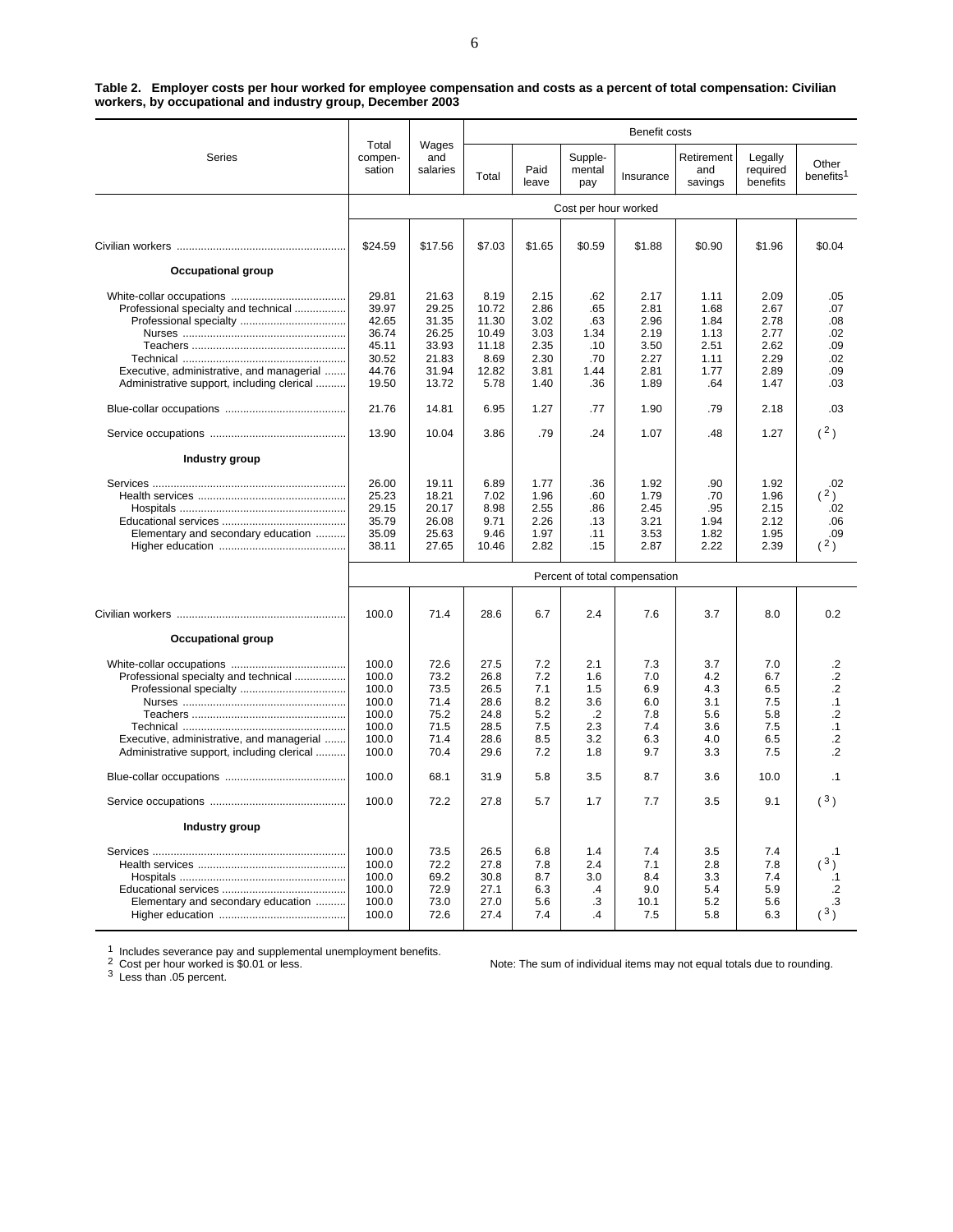| Compensation                   |         | All workers    | White collar occupations |           | Service occupations |           | Service industries |                |  |
|--------------------------------|---------|----------------|--------------------------|-----------|---------------------|-----------|--------------------|----------------|--|
| component                      | Cost    | Percent        | Cost                     | Percent   | Cost                | Percent   | Cost               | Percent        |  |
|                                |         |                |                          |           |                     |           |                    |                |  |
|                                | \$33.91 | 100.0          | \$37.78                  | 100.0     | \$25.42             | 100.0     | \$35.01            | 100.0          |  |
|                                | 23.56   | 69.5           | 26.97                    | 71.4      | 16.14               | 63.5      | 25.07              | 71.6           |  |
|                                | 10.35   | 30.5           | 10.82                    | 28.6      | 9.28                | 36.5      | 9.95               | 28.4           |  |
|                                | 2.58    | 7.6            | 2.69                     | 7.1       | 2.32                | 9.1       | 2.35               | 6.7            |  |
|                                | .88     | 2.6            | .83                      | 2.2       | .99                 | 3.9       | .66                | 1.9            |  |
|                                | .86     | 2.5            | .90                      | 2.4       | .75                 | 3.0       | .80                | 2.3            |  |
|                                | .64     | 1.9            | .73                      | 1.9       | .42                 | 1.7       | .69                | 2.0            |  |
|                                | .20     | .6             | .22                      | .6        | .16                 | .6        | .21                | .6             |  |
|                                | .29     | .9             | .18                      | .5        | .60                 | 2.4       | .20                | .6             |  |
|                                | .13     | $\overline{A}$ | .05                      | .1        | .31                 | 1.2       | .06                | .2             |  |
|                                | .06     | $\overline{2}$ | .04                      | $\cdot$ 1 | .14                 | .6        | .05                | $\cdot$ 1      |  |
| Nonproduction bonuses          | .10     | .3             | .09                      | $\cdot$   | .16                 | 6         | .08                | $\overline{2}$ |  |
|                                | 3.39    | 10.0           | 3.59                     | 9.5       | 2.76                | 10.9      | 3.39               | 9.7            |  |
|                                | .06     | .2             | .06                      | $\cdot$   | .04                 | .2        | .06                | $\overline{2}$ |  |
|                                | 3.26    | 9.6            | 3.46                     | 9.2       | 2.62                | 10.3      | 3.27               | 9.3            |  |
|                                | .03     | $\cdot$ 1      | .02                      | $\cdot$ 1 | .08                 | .3        | .02                | $\cdot$ 1      |  |
|                                | .04     | $\cdot$ 1      | .04                      | $\cdot$ 1 | .02                 | $\cdot$ 1 | .04                | $\cdot$ 1      |  |
|                                | 2.03    | 6.0            | 2.15                     | 5.7       | 1.95                | 7.7       | 1.94               | 5.5            |  |
|                                | 1.79    | 5.3            | 1.87                     | 4.9       | 1.82                | 7.2       | 1.70               | 4.9            |  |
|                                | .24     | .7             | .28                      | .7        | .13                 | .5        | .24                | .7             |  |
|                                | 1.99    | 5.9            | 2.14                     | 5.7       | 1.60                | 6.3       | 2.00               | 5.7            |  |
|                                | 1.56    | 4.6            | 1.79                     | 4.7       | 1.00                | 3.9       | 1.66               | 4.7            |  |
|                                | 1.20    | 3.5            | 1.38                     | 3.7       | .76                 | 3.0       | 1.28               | 3.7            |  |
|                                | .36     | 1.1            | .41                      | 1.1       | .24                 | .9        | .37                | 1.1            |  |
| Federal unemployment insurance | (4)     | $(^{5})$       | (4)                      | (5)       | (4)                 | (5)       | (4)                | (5)            |  |
| State unemployment insurance   | .05     | $\cdot$ 1      | .05                      | $\cdot$ 1 | .07                 | .3        | .05                | .1             |  |
| Workers' compensation          | .38     | 1.1            | .30                      | .8        | .53                 | 2.1       | .29                | 8.             |  |
|                                | .07     | .2             | .07                      | .2        | .06                 | .2        | .07                | .2             |  |

| Table 3. Employer costs per hour worked for employee compensation and costs as a percent of total compensation: State and local |  |  |  |
|---------------------------------------------------------------------------------------------------------------------------------|--|--|--|
| government, by selected characteristics, <sup>1</sup> December 2003                                                             |  |  |  |

 $1$  This table presents data for the two major occupational groups in State and local governments: White-collar occupations, largely professional occupations, including teachers; and service occupations, including police and firefighters; and one major industry group, services. The service industries, which include health and educational services, employ a large part of the State and local government workforce.<br><sup>2</sup> Includes premium pay for work in addition to the regular work schedule

 $3$  The total employer's cost for Social Security is comprised of an Old-Age, Survivors, and Disability Insurance (OASDI) portion and a Medicare portion.<br>4 Cost per hour worked is \$0.01 or less.<br>5 Less than .05 percent.<br>6 Includes severance pay and supplemental unemployment benefits.

(such as overtime, weekends, and holidays).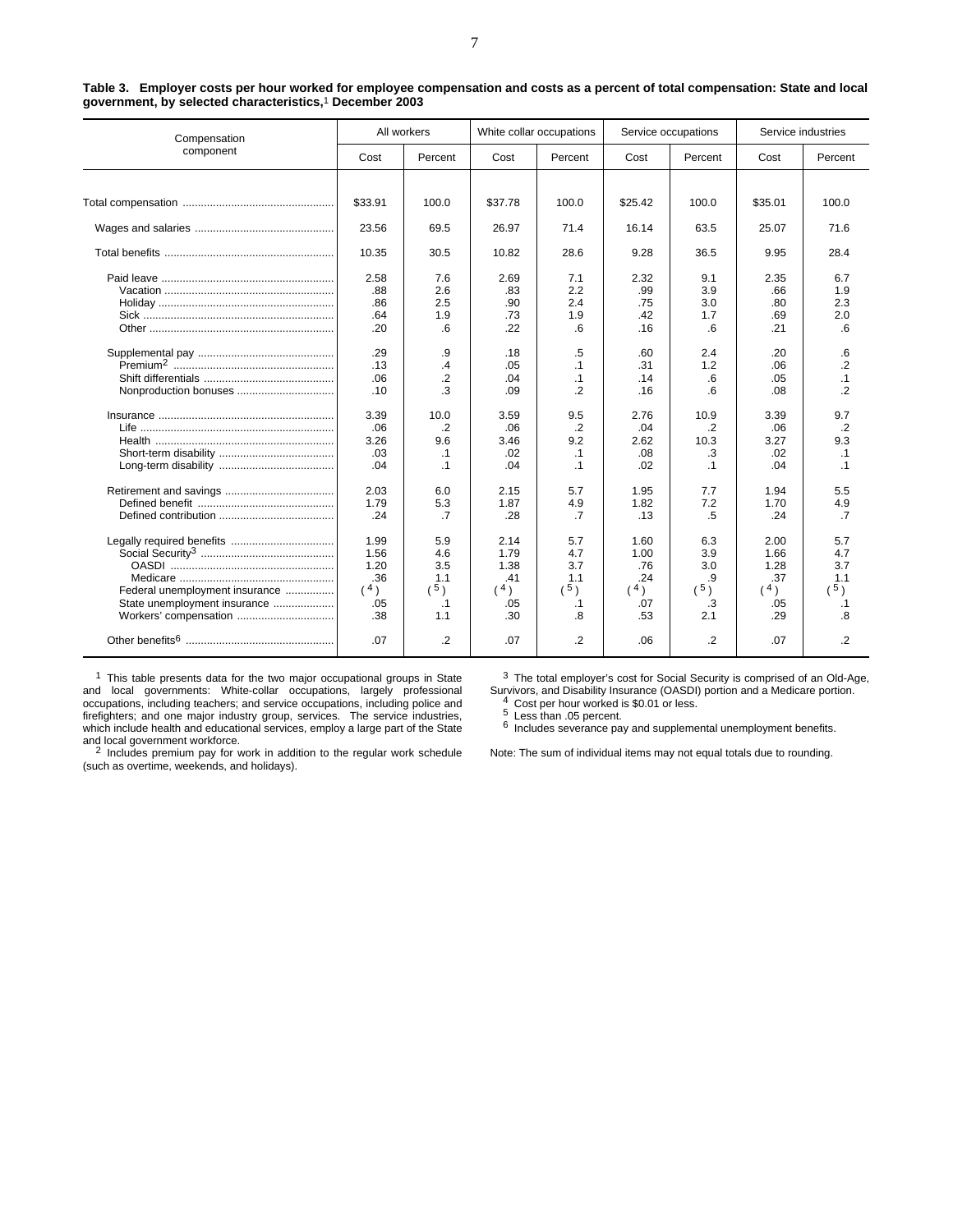| Table 4. Employer costs per hour worked for employee compensation and costs as a percent of total compensation: State and |
|---------------------------------------------------------------------------------------------------------------------------|
| local government, by occupational and industry group, December 2003                                                       |

|                                                                                                                                 |                                                                               |                                                                               | Benefit costs                                                             |                                                                      |                                                                |                                                                      |                                                                      |                                                                      |                                                                 |  |
|---------------------------------------------------------------------------------------------------------------------------------|-------------------------------------------------------------------------------|-------------------------------------------------------------------------------|---------------------------------------------------------------------------|----------------------------------------------------------------------|----------------------------------------------------------------|----------------------------------------------------------------------|----------------------------------------------------------------------|----------------------------------------------------------------------|-----------------------------------------------------------------|--|
| Series                                                                                                                          | Total<br>compen-<br>sation                                                    | Wages<br>and<br>salaries                                                      | Total                                                                     | Paid<br>leave                                                        | Supple-<br>mental<br>pay                                       | Insurance                                                            | Retirement<br>and<br>savings                                         | Legally<br>required<br>benefits                                      | Other<br>benefits <sup>1</sup>                                  |  |
|                                                                                                                                 |                                                                               |                                                                               |                                                                           |                                                                      | Cost per hour worked                                           |                                                                      |                                                                      |                                                                      |                                                                 |  |
|                                                                                                                                 | \$33.91                                                                       | \$23.56                                                                       | \$10.35                                                                   | \$2.58                                                               | \$0.29                                                         | \$3.39                                                               | \$2.03                                                               | \$1.99                                                               | \$0.07                                                          |  |
| <b>Occupational group</b>                                                                                                       |                                                                               |                                                                               |                                                                           |                                                                      |                                                                |                                                                      |                                                                      |                                                                      |                                                                 |  |
| Professional specialty and technical<br>Executive, administrative, and managerial<br>Administrative support, including clerical | 37.78<br>44.29<br>45.64<br>47.21<br>28.76<br>41.90<br>21.66<br>26.46<br>25.42 | 26.97<br>32.52<br>33.66<br>35.23<br>19.43<br>28.83<br>14.08<br>16.94<br>16.14 | 10.82<br>11.77<br>11.98<br>11.98<br>9.33<br>13.07<br>7.58<br>9.52<br>9.28 | 2.69<br>2.68<br>2.68<br>2.47<br>2.64<br>4.18<br>1.91<br>2.43<br>2.32 | .18<br>.20<br>.17<br>.10<br>.50<br>.18<br>.13<br>.44<br>.60    | 3.59<br>3.80<br>3.89<br>3.95<br>2.75<br>3.80<br>3.03<br>3.32<br>2.76 | 2.15<br>2.56<br>2.65<br>2.83<br>1.55<br>2.49<br>1.10<br>1.42<br>1.95 | 2.14<br>2.44<br>2.49<br>2.51<br>1.85<br>2.38<br>1.36<br>1.88<br>1.60 | .07<br>.10<br>.10<br>.12<br>.05<br>.04<br>.04<br>.04<br>.06     |  |
| Industry group                                                                                                                  |                                                                               |                                                                               |                                                                           |                                                                      |                                                                |                                                                      |                                                                      |                                                                      |                                                                 |  |
| Elementary and secondary education                                                                                              | 35.01<br>27.89<br>28.73<br>36.46<br>35.79<br>38.68<br>32.22                   | 25.07<br>18.53<br>19.16<br>26.43<br>26.09<br>27.82<br>21.10                   | 9.95<br>9.36<br>9.57<br>10.03<br>9.70<br>10.86<br>11.13                   | 2.35<br>2.80<br>2.90<br>2.27<br>1.99<br>2.93<br>3.03                 | .20<br>.74<br>.70<br>.12<br>.10<br>.17<br>.46                  | 3.39<br>2.66<br>2.67<br>3.48<br>3.68<br>3.08<br>3.37                 | 1.94<br>1.20<br>1.26<br>2.07<br>1.91<br>2.43<br>2.27                 | 2.00<br>1.93<br>2.00<br>2.01<br>1.91<br>2.24<br>1.94                 | .07<br>.04<br>.04<br>.08<br>.10<br>(2)<br>.06                   |  |
|                                                                                                                                 |                                                                               |                                                                               |                                                                           |                                                                      |                                                                | Percent of total compensation                                        |                                                                      |                                                                      |                                                                 |  |
|                                                                                                                                 | 100.0                                                                         | 69.5                                                                          | 30.5                                                                      | 7.6                                                                  | 0.9                                                            | 10.0                                                                 | 6.0                                                                  | 5.9                                                                  | 0.2                                                             |  |
| <b>Occupational group</b>                                                                                                       |                                                                               |                                                                               |                                                                           |                                                                      |                                                                |                                                                      |                                                                      |                                                                      |                                                                 |  |
| Professional specialty and technical<br>Executive, administrative, and managerial<br>Administrative support, including clerical | 100.0<br>100.0<br>100.0<br>100.0<br>100.0<br>100.0<br>100.0                   | 71.4<br>73.4<br>73.8<br>74.6<br>67.6<br>68.8<br>65.0                          | 28.6<br>26.6<br>26.2<br>25.4<br>32.4<br>31.2<br>35.0                      | 7.1<br>6.1<br>5.9<br>5.2<br>9.2<br>10.0<br>8.8                       | .5<br>$.5\,$<br>$\cdot$<br>$\cdot$<br>1.7<br>$\cdot$<br>$6 \,$ | 9.5<br>8.6<br>8.5<br>8.4<br>9.6<br>9.1<br>14.0                       | 5.7<br>5.8<br>5.8<br>6.0<br>5.4<br>5.9<br>5.1                        | 5.7<br>5.5<br>5.5<br>5.3<br>6.4<br>5.7<br>6.3                        | .2<br>.2<br>$\cdot$<br>.3<br>$\cdot$ .2<br>$\cdot$ 1<br>$\cdot$ |  |
|                                                                                                                                 | 100.0                                                                         | 64.0                                                                          | 36.0                                                                      | 9.2                                                                  | 1.7                                                            | 12.5                                                                 | 5.4                                                                  | 7.1                                                                  | $\cdot$ .2                                                      |  |
|                                                                                                                                 | 100.0                                                                         | 63.5                                                                          | 36.5                                                                      | 9.1                                                                  | 2.4                                                            | 10.9                                                                 | 7.7                                                                  | 6.3                                                                  | $\cdot$                                                         |  |
| Industry group                                                                                                                  |                                                                               |                                                                               |                                                                           |                                                                      |                                                                |                                                                      |                                                                      |                                                                      |                                                                 |  |
| Elementary and secondary education                                                                                              | 100.0<br>100.0<br>100.0<br>100.0<br>100.0<br>100.0<br>100.0                   | 71.6<br>66.4<br>66.7<br>72.5<br>72.9<br>71.9<br>65.5                          | 28.4<br>33.6<br>33.3<br>27.5<br>27.1<br>28.1<br>34.5                      | 6.7<br>10.0<br>10.1<br>6.2<br>5.6<br>7.6<br>9.4                      | .6<br>2.7<br>2.4<br>.3<br>.3<br>$\cdot$<br>1.4                 | 9.7<br>9.5<br>9.3<br>9.5<br>10.3<br>8.0<br>10.5                      | 5.5<br>4.3<br>4.4<br>5.7<br>5.3<br>6.3<br>7.0                        | 5.7<br>6.9<br>7.0<br>5.5<br>5.3<br>5.8<br>6.0                        | .2<br>$\cdot$ 1<br>$\cdot$ 1<br>$\cdot$<br>.3<br>3)<br>$\cdot$  |  |

1 Includes severance pay and supplemental unemployment benefits.<br>
2 Cost per hour worked is \$0.01 or less.<br>
3 Less than .05 percent.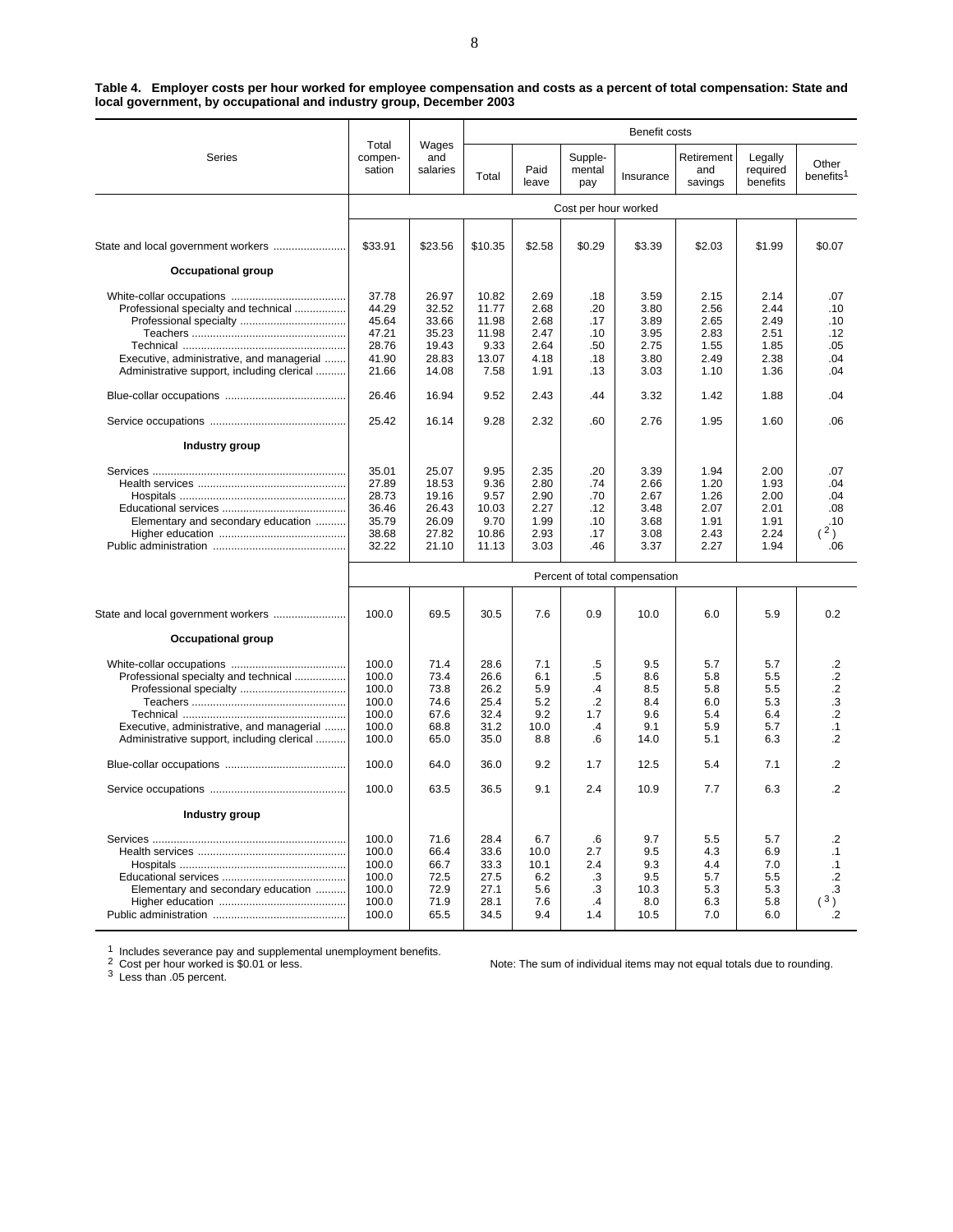| Compensation<br>component                                                               | All workers                                      |                                                    | Goods producing <sup>1</sup>                     |                                                    | Service producing <sup>2</sup>                   |                                                    | Manufacturing                                    |                                                    | Nonmanufacturing                                 |                                             |
|-----------------------------------------------------------------------------------------|--------------------------------------------------|----------------------------------------------------|--------------------------------------------------|----------------------------------------------------|--------------------------------------------------|----------------------------------------------------|--------------------------------------------------|----------------------------------------------------|--------------------------------------------------|---------------------------------------------|
|                                                                                         | Cost                                             | Percent                                            | Cost                                             | Percent                                            | Cost                                             | Percent                                            | Cost                                             | Percent                                            | Cost                                             | Percent                                     |
|                                                                                         |                                                  |                                                    |                                                  |                                                    |                                                  |                                                    |                                                  |                                                    |                                                  |                                             |
|                                                                                         | \$22.92                                          | 100.0                                              | \$26.92                                          | 100.0                                              | \$21.82                                          | 100.0                                              | \$26.59                                          | 100.0                                              | \$22.26                                          | 100.0                                       |
|                                                                                         | 16.49                                            | 71.9                                               | 18.18                                            | 67.5                                               | 16.02                                            | 73.4                                               | 17.73                                            | 66.7                                               | 16.26                                            | 73.0                                        |
|                                                                                         | 6.43                                             | 28.1                                               | 8.73                                             | 32.4                                               | 5.80                                             | 26.6                                               | 8.86                                             | 33.3                                               | 5.99                                             | 26.9                                        |
|                                                                                         | 1.48<br>.74<br>.51<br>.18<br>.06                 | 6.5<br>3.2<br>2.2<br>.8<br>.3                      | 1.74<br>.90<br>.63<br>.14<br>.08                 | 6.5<br>3.3<br>2.3<br>.5<br>.3                      | 1.41<br>.69<br>.47<br>.19<br>.06                 | 6.5<br>3.2<br>2.2<br>.9<br>.3                      | 2.00<br>1.00<br>.74<br>.17<br>.10                | 7.5<br>3.8<br>2.8<br>.6<br>.4                      | 1.39<br>.69<br>.47<br>.18<br>.06                 | 6.2<br>3.1<br>2.1<br>.8<br>.3               |
|                                                                                         | .64<br>.24<br>.06<br>.34                         | 2.8<br>1.0<br>.3<br>1.5                            | 1.14<br>.56<br>.09<br>.50                        | 4.2<br>2.1<br>.3<br>1.9                            | .51<br>.16<br>.05<br>.30                         | 2.3<br>.7<br>$\cdot$<br>1.4                        | 1.19<br>.58<br>.12<br>.49                        | 4.5<br>2.2<br>.5<br>1.8                            | .55<br>.18<br>.05<br>.31                         | 2.5<br>.8<br>$\cdot$<br>1.4                 |
|                                                                                         | 1.62<br>.04<br>1.50<br>.05<br>.03                | 7.1<br>$\cdot$<br>6.5<br>.2<br>$\cdot$ 1           | 2.25<br>.06<br>2.08<br>.08<br>.03                | 8.4<br>.2<br>7.7<br>.3<br>$\cdot$ 1                | 1.44<br>.04<br>1.34<br>.04<br>.03                | 6.6<br>$\cdot$<br>6.1<br>$\cdot$<br>$\cdot$ 1      | 2.37<br>.06<br>2.18<br>.09<br>.04                | 8.9<br>$\cdot$<br>8.2<br>.3<br>.2                  | 1.48<br>.04<br>1.37<br>.04<br>.03                | 6.6<br>.2<br>6.2<br>$\cdot$<br>$\cdot$ 1    |
|                                                                                         | .70<br>.28<br>.42                                | 3.1<br>1.2<br>1.8                                  | 1.04<br>.56<br>.48                               | 3.9<br>2.1<br>1.8                                  | .61<br>.21<br>.40                                | 2.8<br>1.0<br>1.8                                  | .96<br>.46<br>.50                                | 3.6<br>1.7<br>1.9                                  | .66<br>.25<br>.40                                | 3.0<br>1.1<br>1.8                           |
| Federal unemployment insurance<br>State unemployment insurance<br>Workers' compensation | 1.96<br>1.38<br>1.11<br>.27<br>.03<br>.11<br>.43 | 8.6<br>6.0<br>4.8<br>1.2<br>$\cdot$ 1<br>.5<br>1.9 | 2.49<br>1.56<br>1.26<br>.30<br>.03<br>.15<br>.76 | 9.2<br>5.8<br>4.7<br>1.1<br>$\cdot$ 1<br>.6<br>2.8 | 1.81<br>1.33<br>1.07<br>.26<br>.03<br>.10<br>.34 | 8.3<br>6.1<br>4.9<br>1.2<br>$\cdot$ 1<br>.5<br>1.6 | 2.24<br>1.54<br>1.24<br>.30<br>.03<br>.14<br>.53 | 8.4<br>5.8<br>4.7<br>1.1<br>$\cdot$ 1<br>.5<br>2.0 | 1.90<br>1.35<br>1.09<br>.27<br>.03<br>.11<br>.41 | 8.5<br>6.1<br>4.9<br>1.2<br>.1<br>.5<br>1.8 |
|                                                                                         | .03                                              | $\cdot$ 1                                          | .07                                              | .3                                                 | .02                                              | $\cdot$ 1                                          | .10                                              | $\cdot$                                            | .02                                              | $\cdot$ 1                                   |

**Table 5. Employer costs per hour worked for employee compensation and costs as a percent of total compensation: Private industry workers, by major industry group, December 2003**

1 Includes mining, construction, and manufacturing.<br><sup>2</sup> Includes transportation, communication, and public utilities; wholesale and

retail trade; finance, insurance, and real estate; and service industries.<br><sup>3</sup> Includes premium pay for work in addition to the regular work schedule

(such as overtime, weekends, and holidays).

<sup>4</sup> The total employer's cost for Social Security is comprised of an Old-Age, Survivors, and Disability Insurance (OASDI) portion and a Medicare portion. <sup>5</sup> Includes severance pay and supplemental unemployment benefits.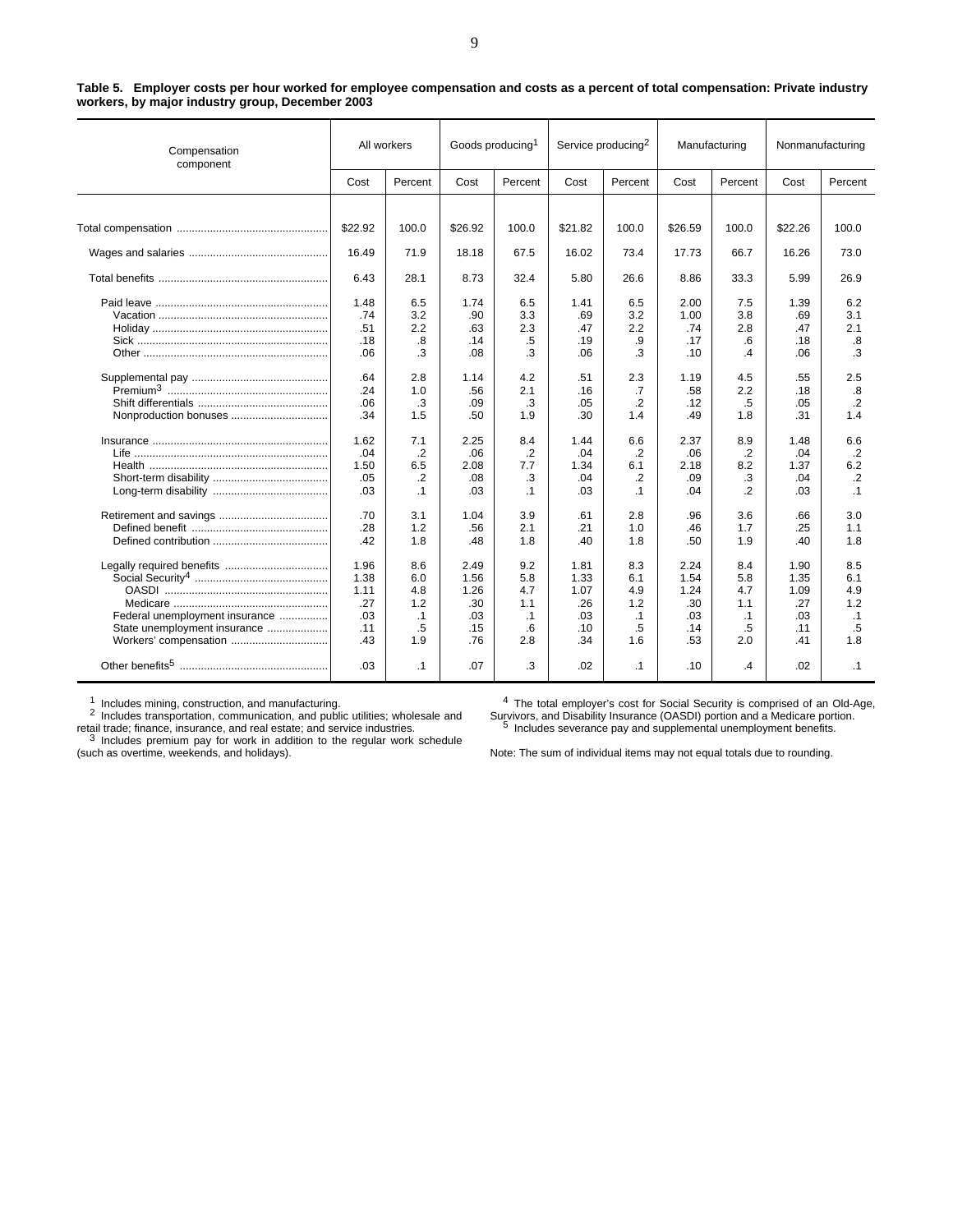| Compensation<br>component      | All workers |           | White collar |                |         | Blue collar | Service        |                |
|--------------------------------|-------------|-----------|--------------|----------------|---------|-------------|----------------|----------------|
|                                | Cost        | Percent   | Cost         | Percent        | Cost    | Percent     | Cost           | Percent        |
|                                |             |           |              |                |         |             |                |                |
|                                | \$22.92     | 100.0     | \$27.92      | 100.0          | \$21.45 | 100.0       | \$11.54        | 100.0          |
|                                | 16.49       | 71.9      | 20.36        | 72.9           | 14.67   | 68.4        | 8.79           | 76.2           |
|                                | 6.43        | 28.1      | 7.56         | 27.1           | 6.78    | 31.6        | 2.75           | 23.8           |
|                                | 1.48        | 6.5       | 2.02         | 7.2            | 1.19    | 5.5         | .47            | 4.1            |
|                                | .74         | 3.2       | 1.00         | 3.6            | .60     | 2.8         | .23            | 2.0            |
|                                | .51         | 2.2       | .68          | 2.4            | .43     | 2.0         | .15            | 1.3            |
|                                | .18         | .8        | .25          | .9             | .11     | $.5\,$      | .08            | .7             |
|                                | .06         | .3        | .09          | .3             | .05     | $\cdot$     | .02            | $\cdot$        |
|                                | .64         | 2.8       | .73          | 2.6            | .79     | 3.7         | .17            | 1.5            |
|                                | .24         | 1.0       | .13          | .5             | .53     | 2.5         | .09            | .8             |
|                                | .06         | .3        | .06          | $\cdot$ .2     | .07     | .3          | .03            | .3             |
|                                | .34         | 1.5       | .54          | 1.9            | .19     | .9          | .04            | .3             |
|                                | 1.62        | 7.1       | 1.83         | 6.6            | 1.81    | 8.4         | .72            | 6.2            |
|                                | .04         | $\cdot$   | .05          | .2             | .04     | .2          | (2)            | (3)            |
|                                | 1.50        | 6.5       | 1.67         | 6.0            | 1.69    | 7.9         | .69            | 6.0            |
|                                | .05         | $\cdot$   | .05          | $\cdot$ .2     | .06     | .3          | $\binom{2}{2}$ | $\binom{3}{3}$ |
|                                | .03         | $\cdot$ 1 | .05          | $\overline{2}$ | .02     | $\cdot$ 1   |                |                |
|                                | .70         | 3.1       | .86          | 3.1            | .75     | 3.5         | .18            | 1.6            |
|                                | .28         | 1.2       | .26          | .9             | .46     | 2.1         | .07            | .6             |
|                                | .42         | 1.8       | .60          | 2.1            | .30     | 1.4         | .10            | .9             |
|                                | 1.96        | 8.6       | 2.08         | 7.4            | 2.20    | 10.3        | 1.20           | 10.4           |
|                                | 1.38        | 6.0       | 1.67         | 6.0            | 1.26    | 5.9         | .79            | 6.8            |
|                                | 1.11        | 4.8       | 1.33         | 4.8            | 1.02    | 4.8         | .64            | 5.5            |
|                                | .27         | 1.2       | .34          | 1.2            | .24     | 1.1         | .15            | 1.3            |
| Federal unemployment insurance | .03         | $\cdot$ 1 | .03          | $\cdot$ 1      | .03     | $\cdot$ 1   | .04            | .3             |
| State unemployment insurance   | .11         | .5        | .11          | $\cdot$        | .13     | .6          | .10            | .9             |
| Workers' compensation          | .43         | 1.9       | .27          | 1.0            | .78     | 3.6         | .28            | 2.4            |
|                                | .03         | $\cdot$ 1 | .04          | $\cdot$ 1      | .03     | $\cdot$ 1   | (2)            | (3)            |

**Table 6. Employer costs per hour worked for employee compensation and costs as a percent of total compensation: Private industry workers, by major occupational group, December 2003**

<sup>1</sup> Includes premium pay for work in addition to the regular work

schedule (such as overtime, weekends, and holidays).<br><sup>2</sup> Cost per hour worked is \$0.01 or less.<br><sup>3</sup> Less than .05 percent.<br><sup>4</sup> The total employer's cost for Social Security is comprised of an

Old-Age, Survivors, and Disability Insurance (OASDI) portion and a Undersyle, University<br>Medicare portion.<br>5 Includes severance pay and supplemental unemployment benefits.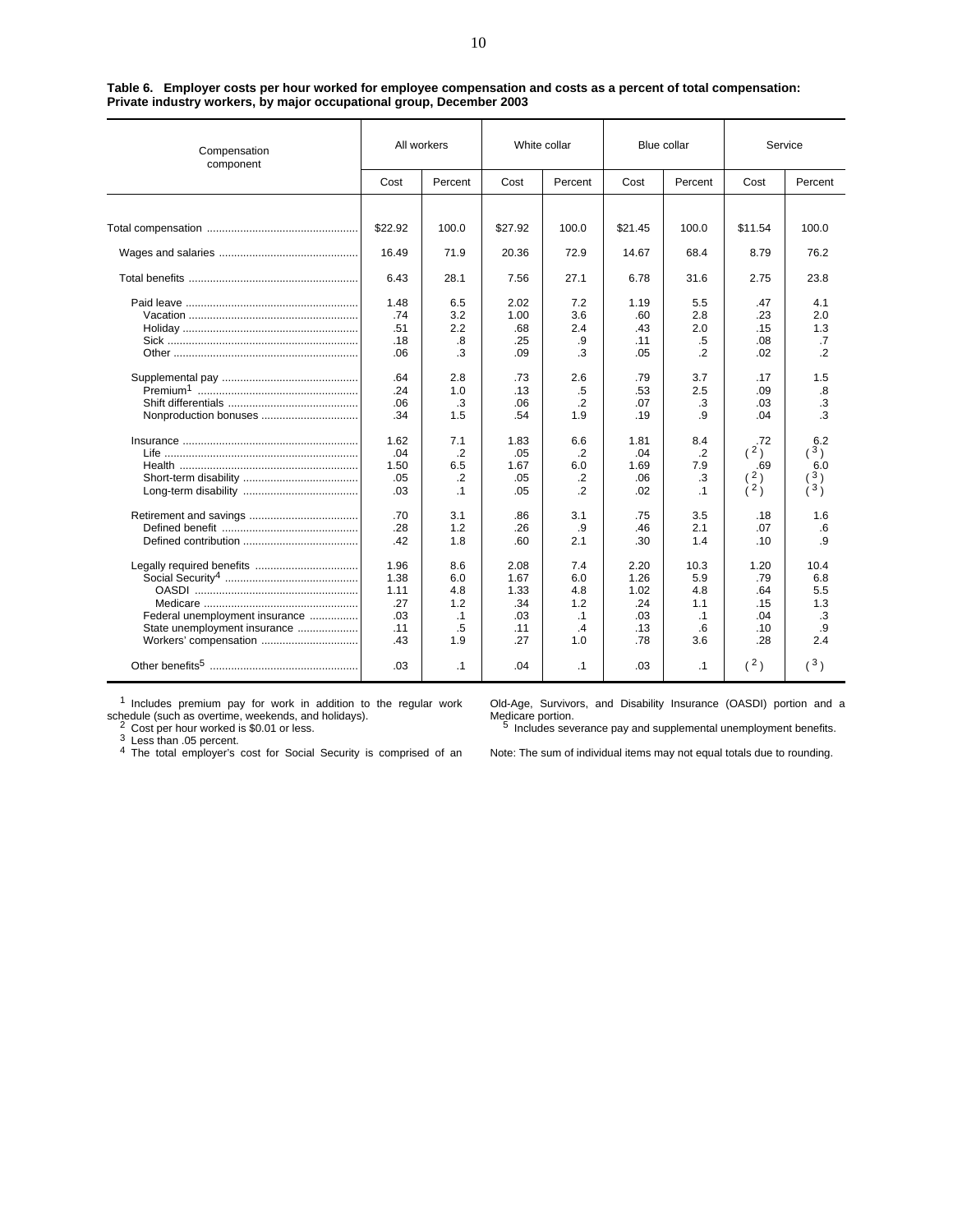|                                                                                                                                                      | Region <sup>1</sup><br>Bargaining status         |                                                    |                                                  |                                                    |                                                  |                                                    |                                                  |                                                        |                                                  |                                                    |                                                  |                                                      |
|------------------------------------------------------------------------------------------------------------------------------------------------------|--------------------------------------------------|----------------------------------------------------|--------------------------------------------------|----------------------------------------------------|--------------------------------------------------|----------------------------------------------------|--------------------------------------------------|--------------------------------------------------------|--------------------------------------------------|----------------------------------------------------|--------------------------------------------------|------------------------------------------------------|
| Compensation<br>component                                                                                                                            |                                                  | Northeast                                          |                                                  | South                                              | Midwest                                          |                                                    |                                                  | West                                                   | Union                                            |                                                    |                                                  | Nonunion                                             |
|                                                                                                                                                      | Cost                                             | Percent                                            | Cost                                             | Percent                                            | Cost                                             | Percent                                            | Cost                                             | Percent                                                | Cost                                             | Percent                                            | Cost                                             | Percent                                              |
|                                                                                                                                                      |                                                  |                                                    |                                                  |                                                    |                                                  |                                                    |                                                  |                                                        |                                                  |                                                    |                                                  |                                                      |
|                                                                                                                                                      | \$25.70                                          | 100.0                                              | \$20.52                                          | 100.0                                              | \$23.11                                          | 100.0                                              | \$23.89                                          | 100.0                                                  | \$31.82                                          | 100.0                                              | \$21.85                                          | 100.0                                                |
|                                                                                                                                                      | 18.27                                            | 71.1                                               | 14.97                                            | 73.0                                               | 16.50                                            | 71.4                                               | 17.22                                            | 72.1                                                   | 20.56                                            | 64.6                                               | 16.00                                            | 73.2                                                 |
|                                                                                                                                                      | 7.43                                             | 28.9                                               | 5.56                                             | 27.1                                               | 6.61                                             | 28.6                                               | 6.67                                             | 27.9                                                   | 11.26                                            | 35.4                                               | 5.85                                             | 26.8                                                 |
|                                                                                                                                                      | 1.78<br>.86<br>.62<br>.22<br>.08                 | 6.9<br>3.3<br>2.4<br>.9<br>.3                      | 1.29<br>.64<br>.44<br>.15<br>.05                 | 6.3<br>3.1<br>2.1<br>.7<br>$\cdot$                 | 1.45<br>.72<br>.50<br>.15<br>.07                 | 6.3<br>3.1<br>2.2<br>.6<br>.3                      | 1.55<br>.78<br>.52<br>.20<br>.05                 | 6.5<br>3.3<br>2.2<br>.8<br>$\overline{2}$              | 2.26<br>1.16<br>.73<br>.27<br>.10                | 7.1<br>3.6<br>2.3<br>.8<br>.3                      | 1.39<br>.68<br>.48<br>.17<br>.06                 | 6.4<br>3.1<br>2.2<br>.8<br>.3                        |
| Supplemental pay<br>Shift differentials<br>Nonproduction bonuses                                                                                     | .81<br>.22<br>.07<br>.52                         | 3.2<br>.9<br>.3<br>2.0                             | .52<br>.22<br>.05<br>.25                         | 2.5<br>1.1<br>$\cdot$<br>1.2                       | .74<br>.30<br>.08<br>.36                         | 3.2<br>1.3<br>.3<br>1.6                            | .57<br>.24<br>.05<br>.29                         | 2.4<br>1.0<br>$\cdot$<br>1.2                           | 1.12<br>.69<br>.18<br>.25                        | 3.5<br>2.2<br>.6<br>.8                             | .59<br>.19<br>.05<br>.35                         | 2.7<br>.9<br>$\cdot$ .2<br>1.6                       |
| Short-term disability<br>Long-term disability                                                                                                        | 1.81<br>.05<br>1.67<br>.06<br>.04                | 7.0<br>.2<br>6.5<br>.2<br>$\cdot$                  | 1.43<br>.04<br>1.32<br>.04<br>.03                | 7.0<br>$\cdot$<br>6.4<br>$\cdot$<br>$\cdot$ 1      | 1.73<br>.04<br>1.60<br>.05<br>.03                | 7.5<br>$\cdot$<br>6.9<br>$\cdot$<br>$\cdot$ 1      | 1.59<br>.04<br>1.49<br>.03<br>.03                | 6.7<br>$\overline{2}$<br>6.2<br>$\cdot$ 1<br>$\cdot$ 1 | 3.22<br>.06<br>3.01<br>.10<br>.05                | 10.1<br>.2<br>9.5<br>.3<br>.2                      | 1.42<br>.04<br>1.31<br>.04<br>.03                | 6.5<br>$\overline{2}$<br>6.0<br>$\cdot$<br>$\cdot$ 1 |
| Retirement and savings<br>Defined benefit                                                                                                            | .85<br>.33<br>.52                                | 3.3<br>1.3<br>2.0                                  | .57<br>.21<br>.37                                | 2.8<br>1.0<br>1.8                                  | .74<br>.35<br>.38                                | 3.2<br>1.5<br>1.6                                  | .73<br>.29<br>.44                                | 3.1<br>1.2<br>1.8                                      | 1.80<br>1.31<br>.49                              | 5.7<br>4.1<br>1.5                                  | .57<br>.16<br>.41                                | 2.6<br>.7<br>1.9                                     |
| Legally required benefits<br>Social Security <sup>3</sup><br>Federal unemployment insurance<br>State unemployment insurance<br>Workers' compensation | 2.14<br>1.54<br>1.23<br>.31<br>.03<br>.16<br>.41 | 8.3<br>6.0<br>4.8<br>1.2<br>$\cdot$ 1<br>.6<br>1.6 | 1.72<br>1.26<br>1.01<br>.24<br>.03<br>.08<br>.35 | 8.4<br>6.1<br>4.9<br>1.2<br>$\cdot$ 1<br>.4<br>1.7 | 1.90<br>1.37<br>1.10<br>.27<br>.03<br>.11<br>.39 | 8.2<br>5.9<br>4.8<br>1.2<br>$\cdot$ 1<br>.5<br>1.7 | 2.22<br>1.44<br>1.16<br>.28<br>.03<br>.13<br>.61 | 9.3<br>6.0<br>4.9<br>1.2<br>$\cdot$ 1<br>.5<br>2.6     | 2.78<br>1.77<br>1.43<br>.34<br>.03<br>.16<br>.82 | 8.7<br>5.6<br>4.5<br>1.1<br>$\cdot$ 1<br>.5<br>2.6 | 1.86<br>1.33<br>1.07<br>.26<br>.03<br>.11<br>.38 | 8.5<br>6.1<br>4.9<br>1.2<br>$\cdot$ 1<br>.5<br>1.7   |
|                                                                                                                                                      | .04                                              | $\cdot$                                            | .02                                              | $\cdot$ 1                                          | .04                                              | $\cdot$                                            | .02                                              | $\cdot$ 1                                              | .08                                              | .3                                                 | .03                                              | $\cdot$ 1                                            |

**Table 7. Employer costs per hour worked for employee compensation and costs as a percent of total compensation: Private industry workers, by region and bargaining status, December 2003**

<sup>1</sup> The regional coverage is as follows: Northeast: Connecticut, Maine, Massachusetts, New Hampshire, New Jersey, New York, Pennsylvania, Rhode Island, and Vermont; South: Alabama, Arkansas, Delaware, District of Columbia, Florida, Georgia, Kentucky, Louisiana, Maryland, Mississippi, North Carolina, Oklahoma, South Carolina, Tennessee, Texas, Virginia, and West Virginia; Midwest: Illinois, Indiana,<br>Iowa, Kansas, Michigan, Minnesota, Missouri, Nebraska, North Dakota, Ohio, South<br>Dakota, and Wisconsin; and West: Alaska, Arizona, Califo

<sup>2</sup> Includes premium pay for work in addition to the regular work schedule (such as

overtime, weekends, and holidays). 3<br>3 The total employer's cost for Social Security is comprised of an Old-Age, Survivors, and Disability Insurance (OASDI) portion and a Medicare portion. <sup>4</sup> Includes severance pay and supplemental unemployment benefits.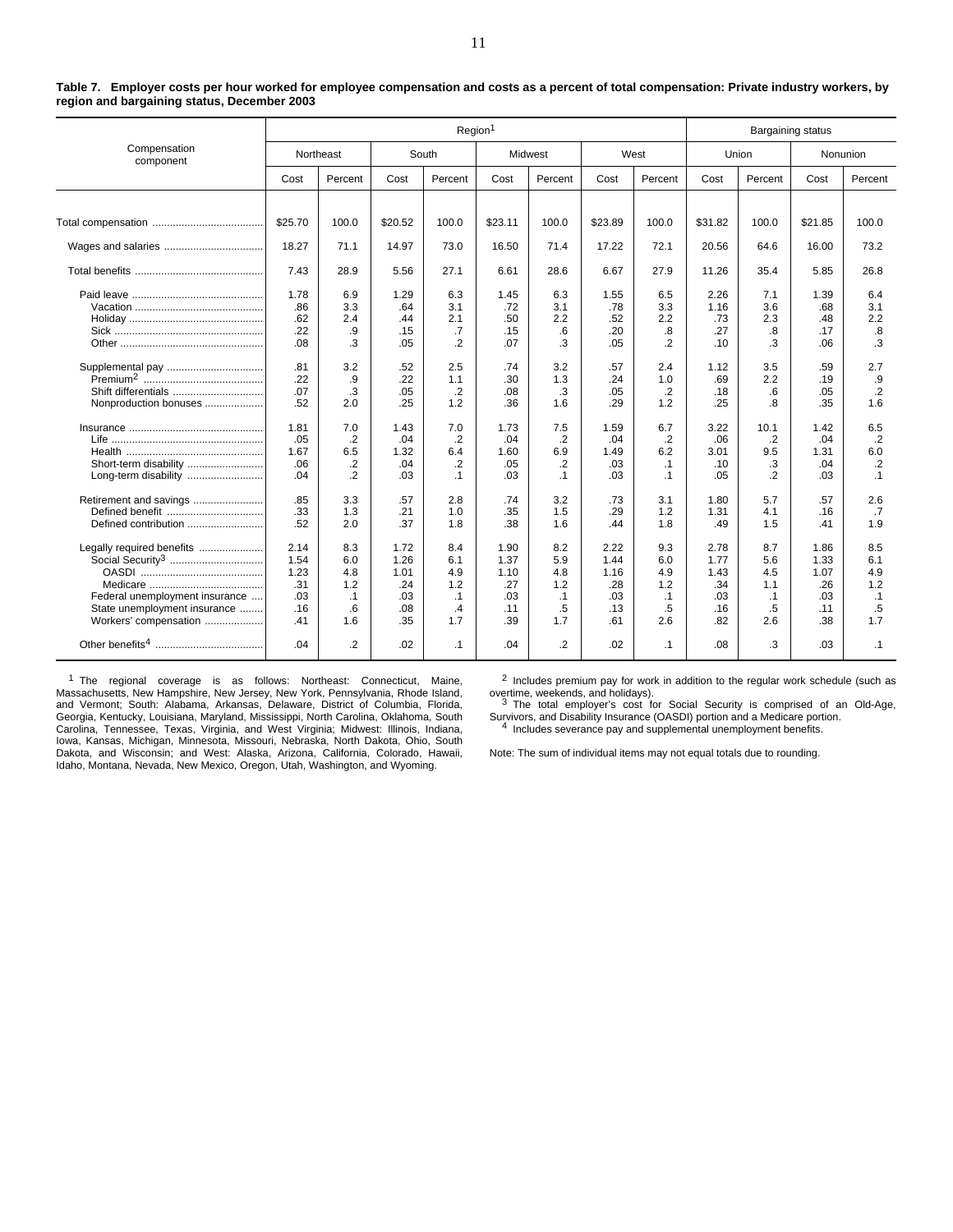| Compensation                   | All workers |           |         | 1-99 workers   |         | 100 workers or more |         | 100-499 workers | 500 workers or more |                 |
|--------------------------------|-------------|-----------|---------|----------------|---------|---------------------|---------|-----------------|---------------------|-----------------|
| component                      | Cost        | Percent   | Cost    | Percent        | Cost    | Percent             | Cost    | Percent         | Cost                | Percent         |
|                                |             |           |         |                |         |                     |         |                 |                     |                 |
|                                | \$22.92     | 100.0     | \$19.29 | 100.0          | \$27.21 | 100.0               | \$23.49 | 100.0           | \$31.67             | 100.0           |
|                                | 16.49       | 71.9      | 14.38   | 74.5           | 18.98   | 69.8                | 16.71   | 71.1            | 21.71               | 68.6            |
|                                | 6.43        | 28.1      | 4.91    | 25.5           | 8.23    | 30.2                | 6.78    | 28.9            | 9.96                | 31.4            |
|                                | 1.48        | 6.5       | 1.04    | 5.4            | 2.01    | 7.4                 | 1.55    | 6.6             | 2.56                | 8.1             |
|                                | .74         | 3.2       | .50     | 2.6            | 1.01    | 3.7                 | .78     | 3.3             | 1.29                | 4.1             |
|                                | .51         | 2.2       | .37     | 1.9            | .68     | 2.5                 | .53     | 2.3             | .85                 | 2.7             |
|                                | .18         | .8        | .13     | .7             | .23     | .8                  | .17     | .7              | .31                 | 1.0             |
|                                | .06         | .3        | .04     | $\overline{2}$ | .09     | .3                  | .07     | .3              | .12                 | $\cdot$ 4       |
|                                | .64         | 2.8       | .49     | 2.5            | .83     | 3.1                 | .68     | 2.9             | 1.02                | 3.2             |
|                                | .24         | 1.0       | .19     | 1.0            | .31     | 1.1                 | .27     | 1.1             | .36                 | 1.1             |
|                                | .06         | .3        | .02     | $\cdot$ 1      | .11     | $\cdot$ 4           | .06     | .3              | .17                 | .5              |
|                                | .34         | 1.5       | .28     | 1.5            | .41     | 1.5                 | .35     | 1.5             | .48                 | 1.5             |
|                                | 1.62        | 7.1       | 1.18    | 6.1            | 2.13    | 7.8                 | 1.81    | 7.7             | 2.52                | 8.0             |
|                                | .04         | $\cdot$   | .03     | $\cdot$        | .05     | $\cdot$ .2          | .04     | $\cdot$         | .07                 | $\cdot$ .2      |
|                                | 1.50        | 6.5       | 1.11    | 5.8            | 1.96    | 7.2                 | 1.67    | 7.1             | 2.30                | 7.3             |
|                                | .05         | .2        | .03     | .2             | .07     | .3                  | .06     | .3              | .08                 | $.3\phantom{0}$ |
|                                | .03         | $\cdot$ 1 | .02     | $\cdot$ 1      | .05     | $\cdot$ .2          | .03     | $\cdot$ 1       | .07                 | $\overline{2}$  |
|                                | .70         | 3.1       | .42     | 2.2            | 1.04    | 3.8                 | .74     | 3.2             | 1.40                | 4.4             |
|                                | .28         | 1.2       | .13     | .7             | .47     | 1.7                 | .32     | 1.4             | .64                 | 2.0             |
|                                | .42         | 1.8       | .29     | 1.5            | .57     | 2.1                 | .41     | 1.7             | .75                 | 2.4             |
| Legally required benefits      | 1.96        | 8.6       | 1.78    | 9.2            | 2.16    | 7.9                 | 1.98    | 8.4             | 2.37                | 7.5             |
|                                | 1.38        | 6.0       | 1.19    | 6.2            | 1.60    | 5.9                 | 1.40    | 6.0             | 1.85                | 5.8             |
|                                | 1.11        | 4.8       | .96     | 5.0            | 1.29    | 4.7                 | 1.13    | 4.8             | 1.48                | 4.7             |
|                                | .27         | 1.2       | .23     | 1.2            | .32     | 1.2                 | .27     | 1.1             | .37                 | 1.2             |
| Federal unemployment insurance | .03         | $\cdot$ 1 | .04     | .2             | .03     | $\cdot$ 1           | .03     | $\cdot$ 1       | .03                 | $\cdot$ 1       |
| State unemployment insurance   | .11         | .5        | .11     | .6             | .12     | $\mathcal{A}$       | .13     | .6              | .11                 | .3              |
|                                | .43         | 1.9       | .45     | 2.3            | .40     | 1.5                 | .42     | 1.8             | .38                 | 1.2             |
|                                | .03         | $\cdot$ 1 | (4)     | (5)            | .06     | $\cdot$             | .03     | $\cdot$ 1       | .10                 | .3              |

**Table 8. Employer costs per hour worked for employee compensation and costs as a percent of total compensation: Private industry workers, by establishment employment size, December 2003**

<sup>1</sup> Includes premium pay for work in addition to the regular work schedule

<sup>4</sup> Cost per hour worked is \$0.01 or less. <sup>5</sup> Less than .05 percent.

(such as overtime, weekends, and holidays).<br><sup>2</sup> The total employer's cost for Social Security is comprised of an Old-Age, Survivors, and Disability Insurance (OASDI) portion and a Medicare portion.<br><sup>3</sup> Includes severance pay and supplemental unemployment benefits.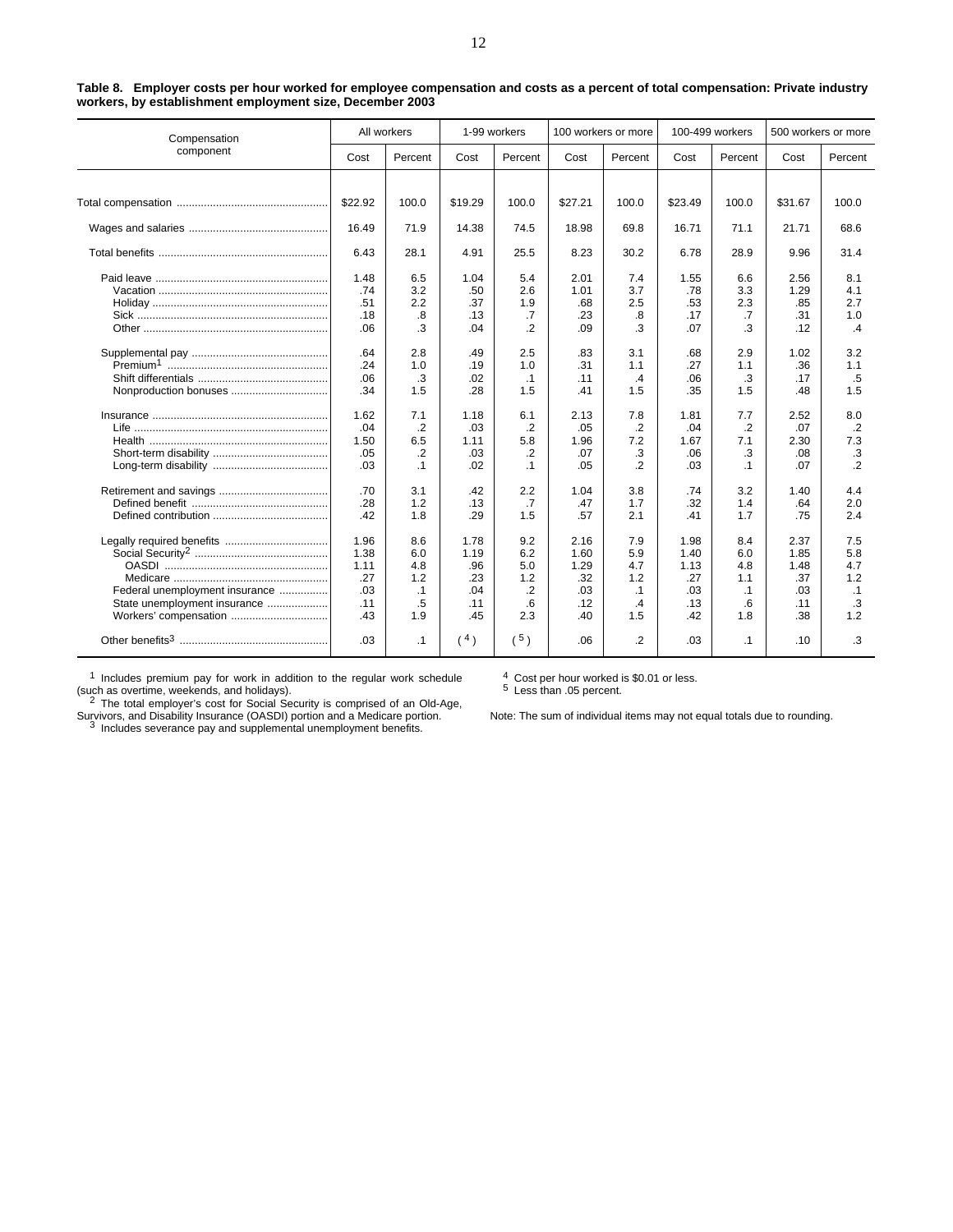| Table 9. Employer costs per hour worked for employee compensation and costs as a percent of total compensation: Private industry |  |
|----------------------------------------------------------------------------------------------------------------------------------|--|
| workers, by major occupational and industry group, and full-time and part-time status, December 2003                             |  |

|                                            |                                                    |                                              |                                              |                                        |                                        | Benefit costs<br>Retirement<br>Legally<br>and<br>required<br>Insurance<br>savings<br>benefits<br>\$2.14<br>\$1.96<br>\$0.86<br>2.16<br>1.02<br>2.23<br>1.49<br>.54<br>1.80<br>1.90<br>.62<br>1.54<br>2.30<br>1.95<br>.82<br>1.18<br>1.34<br>.30<br>2.31<br>1.06<br>2.51<br>1.23<br>3.12<br>1.83<br>2.44<br>.98<br>2.27<br>1.83<br>.78<br>2.00<br>2.85<br>1.41<br>2.68<br>2.09<br>.83<br>2.12<br>.98<br>.31<br>1.48<br>2.41<br>1.38<br>2.18<br>1.77<br>.70<br>2.01<br>.17<br>1.33<br>.45<br>.25<br>1.49<br>.56<br>.25<br>1.05<br>.14<br>.24<br>.68<br>1.27<br>.28<br>.73<br>1.51<br>$\lambda^2$<br>.22<br>.04<br>1.05<br>( 2 )<br>.33<br>.21<br>1.76<br>1.31<br>.46<br>.17<br>.26<br>.11<br>1.03<br>.54<br>.18<br>1.56<br>Percent of total compensation |                                        |                                            |                                                        |  |  |
|--------------------------------------------|----------------------------------------------------|----------------------------------------------|----------------------------------------------|----------------------------------------|----------------------------------------|--------------------------------------------------------------------------------------------------------------------------------------------------------------------------------------------------------------------------------------------------------------------------------------------------------------------------------------------------------------------------------------------------------------------------------------------------------------------------------------------------------------------------------------------------------------------------------------------------------------------------------------------------------------------------------------------------------------------------------------------------------|----------------------------------------|--------------------------------------------|--------------------------------------------------------|--|--|
| Series                                     | Total<br>compen-<br>sation                         | Wages<br>and<br>salaries                     | Total                                        | Paid<br>leave                          | Supple-<br>mental<br>pay               |                                                                                                                                                                                                                                                                                                                                                                                                                                                                                                                                                                                                                                                                                                                                                        |                                        |                                            | Other<br>benefits <sup>1</sup>                         |  |  |
|                                            |                                                    |                                              | Cost per hour worked                         |                                        |                                        |                                                                                                                                                                                                                                                                                                                                                                                                                                                                                                                                                                                                                                                                                                                                                        |                                        |                                            |                                                        |  |  |
|                                            | \$26.02<br>31.12<br>22.88                          | \$18.42<br>22.41<br>17.24                    | \$7.60<br>8.71<br>5.64                       | \$1.81<br>2.40<br>1.25                 | \$0.79<br>.86<br>.56                   |                                                                                                                                                                                                                                                                                                                                                                                                                                                                                                                                                                                                                                                                                                                                                        |                                        |                                            | \$0.04<br>.05<br>(2)                                   |  |  |
| Administrative support, including clerical | 20.26<br>22.69<br>13.92                            | 14.25<br>15.40<br>10.08                      | 6.01<br>7.29<br>3.83                         | 1.48<br>1.31<br>.77                    | .45<br>.87<br>.25                      |                                                                                                                                                                                                                                                                                                                                                                                                                                                                                                                                                                                                                                                                                                                                                        |                                        |                                            | .03<br>.04<br>(2)                                      |  |  |
|                                            | 27.33<br>27.16<br>27.07                            | 18.41<br>18.99<br>18.00                      | 8.92<br>8.18<br>9.07                         | 1.79<br>.96<br>2.06                    | 1.17<br>1.03<br>1.23                   |                                                                                                                                                                                                                                                                                                                                                                                                                                                                                                                                                                                                                                                                                                                                                        |                                        |                                            | .07<br>(2)<br>.10                                      |  |  |
|                                            | 25.54<br>33.61<br>25.58<br>16.21                   | 18.43<br>22.83<br>18.04<br>12.38             | 7.11<br>10.77<br>7.54<br>3.83                | 1.82<br>2.60<br>1.68<br>.80            | .64<br>1.18<br>.78<br>.25              |                                                                                                                                                                                                                                                                                                                                                                                                                                                                                                                                                                                                                                                                                                                                                        |                                        |                                            | .03<br>.06<br>.03<br>(2)                               |  |  |
|                                            | 33.81<br>25.58                                     | 23.75<br>18.70                               | 10.05<br>6.88                                | 2.49<br>1.93                           | 1.49<br>.46                            |                                                                                                                                                                                                                                                                                                                                                                                                                                                                                                                                                                                                                                                                                                                                                        |                                        |                                            | .10<br>(2)                                             |  |  |
| Administrative support, including clerical | 12.49<br>15.53<br>9.47<br>13.99<br>12.44           | 10.00<br>12.43<br>7.74<br>11.02<br>9.39      | 2.50<br>3.10<br>1.73<br>2.97<br>3.05         | .37<br>.57<br>.20<br>.54<br>.33        | .17<br>.24<br>.09<br>.22<br>.20        |                                                                                                                                                                                                                                                                                                                                                                                                                                                                                                                                                                                                                                                                                                                                                        |                                        |                                            | (2)<br>$\left(2\right)$<br>$\lambda^2$<br>.02<br>(2)   |  |  |
|                                            | 8.88<br>13.46                                      | 7.34                                         | 1.54<br>2.75                                 | .15                                    | .08                                    |                                                                                                                                                                                                                                                                                                                                                                                                                                                                                                                                                                                                                                                                                                                                                        |                                        |                                            |                                                        |  |  |
|                                            | 12.47<br>8.83<br>16.04                             | 10.71<br>9.97<br>7.20<br>12.93               | 2.49<br>1.64<br>3.10                         | .30<br>.37<br>.16<br>.56               | .14<br>.17<br>.08<br>.25               |                                                                                                                                                                                                                                                                                                                                                                                                                                                                                                                                                                                                                                                                                                                                                        |                                        |                                            | 2 <sub>1</sub><br>2 <sub>1</sub><br>ì <sup>2</sup> )   |  |  |
|                                            |                                                    |                                              |                                              |                                        |                                        |                                                                                                                                                                                                                                                                                                                                                                                                                                                                                                                                                                                                                                                                                                                                                        |                                        |                                            |                                                        |  |  |
| Administrative support, including clerical | 100.0<br>100.0<br>100.0<br>100.0<br>100.0<br>100.0 | 70.8<br>72.0<br>75.3<br>70.3<br>67.9<br>72.4 | 29.2<br>28.0<br>24.7<br>29.7<br>32.1<br>27.5 | 7.0<br>7.7<br>5.5<br>7.3<br>5.8<br>5.5 | 3.0<br>2.8<br>2.4<br>2.2<br>3.8<br>1.8 | 7.5<br>6.9<br>6.5<br>9.4<br>8.6<br>8.5                                                                                                                                                                                                                                                                                                                                                                                                                                                                                                                                                                                                                                                                                                                 | 3.3<br>3.3<br>2.4<br>3.1<br>3.6<br>2.2 | 8.2<br>7.2<br>7.9<br>7.6<br>10.1<br>9.6    | 0.2<br>.2<br>(5)<br>$\cdot$ 1<br>.2<br>(5)             |  |  |
|                                            | 100.0<br>100.0<br>100.0<br>100.0<br>100.0<br>100.0 | 67.4<br>69.9<br>66.5<br>72.2<br>67.9<br>70.5 | 32.6<br>30.1<br>33.5<br>27.8<br>32.0<br>29.5 | 6.5<br>3.5<br>7.6<br>7.1<br>7.7<br>6.6 | 4.3<br>3.8<br>4.5<br>2.5<br>3.5<br>3.0 | 8.5<br>6.7<br>9.0<br>7.2<br>8.5<br>8.2                                                                                                                                                                                                                                                                                                                                                                                                                                                                                                                                                                                                                                                                                                                 | 3.9<br>4.5<br>3.6<br>3.1<br>4.2<br>3.2 | 9.2<br>11.5<br>8.4<br>7.8<br>8.0<br>8.3    | .3<br>(5)<br>.4<br>$\cdot$ 1<br>$\cdot$<br>$\cdot$ 1   |  |  |
|                                            | 100.0<br>100.0<br>100.0                            | 76.4<br>70.2<br>73.1                         | 23.6<br>29.7<br>26.9                         | 4.9<br>7.4<br>7.5                      | 1.5<br>4.4<br>1.8                      | 6.0<br>7.1<br>6.9                                                                                                                                                                                                                                                                                                                                                                                                                                                                                                                                                                                                                                                                                                                                      | 1.9<br>4.1<br>2.7                      | 9.1<br>6.4<br>7.9                          | 5 <sub>0</sub><br>.3<br>$^{\circ}$ 5 )<br><sup>1</sup> |  |  |
|                                            | 100.0<br>100.0<br>100.0<br>100.0<br>100.0<br>100.0 | 80.1<br>80.0<br>81.7<br>78.8<br>75.5<br>82.7 | 20.0<br>20.0<br>18.3<br>21.2<br>24.5<br>17.3 | 3.0<br>3.7<br>2.1<br>3.9<br>2.7<br>1.7 | 1.4<br>1.5<br>1.0<br>1.6<br>1.6<br>.9  | 3.6<br>3.6<br>2.6<br>4.9<br>5.9<br>2.5                                                                                                                                                                                                                                                                                                                                                                                                                                                                                                                                                                                                                                                                                                                 | 1.4<br>1.6<br>1.5<br>1.7<br>2.3<br>.5  | 10.6<br>9.6<br>11.1<br>9.1<br>12.1<br>11.8 | (5)<br>(5)<br>5j<br>$(\frac{5}{5})$                    |  |  |
|                                            | 100.0<br>100.0<br>100.0<br>100.0                   | 79.6<br>80.0<br>81.5<br>80.6                 | 20.4<br>20.0<br>18.6<br>19.3                 | 2.2<br>3.0<br>1.8<br>3.5               | 1.0<br>1.4<br>.9<br>1.6                | 2.5<br>3.7<br>2.9<br>3.4                                                                                                                                                                                                                                                                                                                                                                                                                                                                                                                                                                                                                                                                                                                               | 1.6<br>1.4<br>1.2<br>1.1               | 13.1<br>10.5<br>11.7<br>9.7                | 5 <sub>1</sub><br>5j<br>5 <sup>′</sup>                 |  |  |

1 Includes severance pay and supplemental unemployment benefits.<br>  $2$  Cost per hour worked is \$0.01 or less.<br>  $3$  Includes mining, construction, and manufacturing.<br>  $4$  Includes transportation, communication, and public u

retail trade; finance, insurance, and real estate; and service industries. <sup>5</sup> Less than .05 percent.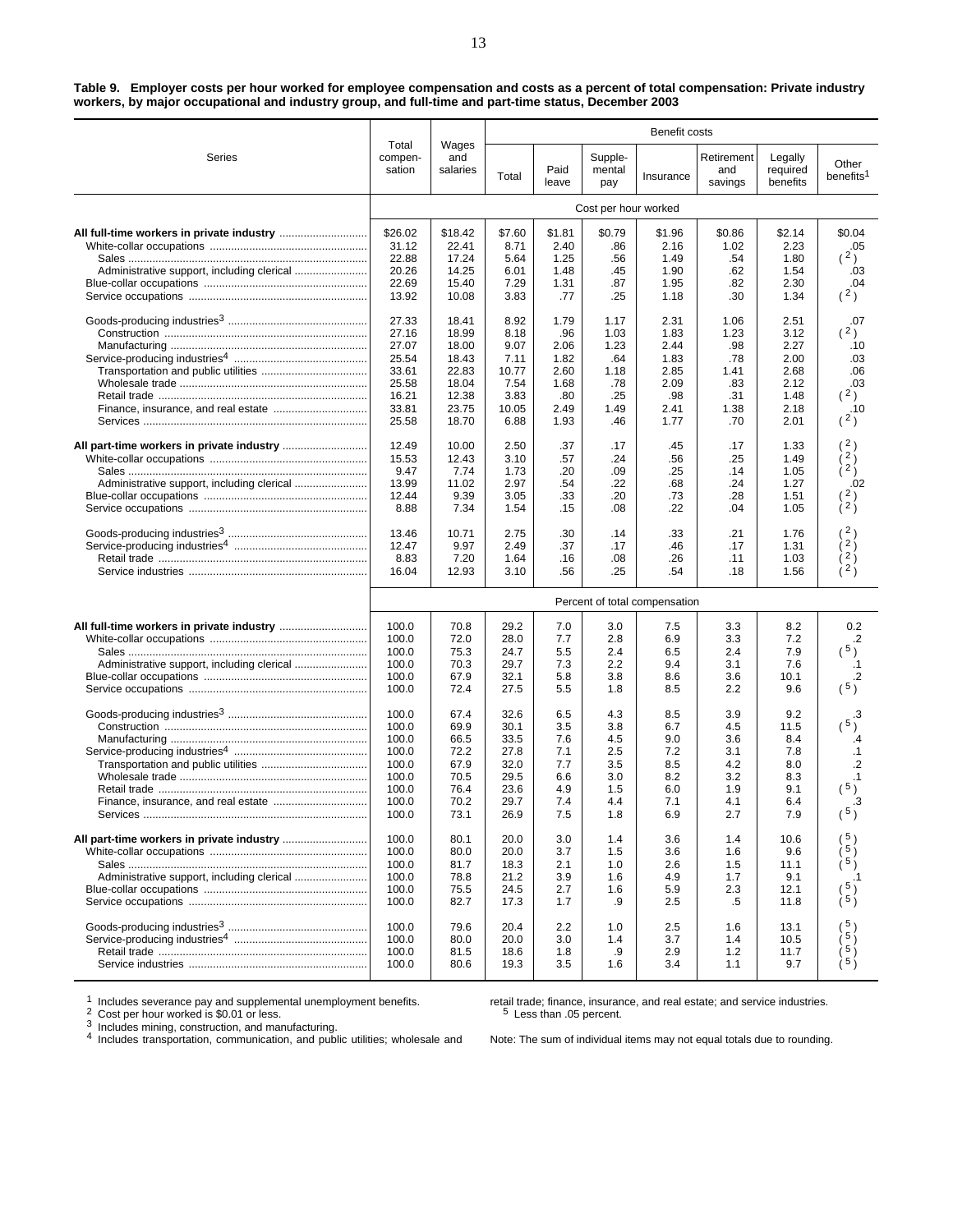| Table 10. Employer costs per hour worked for employee compensation and costs as a percent of total compensation: Private industry |  |
|-----------------------------------------------------------------------------------------------------------------------------------|--|
| workers, by occupational and industry group, December 2003                                                                        |  |

|                                                     |                            |                          | Benefit costs |               |                          |                               |                              |                                                                                                                                                                                                                                                                                                                                                                                                                                                                                                                   |                                |  |  |  |  |  |  |
|-----------------------------------------------------|----------------------------|--------------------------|---------------|---------------|--------------------------|-------------------------------|------------------------------|-------------------------------------------------------------------------------------------------------------------------------------------------------------------------------------------------------------------------------------------------------------------------------------------------------------------------------------------------------------------------------------------------------------------------------------------------------------------------------------------------------------------|--------------------------------|--|--|--|--|--|--|
| Series                                              | Total<br>compen-<br>sation | Wages<br>and<br>salaries | Total         | Paid<br>leave | Supple-<br>mental<br>pay | Insurance                     | Retirement<br>and<br>savings | Legally<br>required<br>benefits                                                                                                                                                                                                                                                                                                                                                                                                                                                                                   | Other<br>benefits <sup>1</sup> |  |  |  |  |  |  |
|                                                     |                            |                          |               |               | Cost per hour worked     |                               |                              | \$0.70<br>\$1.96<br>.86<br>2.08<br>2.78<br>1.24<br>1.31<br>2.96<br>1.05<br>2.35<br>1.61<br>3.01<br>.37<br>1.49<br>.55<br>1.49<br>.75<br>2.20<br>2.82<br>1.13<br>.59<br>1.86<br>.77<br>2.27<br>.41<br>1.70<br>.18<br>1.20<br>1.04<br>2.49<br>1.20<br>3.11<br>.96<br>2.24<br>.99<br>2.37<br>2.06<br>.92<br>.61<br>1.81<br>1.32<br>2.59<br>.78<br>2.08<br>.20<br>1.26<br>1.26<br>2.09<br>.57<br>1.89<br>3.1<br>8.6<br>7.4<br>3.1<br>3.3<br>7.4<br>3.2<br>7.3<br>3.4<br>7.6<br>3.5<br>6.6<br>2.1<br>8.6<br>2.9<br>7.8 |                                |  |  |  |  |  |  |
|                                                     | \$22.92                    | \$16.49                  | \$6.43        | \$1.48        | \$0.64                   | \$1.62                        |                              |                                                                                                                                                                                                                                                                                                                                                                                                                                                                                                                   | \$0.03                         |  |  |  |  |  |  |
| Occupational group                                  |                            |                          |               |               |                          |                               |                              |                                                                                                                                                                                                                                                                                                                                                                                                                                                                                                                   |                                |  |  |  |  |  |  |
|                                                     | 27.92                      | 20.36                    | 7.56          | 2.02          | .73                      | 1.83                          |                              |                                                                                                                                                                                                                                                                                                                                                                                                                                                                                                                   | .04                            |  |  |  |  |  |  |
| Professional specialty and technical                | 37.79                      | 27.60                    | 10.20         | 2.95          | .88                      | 2.30                          |                              |                                                                                                                                                                                                                                                                                                                                                                                                                                                                                                                   | .05                            |  |  |  |  |  |  |
|                                                     | 40.69                      | 29.84                    | 10.86         | 3.24          | .94                      | 2.34                          |                              |                                                                                                                                                                                                                                                                                                                                                                                                                                                                                                                   | .06                            |  |  |  |  |  |  |
| Executive, administrative, and managerial           | 30.76<br>45.39             | 22.16<br>32.63           | 8.60<br>12.76 | 2.25<br>3.73  | .73<br>1.72              | 2.20<br>2.59                  |                              |                                                                                                                                                                                                                                                                                                                                                                                                                                                                                                                   | .02<br>.11                     |  |  |  |  |  |  |
|                                                     | 17.31                      | 13.30                    | 4.01          | .81           | .37                      | .97                           |                              |                                                                                                                                                                                                                                                                                                                                                                                                                                                                                                                   | 2)                             |  |  |  |  |  |  |
|                                                     | 19.09                      | 13.65                    | 5.45          | 1.30          | .41                      | 1.67                          |                              |                                                                                                                                                                                                                                                                                                                                                                                                                                                                                                                   | .03                            |  |  |  |  |  |  |
|                                                     | 21.45                      | 14.67                    | 6.78          | 1.19          | .79                      | 1.81                          |                              |                                                                                                                                                                                                                                                                                                                                                                                                                                                                                                                   | .03                            |  |  |  |  |  |  |
| Machine operators, assemblers, and inspectors       | 27.95<br>19.65             | 19.17<br>12.97           | 8.78<br>6.68  | 1.67<br>1.25  | .95<br>1.03              | 2.17<br>1.90                  |                              |                                                                                                                                                                                                                                                                                                                                                                                                                                                                                                                   | .05<br>.05                     |  |  |  |  |  |  |
|                                                     | 20.88                      | 14.34                    | 6.54          | 1.03          | .70                      | 1.75                          |                              |                                                                                                                                                                                                                                                                                                                                                                                                                                                                                                                   | .02                            |  |  |  |  |  |  |
| Handlers, equipment cleaners, helpers, and laborers | 15.26                      | 10.76                    | 4.50          | .64           | .43                      | 1.30                          |                              |                                                                                                                                                                                                                                                                                                                                                                                                                                                                                                                   | (2)                            |  |  |  |  |  |  |
|                                                     | 11.54                      | 8.79                     | 2.75          | .47           | .17                      | .72                           |                              |                                                                                                                                                                                                                                                                                                                                                                                                                                                                                                                   | (2)                            |  |  |  |  |  |  |
| Industry group                                      |                            |                          |               |               |                          |                               |                              |                                                                                                                                                                                                                                                                                                                                                                                                                                                                                                                   |                                |  |  |  |  |  |  |
|                                                     | 26.92                      | 18.18                    | 8.73          | 1.74          | 1.14                     | 2.25                          |                              |                                                                                                                                                                                                                                                                                                                                                                                                                                                                                                                   | .07                            |  |  |  |  |  |  |
|                                                     | 26.92                      | 18.87                    | 8.05          | .94           | 1.01                     | 1.79                          |                              |                                                                                                                                                                                                                                                                                                                                                                                                                                                                                                                   | (2)                            |  |  |  |  |  |  |
|                                                     | 26.59                      | 17.73                    | 8.86          | 2.00          | 1.19                     | 2.37                          |                              |                                                                                                                                                                                                                                                                                                                                                                                                                                                                                                                   | .10                            |  |  |  |  |  |  |
|                                                     | 28.23<br>24.25             | 18.63<br>16.45           | 9.60<br>7.80  | 2.16<br>1.77  | 1.39<br>.90              | 2.57<br>2.09                  |                              |                                                                                                                                                                                                                                                                                                                                                                                                                                                                                                                   | .13<br>.05                     |  |  |  |  |  |  |
|                                                     | 21.82                      | 16.02                    | 5.80          | 1.41          | .51                      | 1.44                          |                              |                                                                                                                                                                                                                                                                                                                                                                                                                                                                                                                   | .02                            |  |  |  |  |  |  |
|                                                     | 31.35                      | 21.32                    | 10.03         | 2.35          | 1.05                     | 2.67                          |                              |                                                                                                                                                                                                                                                                                                                                                                                                                                                                                                                   | .05                            |  |  |  |  |  |  |
|                                                     | 24.62<br>12.47             | 17.43<br>9.75            | 7.19<br>2.72  | 1.58<br>.48   | .75<br>.16               | 1.97<br>.62                   |                              |                                                                                                                                                                                                                                                                                                                                                                                                                                                                                                                   | .03<br>(2)                     |  |  |  |  |  |  |
|                                                     | 31.62                      | 22.29                    | 9.33          | 2.28          | 1.36                     | 2.24                          |                              |                                                                                                                                                                                                                                                                                                                                                                                                                                                                                                                   | .09                            |  |  |  |  |  |  |
|                                                     | 23.18                      | 17.25                    | 5.93          | 1.59          | .41                      | 1.46                          |                              |                                                                                                                                                                                                                                                                                                                                                                                                                                                                                                                   | (2)                            |  |  |  |  |  |  |
|                                                     |                            |                          |               |               |                          | Percent of total compensation |                              |                                                                                                                                                                                                                                                                                                                                                                                                                                                                                                                   |                                |  |  |  |  |  |  |
|                                                     | 100.0                      | 71.9                     | 28.1          | 6.5           | 2.8                      | 7.1                           |                              |                                                                                                                                                                                                                                                                                                                                                                                                                                                                                                                   | 0.1                            |  |  |  |  |  |  |
| <b>Occupational group</b>                           |                            |                          |               |               |                          |                               |                              |                                                                                                                                                                                                                                                                                                                                                                                                                                                                                                                   |                                |  |  |  |  |  |  |
|                                                     | 100.0                      | 72.9                     | 27.1          | 7.2           | 2.6                      | 6.6                           |                              |                                                                                                                                                                                                                                                                                                                                                                                                                                                                                                                   | $\cdot$ 1                      |  |  |  |  |  |  |
|                                                     | 100.0                      | 73.0                     | 27.0          | 7.8           | 2.3                      | 6.1                           |                              |                                                                                                                                                                                                                                                                                                                                                                                                                                                                                                                   | $\cdot$ 1                      |  |  |  |  |  |  |
|                                                     | 100.0<br>100.0             | 73.3<br>72.0             | 26.7<br>28.0  | 8.0<br>7.3    | 2.3<br>2.4               | 5.8<br>7.2                    |                              |                                                                                                                                                                                                                                                                                                                                                                                                                                                                                                                   | $\cdot$ 1<br>$\cdot$ 1         |  |  |  |  |  |  |
| Executive, administrative, and managerial           | 100.0                      | 71.9                     | 28.1          | 8.2           | 3.8                      | 5.7                           |                              |                                                                                                                                                                                                                                                                                                                                                                                                                                                                                                                   | .2                             |  |  |  |  |  |  |
| Administrative support, including clerical          | 100.0                      | 76.8                     | 23.2          | 4.7           | 2.1                      | 5.6                           |                              |                                                                                                                                                                                                                                                                                                                                                                                                                                                                                                                   | $(^{5})$                       |  |  |  |  |  |  |
|                                                     | 100.0                      | 71.5                     | 28.5          | 6.8           | 2.1                      | 8.7                           |                              |                                                                                                                                                                                                                                                                                                                                                                                                                                                                                                                   |                                |  |  |  |  |  |  |
|                                                     | 100.0                      | 68.4                     | 31.6          | 5.5           | 3.7                      | 8.4                           | 3.5                          | 10.3                                                                                                                                                                                                                                                                                                                                                                                                                                                                                                              | $\cdot$ 1                      |  |  |  |  |  |  |
| Machine operators, assemblers, and inspectors       | 100.0<br>100.0             | 68.6<br>66.0             | 31.4<br>34.0  | 6.0<br>6.4    | 3.4<br>5.2               | 7.8<br>9.7                    | 4.0<br>3.0                   | 10.1<br>9.5                                                                                                                                                                                                                                                                                                                                                                                                                                                                                                       | .2<br>.3                       |  |  |  |  |  |  |
|                                                     | 100.0                      | 68.7                     | 31.3          | 4.9           | 3.4                      | 8.4                           | 3.7                          | 10.9                                                                                                                                                                                                                                                                                                                                                                                                                                                                                                              | $\cdot$ 1                      |  |  |  |  |  |  |
| Handlers, equipment cleaners, helpers, and laborers | 100.0                      | 70.5                     | 29.5          | 4.2           | 2.8                      | 8.5                           | 2.7                          | 11.1                                                                                                                                                                                                                                                                                                                                                                                                                                                                                                              | (5)                            |  |  |  |  |  |  |
|                                                     | 100.0                      | 76.2                     | 23.8          | 4.1           | 1.5                      | 6.2                           | 1.6                          | 10.4                                                                                                                                                                                                                                                                                                                                                                                                                                                                                                              | (5)                            |  |  |  |  |  |  |
| Industry group                                      |                            |                          |               |               |                          |                               |                              |                                                                                                                                                                                                                                                                                                                                                                                                                                                                                                                   |                                |  |  |  |  |  |  |
|                                                     | 100.0                      | 67.5                     | 32.4          | 6.5           | 4.2                      | 8.4                           | 3.9                          | 9.2                                                                                                                                                                                                                                                                                                                                                                                                                                                                                                               | .З                             |  |  |  |  |  |  |
|                                                     | 100.0<br>100.0             | 70.1                     | 29.9<br>33.3  | 3.5<br>7.5    | 3.8<br>4.5               | 6.6<br>8.9                    | 4.5<br>3.6                   | 11.6<br>8.4                                                                                                                                                                                                                                                                                                                                                                                                                                                                                                       | (5)                            |  |  |  |  |  |  |
|                                                     | 100.0                      | 66.7<br>66.0             | 34.0          | 7.7           | 4.9                      | 9.1                           | 3.5                          | 8.4                                                                                                                                                                                                                                                                                                                                                                                                                                                                                                               | .4<br>$.5\,$                   |  |  |  |  |  |  |
|                                                     | 100.0                      | 67.8                     | 32.2          | 7.3           | 3.7                      | 8.6                           | 3.8                          | 8.5                                                                                                                                                                                                                                                                                                                                                                                                                                                                                                               | $\cdot$                        |  |  |  |  |  |  |
|                                                     | 100.0<br>100.0             | 73.4                     | 26.6<br>32.0  | 6.5           | 2.3                      | 6.6                           | 2.8                          | 8.3                                                                                                                                                                                                                                                                                                                                                                                                                                                                                                               | $\cdot$ 1                      |  |  |  |  |  |  |
|                                                     | 100.0                      | 68.0<br>70.8             | 29.2          | 7.5<br>6.4    | 3.3<br>3.0               | 8.5<br>8.0                    | 4.2<br>3.2                   | 8.3<br>8.4                                                                                                                                                                                                                                                                                                                                                                                                                                                                                                        | $\cdot$<br>.1                  |  |  |  |  |  |  |
|                                                     | 100.0                      | 78.2                     | 21.8          | 3.8           | 1.3                      | 5.0                           | 1.6                          | 10.1                                                                                                                                                                                                                                                                                                                                                                                                                                                                                                              | (5)                            |  |  |  |  |  |  |
|                                                     | 100.0<br>100.0             | 70.5<br>74.4             | 29.5          | 7.2           | 4.3                      | 7.1<br>6.3                    | 4.0<br>2.5                   | 6.6                                                                                                                                                                                                                                                                                                                                                                                                                                                                                                               | .3<br>(5)                      |  |  |  |  |  |  |
|                                                     |                            |                          | 25.6          | 6.9           | 1.8                      |                               |                              | 8.2                                                                                                                                                                                                                                                                                                                                                                                                                                                                                                               |                                |  |  |  |  |  |  |

1 Includes severance pay and supplemental unemployment benefits.<br>  $2$  Cost per hour worked is \$0.01 or less.<br>  $3$  Includes mining, construction, and manufacturing.<br>  $4$  Includes transportation, communication, and public u

retail trade; finance, insurance, and real estate; and service industries. <sup>5</sup> Less than .05 percent.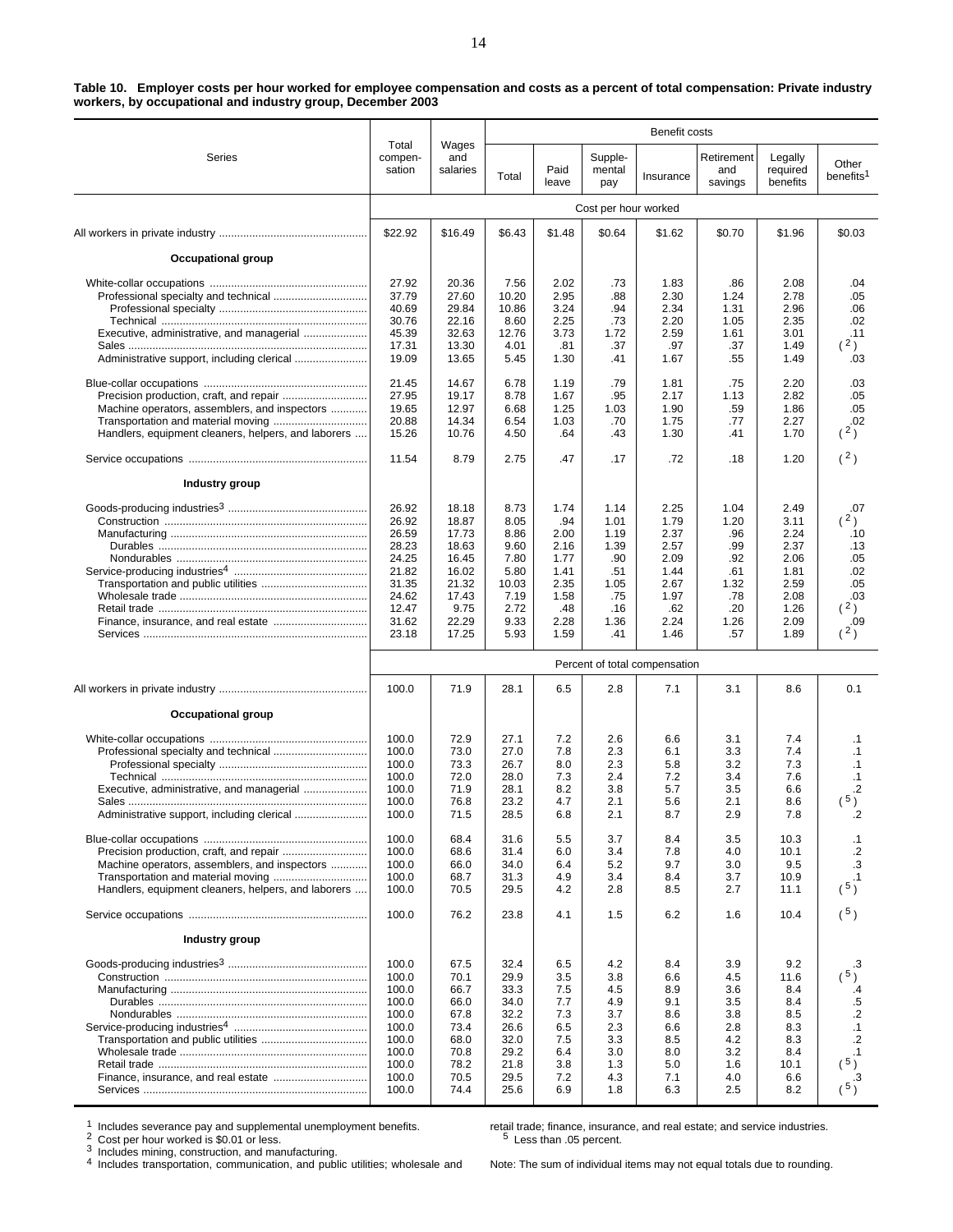| Table 11. Employer costs per hour worked for employee compensation and costs as a percent of total compensation: Private industry |  |  |  |
|-----------------------------------------------------------------------------------------------------------------------------------|--|--|--|
| goods-producing and service-producing workers, by occupational group, December 2003                                               |  |  |  |

|                                                                                                                                                                                       |                                                                      |                                                                      |                                                                |                                                             |                                                       |                                                      | Benefit costs<br>Retirement<br>Legally<br>and<br>required<br>savings<br>benefits<br>\$2.25<br>\$1.04<br>\$2.49<br>2.66<br>1.30<br>2.59<br>3.14<br>2.94<br>1.72<br>2.01<br>3.28<br>3.21<br>3.01<br>1.19<br>2.32<br>3.02<br>1.78<br>3.45<br>2.12<br>.62<br>1.70<br>2.10<br>.94<br>2.47<br>2.30<br>3.09<br>1.34<br>2.18<br>.71<br>1.97<br>2.47<br>1.06<br>2.88<br>.51<br>1.35<br>1.98<br>1.65<br>.50<br>1.52<br>1.44<br>.61<br>1.81<br>1.72<br>2.01<br>.80<br>2.16<br>2.76<br>1.15<br>2.21<br>1.20<br>2.92<br>2.03<br>1.02<br>2.36<br>2.49<br>1.58<br>2.91<br>.94<br>.35<br>1.46<br>1.61<br>.54<br>1.46<br>1.50<br>.56<br>1.93<br>1.98<br>2.42<br>.83<br>1.56<br>.70<br>2.11<br>1.27<br>.37<br>1.56<br>.71<br>.17<br>1.20<br>3.9<br>9.2<br>8.4<br>7.5<br>3.7<br>7.3<br>7.6<br>4.2<br>7.1<br>4.3<br>7.0<br>6.9<br>3.8<br>7.4<br>9.6<br>3.7<br>7.2<br>6.3<br>2.8<br>9.7<br>7.8 |                                                      |                                                                                      |  |
|---------------------------------------------------------------------------------------------------------------------------------------------------------------------------------------|----------------------------------------------------------------------|----------------------------------------------------------------------|----------------------------------------------------------------|-------------------------------------------------------------|-------------------------------------------------------|------------------------------------------------------|---------------------------------------------------------------------------------------------------------------------------------------------------------------------------------------------------------------------------------------------------------------------------------------------------------------------------------------------------------------------------------------------------------------------------------------------------------------------------------------------------------------------------------------------------------------------------------------------------------------------------------------------------------------------------------------------------------------------------------------------------------------------------------------------------------------------------------------------------------------------------|------------------------------------------------------|--------------------------------------------------------------------------------------|--|
| Series                                                                                                                                                                                | Total<br>compen-<br>sation                                           | Wages<br>and<br>salaries                                             | Total                                                          | Paid<br>leave                                               | Supple-<br>mental<br>pay                              | Insurance                                            |                                                                                                                                                                                                                                                                                                                                                                                                                                                                                                                                                                                                                                                                                                                                                                                                                                                                           |                                                      | Other<br>benefits <sup>1</sup>                                                       |  |
|                                                                                                                                                                                       |                                                                      |                                                                      |                                                                |                                                             | Cost per hour worked                                  |                                                      |                                                                                                                                                                                                                                                                                                                                                                                                                                                                                                                                                                                                                                                                                                                                                                                                                                                                           |                                                      |                                                                                      |  |
| Executive, administrative, and managerial                                                                                                                                             | \$26.92<br>35.52<br>41.26<br>46.62<br>31.42<br>48.23<br>21.91        | \$18.18<br>24.54<br>28.36<br>32.29<br>21.15<br>32.90<br>15.09        | \$8.73<br>10.98<br>12.90<br>14.33<br>10.27<br>15.33<br>6.81    | \$1.74<br>2.86<br>3.65<br>4.28<br>2.51<br>3.92<br>1.56      | \$1.14<br>1.45<br>1.25<br>1.29<br>1.19<br>3.03<br>.74 |                                                      |                                                                                                                                                                                                                                                                                                                                                                                                                                                                                                                                                                                                                                                                                                                                                                                                                                                                           |                                                      | \$0.07<br>.12<br>.18<br>.26<br>.05<br>.13<br>.06                                     |  |
| Machine operators, assemblers, and inspectors<br>Handlers, equipment cleaners, helpers, and laborers                                                                                  | 23.71<br>28.83<br>21.26<br>25.61<br>16.89                            | 15.80<br>19.48<br>13.72<br>16.54<br>11.81                            | 7.91<br>9.34<br>7.54<br>9.07<br>5.08                           | 1.32<br>1.52<br>1.42<br>1.35<br>.67                         | 1.03<br>1.03<br>1.20<br>1.26<br>.57                   |                                                      |                                                                                                                                                                                                                                                                                                                                                                                                                                                                                                                                                                                                                                                                                                                                                                                                                                                                           |                                                      | .05<br>.06<br>.06<br>.05<br>(3)                                                      |  |
|                                                                                                                                                                                       | 16.79                                                                | 11.56                                                                | 5.23                                                           | .96                                                         | .54                                                   |                                                      |                                                                                                                                                                                                                                                                                                                                                                                                                                                                                                                                                                                                                                                                                                                                                                                                                                                                           |                                                      | .06                                                                                  |  |
| All workers, service-producing industries <sup>4</sup><br>Executive, administrative, and managerial                                                                                   | 21.82<br>26.92<br>37.21<br>39.79<br>30.62<br>44.75<br>16.87<br>18.72 | 16.02<br>19.81<br>27.47<br>29.46<br>22.38<br>32.57<br>12.96<br>13.46 | 5.80<br>7.11<br>9.74<br>10.32<br>8.25<br>12.18<br>3.91<br>5.26 | 1.41<br>1.91<br>2.83<br>3.08<br>2.20<br>3.69<br>.78<br>1.27 | .51<br>.64<br>.81<br>.88<br>.63<br>1.42<br>.37<br>.36 |                                                      |                                                                                                                                                                                                                                                                                                                                                                                                                                                                                                                                                                                                                                                                                                                                                                                                                                                                           |                                                      | .02<br>.03<br>.03<br>.04<br>(3)<br>.10<br>(3)<br>.02                                 |  |
| Transportation and material moving<br>Handlers, equipment cleaners, helpers, and laborers                                                                                             | 19.13<br>26.69<br>19.67<br>14.41                                     | 13.52<br>18.72<br>13.78<br>10.22                                     | 5.62<br>7.97<br>5.89<br>4.19                                   | 1.06<br>1.88<br>.95<br>.63                                  | .54<br>.84<br>.56<br>.35                              |                                                      |                                                                                                                                                                                                                                                                                                                                                                                                                                                                                                                                                                                                                                                                                                                                                                                                                                                                           |                                                      | (3)<br>.02<br>.02<br>(3)                                                             |  |
|                                                                                                                                                                                       | 11.48                                                                | 8.76                                                                 | 2.72                                                           | .47                                                         | .17                                                   |                                                      |                                                                                                                                                                                                                                                                                                                                                                                                                                                                                                                                                                                                                                                                                                                                                                                                                                                                           |                                                      | (3)                                                                                  |  |
|                                                                                                                                                                                       |                                                                      |                                                                      |                                                                |                                                             |                                                       | Percent of total compensation                        |                                                                                                                                                                                                                                                                                                                                                                                                                                                                                                                                                                                                                                                                                                                                                                                                                                                                           |                                                      |                                                                                      |  |
| Executive, administrative, and managerial<br>Administrative support, including clerical                                                                                               | 100.0<br>100.0<br>100.0<br>100.0<br>100.0<br>100.0<br>100.0          | 67.5<br>69.1<br>68.7<br>69.3<br>67.3<br>68.2<br>68.9                 | 32.4<br>30.9<br>31.3<br>30.7<br>32.7<br>31.8<br>31.1           | 6.5<br>8.1<br>8.8<br>9.2<br>8.0<br>8.1<br>7.1               | 4.2<br>4.1<br>3.0<br>2.8<br>3.8<br>6.3<br>3.4         |                                                      |                                                                                                                                                                                                                                                                                                                                                                                                                                                                                                                                                                                                                                                                                                                                                                                                                                                                           |                                                      | 0.3<br>.3<br>$\cdot$<br>6.6<br>$\cdot$<br>.3<br>.3                                   |  |
| Precision production, craft, and repair<br>Machine operators, assemblers, and inspectors<br>Transportation and material moving<br>Handlers, equipment cleaners, helpers, and laborers | 100.0<br>100.0<br>100.0<br>100.0<br>100.0<br>100.0                   | 66.6<br>67.6<br>64.5<br>64.6<br>69.9<br>68.9                         | 33.4<br>32.4<br>35.5<br>35.4<br>30.1<br>31.1                   | 5.6<br>5.3<br>6.7<br>5.3<br>4.0<br>5.7                      | 4.3<br>3.6<br>5.6<br>4.9<br>3.4<br>3.2                | 8.9<br>8.0<br>10.3<br>9.6<br>8.0<br>9.8              | 4.0<br>4.6<br>3.3<br>4.1<br>3.0<br>3.0                                                                                                                                                                                                                                                                                                                                                                                                                                                                                                                                                                                                                                                                                                                                                                                                                                    | 10.4<br>10.7<br>9.3<br>11.2<br>11.7<br>9.1           | .2<br>$\cdot$<br>З.<br>.2<br>$(^{5})$<br>.4                                          |  |
| Executive, administrative, and managerial<br>Administrative support, including clerical                                                                                               | 100.0<br>100.0<br>100.0<br>100.0<br>100.0<br>100.0<br>100.0<br>100.0 | 73.4<br>73.6<br>73.8<br>74.0<br>73.1<br>72.8<br>76.8<br>71.9         | 26.6<br>26.4<br>26.2<br>25.9<br>26.9<br>27.2<br>23.2<br>28.1   | 6.5<br>7.1<br>7.6<br>7.7<br>7.2<br>8.2<br>4.6<br>6.8        | 2.3<br>2.4<br>2.2<br>2.2<br>2.1<br>3.2<br>2.2<br>1.9  | 6.6<br>6.4<br>5.8<br>5.6<br>6.6<br>5.6<br>5.6<br>8.6 | 2.8<br>3.0<br>3.1<br>3.0<br>3.3<br>3.5<br>2.1<br>2.9                                                                                                                                                                                                                                                                                                                                                                                                                                                                                                                                                                                                                                                                                                                                                                                                                      | 8.3<br>7.5<br>7.4<br>7.3<br>7.7<br>6.5<br>8.7<br>7.8 | $\cdot$ 1<br>$\cdot$ 1<br>$\cdot$ 1<br>$\cdot$ 1<br>$(^{5})$<br>.2<br>$(^{5})$<br>.1 |  |
| Handlers, equipment cleaners, helpers, and laborers                                                                                                                                   | 100.0<br>100.0<br>100.0<br>100.0<br>100.0                            | 70.7<br>70.1<br>70.1<br>70.9<br>76.3                                 | 29.4<br>29.9<br>29.9<br>29.1<br>23.7                           | 5.5<br>7.0<br>4.8<br>4.4<br>4.1                             | 2.8<br>3.1<br>2.8<br>2.4<br>1.5                       | 7.8<br>7.4<br>7.9<br>8.8<br>6.2                      | 2.9<br>3.1<br>3.6<br>2.6<br>1.5                                                                                                                                                                                                                                                                                                                                                                                                                                                                                                                                                                                                                                                                                                                                                                                                                                           | 10.1<br>9.1<br>10.7<br>10.8<br>10.5                  | (5)<br>.1<br>.1<br>(5)<br>$(^{5})$                                                   |  |

1 Includes severance pay and supplemental unemployment benefits.<br>
<sup>2</sup> Includes mining, construction, and manufacturing.<br>
<sup>3</sup> Cost per hour worked is \$0.01 or less.<br>
<sup>4</sup> Includes transportation, communication, and public u

retail trade; finance, insurance, and real estate; and service industries.<br>
<sup>5</sup> Less than .05 percent.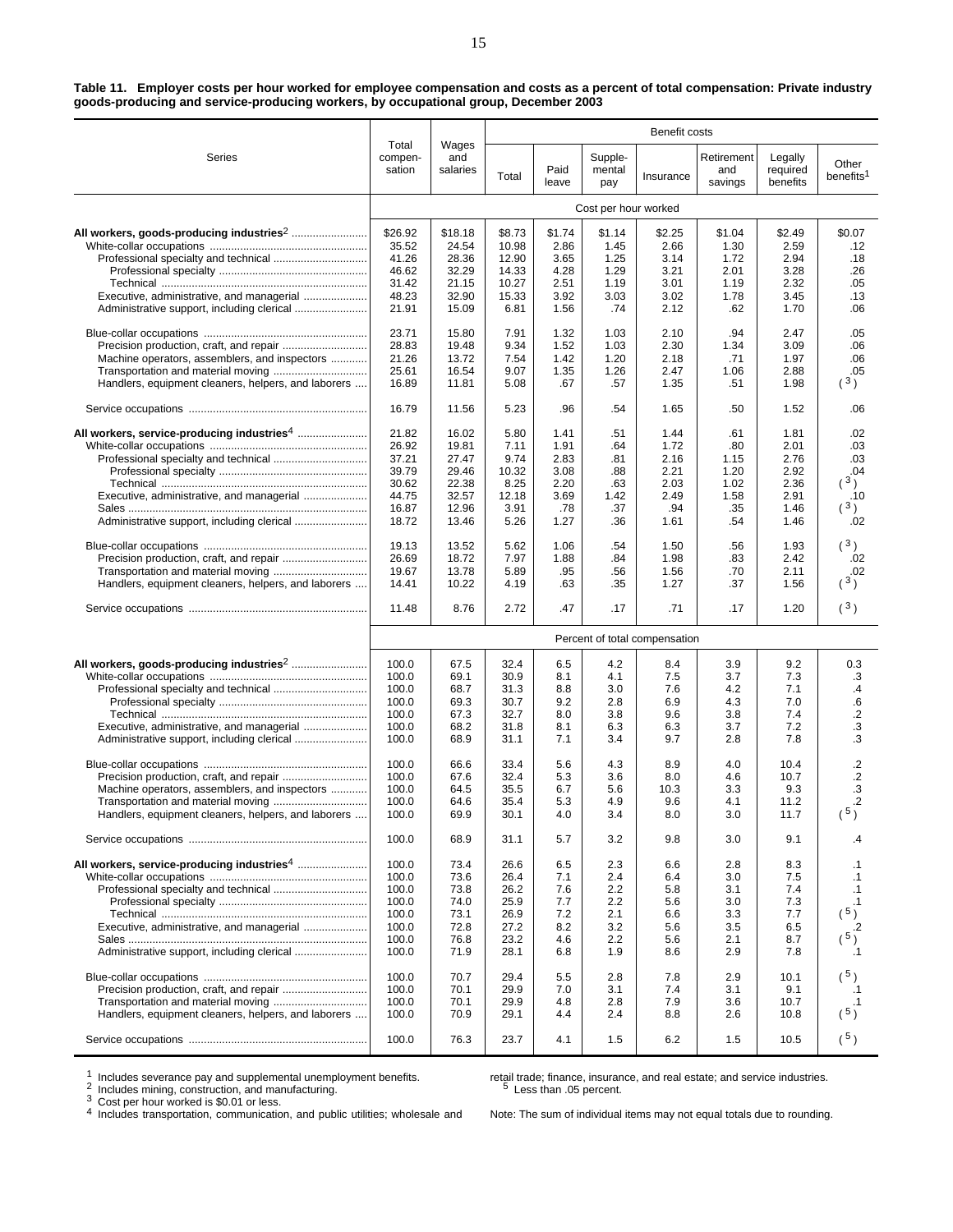**Table 12. Employer costs per hour worked for employee compensation and costs as a percent of total compensation: Private industry manufacturing and nonmanufacturing workers, by occupational group, December 2003**

|                                                     |                                  |                              |                              |                          |                          | Benefit costs                 |                              |                                 |                                |
|-----------------------------------------------------|----------------------------------|------------------------------|------------------------------|--------------------------|--------------------------|-------------------------------|------------------------------|---------------------------------|--------------------------------|
| Series                                              | Total<br>compen-<br>sation       | Wages<br>and<br>salaries     | Total                        | Paid<br>leave            | Supple-<br>mental<br>pay | Insurance                     | Retirement<br>and<br>savings | Legally<br>required<br>benefits | Other<br>benefits <sup>1</sup> |
|                                                     |                                  |                              |                              |                          | Cost per hour worked     |                               |                              |                                 |                                |
|                                                     | \$26.59                          | \$17.73                      | \$8.86                       | \$2.00                   | \$1.19                   | \$2.37                        | \$0.96                       | \$2.24                          | \$0.10                         |
|                                                     | 35.89                            | 24.73                        | 11.16                        | 3.05                     | 1.27                     | 2.78                          | 1.35                         | 2.56                            | .15                            |
|                                                     | 41.57                            | 28.54                        | 13.03                        | 3.76                     | 1.20                     | 3.14                          | 1.75                         | 2.97                            | .20                            |
|                                                     | 46.03                            | 31.91                        | 14.12                        | 4.27                     | 1.21                     | 3.17                          | 1.94                         | 3.26                            | .27                            |
|                                                     | 32.31                            | 21.55                        | 10.76                        | 2.72                     | 1.18                     | 3.07                          | 1.36                         | 2.37                            | .06                            |
| Executive, administrative, and managerial           | 49.30                            | 33.92                        | 15.38                        | 4.38                     | 2.53                     | 3.14                          | 1.83                         | 3.30                            | .19                            |
|                                                     | 22.42                            | 15.24                        | 7.18                         | 1.67                     | .76                      | 2.29                          | .66                          | 1.72                            | .07                            |
|                                                     | 22.39                            | 14.56                        | 7.83                         | 1.52                     | 1.16                     | 2.19                          | .78                          | 2.10                            | .07                            |
|                                                     | 28.38                            | 18.51                        | 9.87                         | 2.12                     | 1.38                     | 2.53                          | 1.13                         | 2.58                            | .13                            |
| Machine operators, assemblers, and inspectors       | 21.21                            | 13.66                        | 7.55                         | 1.42                     | 1.21                     | 2.19                          | .71                          | 1.95                            | .06                            |
| Transportation and material moving                  | 23.35                            | 14.99                        | 8.36                         | 1.46                     | 1.23                     | 2.16                          | .88                          | 2.54                            | .09                            |
| Handlers, equipment cleaners, helpers, and laborers | 16.16                            | 10.94                        | 5.22                         | .90                      | .60                      | 1.60                          | .42                          | 1.69                            | (2)                            |
|                                                     | 17.63                            | 11.89                        | 5.74                         | 1.09                     | .61                      | 1.91                          | .59                          | 1.47                            | .07                            |
|                                                     | 22.26                            | 16.26                        | 5.99                         | 1.39                     | .55                      | 1.48                          | .66                          | 1.90                            | .02                            |
|                                                     | 27.09                            | 19.90                        | 7.19                         | 1.91                     | .67                      | 1.73                          | .81                          | 2.03                            | .03                            |
|                                                     | 37.23                            | 27.45                        | 9.77                         | 2.83                     | .83                      | 2.17                          | 1.16                         | 2.76                            | .03                            |
|                                                     | 39.93                            | 29.54                        | 10.39                        | 3.09                     | .90                      | 2.22                          | 1.22                         | 2.92                            | .04                            |
|                                                     | 30.50                            | 22.27                        | 8.23                         | 2.17                     | .65                      | 2.05                          | 1.00                         | 2.35                            | (2)                            |
| Executive, administrative, and managerial           | 44.82                            | 32.44                        | 12.38                        | 3.63                     | 1.60                     | 2.50                          | 1.58                         | 2.96                            | .09                            |
|                                                     | 17.00                            | 13.07                        | 3.93                         | .79                      | .37                      | .94                           | .35                          | 1.47                            | $\binom{2}{ }$                 |
|                                                     | 18.75                            | 13.48                        | 5.27                         | 1.26                     | .37                      | 1.61                          | .54                          | 1.47                            | .02                            |
|                                                     | 20.97                            | 14.74                        | 6.24                         | 1.02                     | .60                      | 1.61                          | .74                          | 2.26                            | (2)                            |
| Precision production, craft, and repair             | 27.81                            | 19.40                        | 8.41                         | 1.51                     | .80                      | 2.04                          | 1.13                         | 2.90                            | .02                            |
|                                                     | 20.56                            | 14.26                        | 6.30                         | .98                      | .63                      | 1.69                          | .75                          | 2.23                            | (2)                            |
| Handlers, equipment cleaners, helpers, and laborers | 15.04                            | 10.72                        | 4.33                         | .58                      | .39                      | 1.23                          | .41                          | 1.70                            | $\lambda^2$                    |
|                                                     | 11.48                            | 8.76                         | 2.72                         | .47                      | .17                      | .71                           | .17                          | 1.20                            | (2)                            |
|                                                     |                                  |                              |                              |                          |                          |                               |                              |                                 |                                |
|                                                     |                                  |                              |                              |                          |                          | Percent of total compensation |                              |                                 |                                |
|                                                     | 100.0                            | 66.7                         | 33.3                         | 7.5                      | 4.5                      | 8.9                           | 3.6                          | 8.4                             | 0.4                            |
|                                                     | 100.0                            | 68.9                         | 31.1                         | 8.5                      | 3.5                      | 7.7                           | 3.8                          | 7.1                             | $\cdot$                        |
|                                                     | 100.0                            | 68.7                         | 31.3                         | 9.0                      | 2.9                      | 7.6                           | 4.2                          | 7.1                             | .5                             |
|                                                     | 100.0                            | 69.3                         | 30.7                         | 9.3                      | 2.6                      | 6.9                           | 4.2                          | 7.1                             | .6                             |
|                                                     | 100.0                            | 66.7                         | 33.3                         | 8.4                      | 3.7                      | 9.5                           | 4.2                          | 7.3                             | $\cdot$                        |
| Executive, administrative, and managerial           | 100.0                            | 68.8                         | 31.2                         | 8.9                      | 5.1                      | 6.4                           | 3.7                          | 6.7                             | $\cdot$                        |
| Administrative support, including clerical          | 100.0                            | 68.0                         | 32.0                         | 7.4                      | 3.4                      | 10.2                          | 2.9                          | 7.7                             | .3                             |
|                                                     | 100.0                            | 65.0                         | 35.0                         | 6.8                      | 5.2                      | 9.8                           | 3.5                          | 9.4                             | .3                             |
|                                                     | 100.0                            | 65.2                         | 34.8                         | 7.5                      | 4.9                      | 8.9                           | 4.0                          | 9.1                             | .5                             |
| Machine operators, assemblers, and inspectors       | 100.0                            | 64.4                         | 35.6                         | 6.7                      | 5.7                      | 10.3                          | 3.3                          | 9.2                             | $\cdot$ 3                      |
| Transportation and material moving                  | 100.0                            | 64.2                         | 35.8                         | 6.3                      | 5.3                      | 9.3                           | 3.8                          | 10.9                            | .4                             |
| Handlers, equipment cleaners, helpers, and laborers | 100.0                            | 67.7                         | 32.3                         | 5.6                      | 3.7                      | 9.9                           | 2.6                          | 10.5                            | (3)                            |
|                                                     | 100.0                            | 67.4                         | 32.6                         | 6.2                      | 3.5                      | 10.8                          | 3.3                          | 8.3                             | .4                             |
|                                                     | 100.0                            | 73.0                         | 26.9                         | 6.2                      | 2.5                      | 6.6                           | 3.0                          | 8.5                             | $\cdot$ 1                      |
|                                                     | 100.0                            | 73.5                         | 26.5                         | 7.1                      | 2.5                      | 6.4                           | 3.0                          | 7.5                             | $\cdot$ 1                      |
|                                                     | 100.0                            | 73.7                         | 26.2                         | 7.6                      | 2.2                      | 5.8                           | 3.1                          | 7.4                             | $\cdot$ 1                      |
|                                                     | 100.0                            | 74.0                         | 26.0                         | 7.7                      | 2.3                      | 5.6                           | 3.1                          | 7.3                             | $\cdot$ 1                      |
|                                                     | 100.0                            | 73.0                         | 27.0                         | 7.1                      | 2.1                      | 6.7                           | 3.3                          | 7.7                             | (3)                            |
| Executive, administrative, and managerial           | 100.0                            | 72.4                         | 27.6                         | 8.1                      | 3.6                      | 5.6                           | 3.5                          | 6.6                             | .2                             |
|                                                     | 100.0                            | 76.9                         | 23.1                         | 4.6                      | 2.2                      | 5.5                           | 2.1                          | 8.6                             | $(\sqrt[3]{})$                 |
|                                                     | 100.0                            | 71.9                         | 28.1                         | 6.7                      | 2.0                      | 8.6                           | 2.9                          | 7.8                             | $\cdot$ 1                      |
| Handlers, equipment cleaners, helpers, and laborers | 100.0<br>100.0<br>100.0<br>100.0 | 70.3<br>69.8<br>69.4<br>71.3 | 29.8<br>30.2<br>30.6<br>28.8 | 4.9<br>5.4<br>4.8<br>3.9 | 2.9<br>2.9<br>3.1<br>2.6 | 7.7<br>7.3<br>8.2<br>8.2      | 3.5<br>4.1<br>3.6<br>2.7     | 10.8<br>10.4<br>10.8<br>11.3    | $({}^{3})$<br>(3)<br>(3)       |
|                                                     | 100.0                            | 76.3                         | 23.7                         | 4.1                      | 1.5                      | 6.2                           | 1.5                          | 10.5                            | $(^{3})$                       |

1 Includes severance pay and supplemental unemployment benefits.<br>
<sup>2</sup> Cost per hour worked is \$0.01 or less.<br>
<sup>3</sup> Less than .05 percent.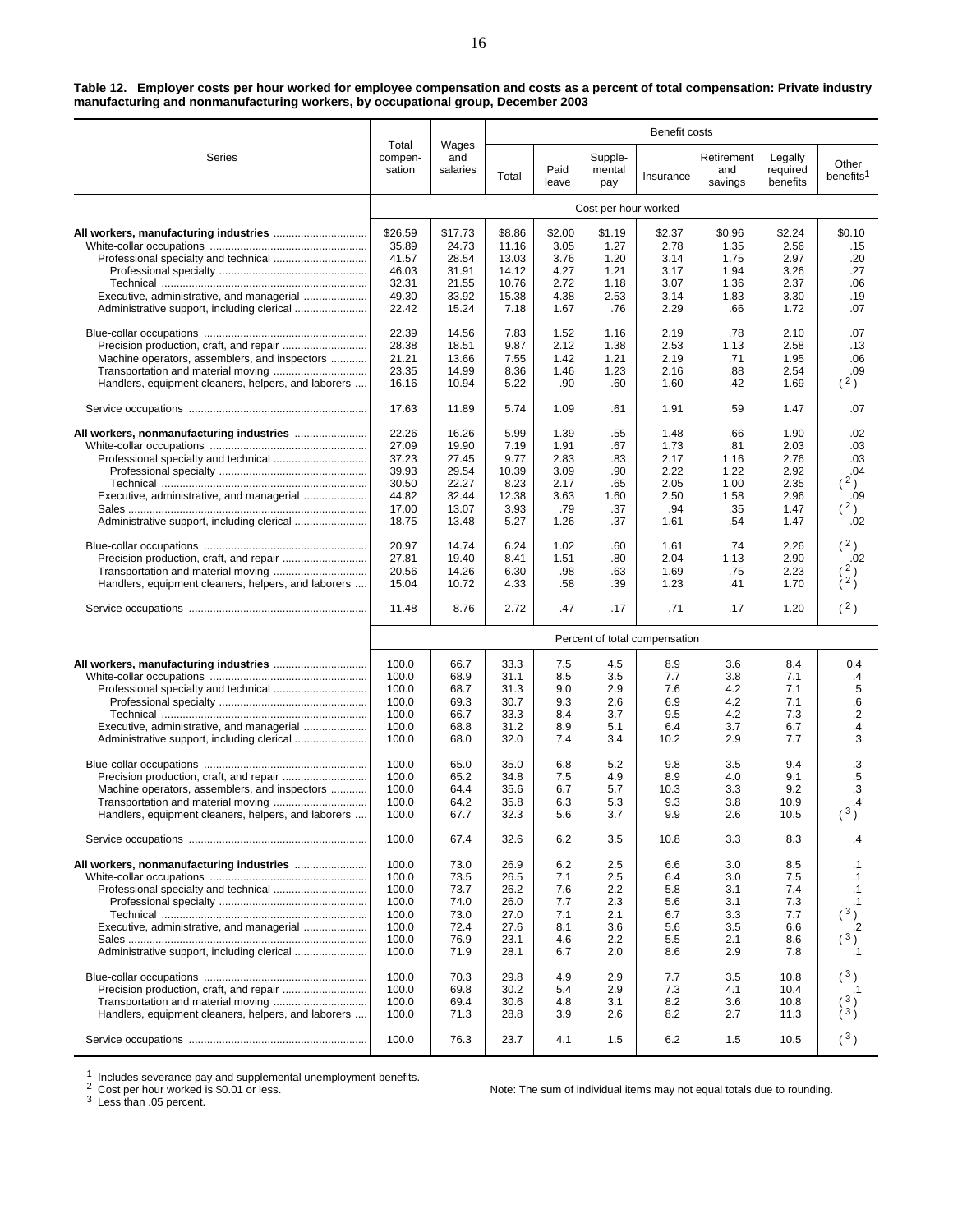**Table 13. Employer costs per hour worked for employee compensation and costs as a percent of total compensation: Private industry workers, by bargaining status, and major industry and occupational group, December 2003**

|        |                            |                          |         |               |                          | Benefit costs                 |                              |                                 |                                |
|--------|----------------------------|--------------------------|---------|---------------|--------------------------|-------------------------------|------------------------------|---------------------------------|--------------------------------|
| Series | Total<br>compen-<br>sation | Wages<br>and<br>salaries | Total   | Paid<br>leave | Supple-<br>mental<br>pay | Insurance                     | Retirement<br>and<br>savings | Legally<br>required<br>benefits | Other<br>benefits <sup>1</sup> |
|        |                            |                          |         |               | Cost per hour worked     |                               |                              |                                 |                                |
|        | \$31.82                    | \$20.56                  | \$11.26 | \$2.26        | \$1.12                   | \$3.22                        | \$1.80                       | \$2.78                          | \$0.08                         |
|        | 32.18                      | 20.14                    | 12.04   | 2.17          | 1.31                     | 3.43                          | 2.04                         | 2.98                            | .10                            |
|        | 34.37                      | 21.25                    | 13.12   | 2.21          | 1.77                     | 3.58                          | 2.23                         | 3.19                            | .14                            |
|        | 30.01                      | 20.07                    | 9.93    | 2.30          | .66                      | 2.96                          | 1.49                         | 2.49                            | .03                            |
|        | 30.95                      | 19.11                    | 11.84   | 2.49          | 1.89                     | 3.22                          | 1.46                         | 2.61                            | .18                            |
|        | 30.45                      | 18.59                    | 11.86   | 2.46          | 1.93                     | 3.21                          | 1.45                         | 2.63                            | .18                            |
|        | 32.18                      | 21.15                    | 11.02   | 2.17          | .81                      | 3.22                          | 1.94                         | 2.85                            | .03                            |
|        | 21.85                      | 16.00                    | 5.85    | 1.39          | .59                      | 1.42                          | .57                          | 1.86                            | .03                            |
|        | 18.37                      | 13.10                    | 5.27    | .91           | .64                      | 1.34                          | .38                          | 1.98                            | (4)                            |
|        | 24.98                      | 17.38                    | 7.60    | 1.62          | .98                      | 1.91                          | .73                          | 2.31                            | .05                            |
|        | 21.11                      | 15.67                    | 5.44    | 1.33          | .50                      | 1.31                          | .53                          | 1.75                            | .02                            |
|        | 25.49                      | 17.38                    | 8.11    | 1.88          | 1.01                     | 2.16                          | .83                          | 2.15                            | .07                            |
|        | 19.43                      | 13.07                    | 6.36    | 1.18          | .88                      | 1.81                          | .54                          | 1.91                            | .03                            |
|        | 21.28                      | 15.78                    | 5.50    | 1.31          | .52                      | 1.31                          | .53                          | 1.81                            | .02                            |
|        |                            |                          |         |               |                          | Percent of total compensation |                              |                                 |                                |
|        | 100.0                      | 64.6                     | 35.4    | 7.1           | 3.5                      | 10.1                          | 5.7                          | 8.7                             | 0.3                            |
|        | 100.0                      | 62.6                     | 37.4    | 6.7           | 4.1                      | 10.7                          | 6.3                          | 9.3                             | .3                             |
|        | 100.0                      | 61.8                     | 38.2    | 6.4           | 5.1                      | 10.4                          | 6.5                          | 9.3                             | $\cdot$                        |
|        | 100.0                      | 66.9                     | 33.1    | 7.7           | 2.2                      | 9.9                           | 5.0                          | 8.3                             | $\cdot$ 1                      |
|        | 100.0                      | 61.7                     | 38.3    | 8.0           | 6.1                      | 10.4                          | 4.7                          | 8.4                             | .6                             |
|        | 100.0                      | 61.1                     | 38.9    | 8.1           | 6.3                      | 10.5                          | 4.8                          | 8.6                             | $6 \cdot$                      |
|        | 100.0                      | 65.7                     | 34.2    | 6.7           | 2.5                      | 10.0                          | 6.0                          | 8.9                             | $\cdot$ 1                      |
|        | 100.0                      | 73.2                     | 26.8    | 6.4           | 2.7                      | 6.5                           | 2.6                          | 8.5                             | $\cdot$ 1                      |
|        | 100.0                      | 71.3                     | 28.7    | 5.0           | 3.5                      | 7.3                           | 2.1                          | 10.8                            | (5)                            |
|        | 100.0                      | 69.6                     | 30.4    | 6.5           | 3.9                      | 7.6                           | 2.9                          | 9.2                             | .2                             |
|        | 100.0                      | 74.2                     | 25.8    | 6.3           | 2.4                      | 6.2                           | 2.5                          | 8.3                             | $\cdot$ 1                      |
|        | 100.0                      | 68.2                     | 31.8    | 7.4           | 4.0                      | 8.5                           | 3.3                          | 8.4                             | .3                             |
|        | 100.0                      | 67.3                     | 32.7    | 6.1           | 4.5                      | 9.3                           | 2.8                          | 9.8                             | $\overline{2}$                 |
|        | 100.0                      | 74.2                     | 25.8    | 6.2           | 2.4                      | 6.2                           | 2.5                          | 8.5                             | $\cdot$ 1                      |

1 Includes severance pay and supplemental unemployment benefits.<br><sup>2</sup> Includes mining, construction, and manufacturing.<br><sup>3</sup> Includes transportation, communication, and public utilities; wholesale and

retail trade; finance, insurance, and real estate; and service industries.

<sup>4</sup> Cost per hour worked is \$0.01 or less. <sup>5</sup> Less than .05 percent.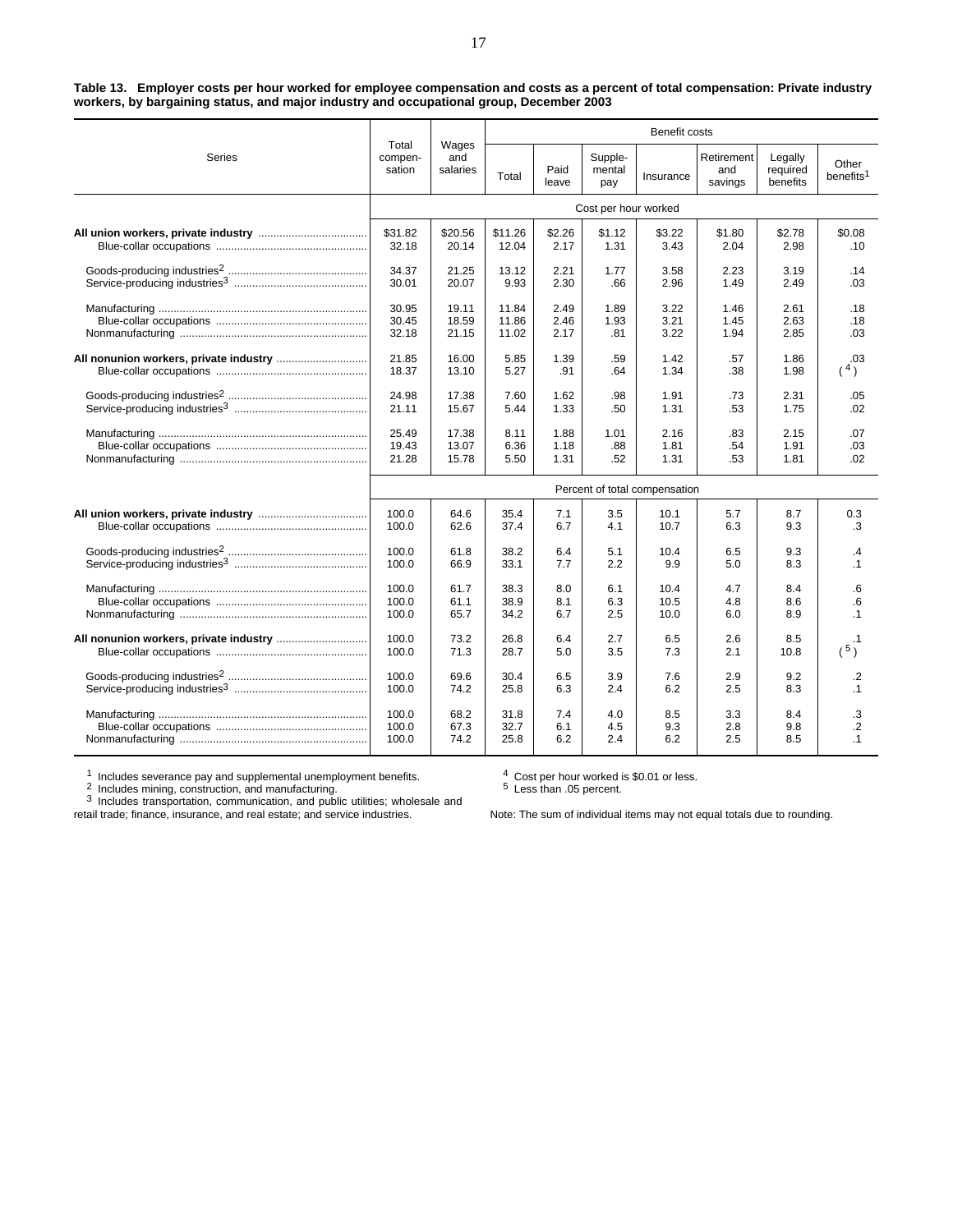**Table 14. Employer costs per hour worked for employee compensation and costs as a percent of total compensation: Private industry workers, by establishment employment size, and major industry and occupational group, December 2003**

|                                                         |                            |                          |        |               |                          | Benefit costs                 |                              |                                                                                                                                                                                                                                                                                                                                                                                                                             |                                |
|---------------------------------------------------------|----------------------------|--------------------------|--------|---------------|--------------------------|-------------------------------|------------------------------|-----------------------------------------------------------------------------------------------------------------------------------------------------------------------------------------------------------------------------------------------------------------------------------------------------------------------------------------------------------------------------------------------------------------------------|--------------------------------|
| Industry and occupational group,<br>and employment size | Total<br>compen-<br>sation | Wages<br>and<br>salaries | Total  | Paid<br>leave | Supple-<br>mental<br>pay | Insurance                     | Retirement<br>and<br>savings | Legally<br>required<br>benefits<br>\$1.96<br>1.78<br>2.16<br>1.98<br>2.37<br>2.49<br>2.49<br>2.49<br>2.27<br>2.75<br>1.81<br>1.63<br>2.04<br>1.88<br>2.24<br>2.08<br>1.81<br>2.36<br>2.15<br>2.57<br>2.20<br>2.19<br>2.23<br>2.08<br>2.45<br>8.6<br>9.2<br>7.9<br>8.4<br>7.5<br>9.2<br>11.0<br>8.2<br>8.8<br>7.7<br>8.3<br>8.8<br>7.8<br>8.3<br>7.4<br>7.4<br>7.7<br>7.2<br>7.5<br>7.0<br>10.3<br>11.4<br>9.2<br>9.8<br>8.5 | Other<br>benefits <sup>1</sup> |
|                                                         |                            |                          |        |               | Cost per hour worked     |                               |                              |                                                                                                                                                                                                                                                                                                                                                                                                                             |                                |
|                                                         | \$22.92                    | \$16.49                  | \$6.43 | \$1.48        | \$0.64                   | \$1.62                        | \$0.70                       |                                                                                                                                                                                                                                                                                                                                                                                                                             | \$0.03                         |
|                                                         | 19.29                      | 14.38                    | 4.91   | 1.04          | .49                      | 1.18                          | .42                          |                                                                                                                                                                                                                                                                                                                                                                                                                             | (2)                            |
|                                                         | 27.21                      | 18.98                    | 8.23   | 2.01          | .83                      | 2.13                          | 1.04                         |                                                                                                                                                                                                                                                                                                                                                                                                                             | .06                            |
|                                                         | 23.49                      | 16.71                    | 6.78   | 1.55          | .68                      | 1.81                          | .74                          |                                                                                                                                                                                                                                                                                                                                                                                                                             | .03                            |
|                                                         | 31.67                      | 21.71                    | 9.96   | 2.56          | 1.02                     | 2.52                          | 1.40                         |                                                                                                                                                                                                                                                                                                                                                                                                                             | .10                            |
|                                                         | 26.92                      | 18.18                    | 8.73   | 1.74          | 1.14                     | 2.25                          | 1.04                         |                                                                                                                                                                                                                                                                                                                                                                                                                             | .07                            |
|                                                         | 22.73                      | 16.07                    | 6.66   | 1.09          | .85                      | 1.62                          | .61                          |                                                                                                                                                                                                                                                                                                                                                                                                                             | (2)                            |
|                                                         | 30.43                      | 19.96                    | 10.48  | 2.30          | 1.38                     | 2.78                          | 1.40                         |                                                                                                                                                                                                                                                                                                                                                                                                                             | .12                            |
|                                                         | 25.89                      | 17.31                    | 8.58   | 1.66          | 1.12                     | 2.49                          | .99                          |                                                                                                                                                                                                                                                                                                                                                                                                                             | .04                            |
|                                                         | 35.72                      | 23.03                    | 12.68  | 3.04          | 1.69                     | 3.12                          | 1.87                         |                                                                                                                                                                                                                                                                                                                                                                                                                             | .22                            |
|                                                         | 21.82                      | 16.02                    | 5.80   | 1.41          | .51                      | 1.44                          | .61                          |                                                                                                                                                                                                                                                                                                                                                                                                                             | .02                            |
|                                                         | 18.53                      | 14.00                    | 4.52   | 1.03          | .41                      | 1.08                          | .38                          |                                                                                                                                                                                                                                                                                                                                                                                                                             | (2)                            |
|                                                         | 26.10                      | 18.65                    | 7.46   | 1.91          | .64                      | 1.91                          | .91                          |                                                                                                                                                                                                                                                                                                                                                                                                                             | .04                            |
|                                                         | 22.67                      | 16.50                    | 6.17   | 1.51          | .53                      | 1.58                          | .65                          |                                                                                                                                                                                                                                                                                                                                                                                                                             | .02                            |
|                                                         | 30.25                      | 21.24                    | 9.01   | 2.40          | .78                      | 2.30                          | 1.23                         |                                                                                                                                                                                                                                                                                                                                                                                                                             | .05                            |
|                                                         | 27.92                      | 20.36                    | 7.56   | 2.02          | .73                      | 1.83                          | .86                          |                                                                                                                                                                                                                                                                                                                                                                                                                             | .04                            |
|                                                         | 23.36                      | 17.56                    | 5.80   | 1.45          | .59                      | 1.40                          | .54                          |                                                                                                                                                                                                                                                                                                                                                                                                                             | (2)                            |
|                                                         | 32.66                      | 23.27                    | 9.39   | 2.61          | .88                      | 2.27                          | 1.20                         |                                                                                                                                                                                                                                                                                                                                                                                                                             | .07                            |
|                                                         | 28.64                      | 20.80                    | 7.83   | 2.10          | .72                      | 1.95                          | .87                          |                                                                                                                                                                                                                                                                                                                                                                                                                             | .04                            |
|                                                         | 36.64                      | 25.71                    | 10.93  | 3.11          | 1.03                     | 2.59                          | 1.52                         |                                                                                                                                                                                                                                                                                                                                                                                                                             | .10                            |
|                                                         | 21.45                      | 14.67                    | 6.78   | 1.19          | .79                      | 1.81                          | .75                          |                                                                                                                                                                                                                                                                                                                                                                                                                             | .03                            |
|                                                         | 19.20                      | 13.73                    | 5.47   | .88           | .58                      | 1.36                          | .45                          |                                                                                                                                                                                                                                                                                                                                                                                                                             | (2)                            |
|                                                         | 24.23                      | 15.84                    | 8.40   | 1.58          | 1.05                     | 2.35                          | 1.12                         |                                                                                                                                                                                                                                                                                                                                                                                                                             | .07                            |
|                                                         | 21.33                      | 14.33                    | 7.00   | 1.21          | .84                      | 2.04                          | .81                          |                                                                                                                                                                                                                                                                                                                                                                                                                             | .02                            |
|                                                         | 28.80                      | 18.21                    | 10.59  | 2.17          | 1.38                     | 2.84                          | 1.62                         |                                                                                                                                                                                                                                                                                                                                                                                                                             | .14                            |
|                                                         |                            |                          |        |               |                          | Percent of total compensation |                              |                                                                                                                                                                                                                                                                                                                                                                                                                             |                                |
|                                                         | 100.0                      | 71.9                     | 28.1   | 6.5           | 2.8                      | 7.1                           | 3.1                          |                                                                                                                                                                                                                                                                                                                                                                                                                             | 0.1                            |
|                                                         | 100.0                      | 74.5                     | 25.5   | 5.4           | 2.5                      | 6.1                           | 2.2                          |                                                                                                                                                                                                                                                                                                                                                                                                                             | (5)                            |
|                                                         | 100.0                      | 69.8                     | 30.2   | 7.4           | 3.1                      | 7.8                           | 3.8                          |                                                                                                                                                                                                                                                                                                                                                                                                                             | .2                             |
|                                                         | 100.0                      | 71.1                     | 28.9   | 6.6           | 2.9                      | 7.7                           | 3.2                          |                                                                                                                                                                                                                                                                                                                                                                                                                             | $\cdot$ 1                      |
|                                                         | 100.0                      | 68.6                     | 31.4   | 8.1           | 3.2                      | 8.0                           | 4.4                          |                                                                                                                                                                                                                                                                                                                                                                                                                             | .3                             |
|                                                         | 100.0                      | 67.5                     | 32.4   | 6.5           | 4.2                      | 8.4                           | 3.9                          |                                                                                                                                                                                                                                                                                                                                                                                                                             | .3                             |
|                                                         | 100.0                      | 70.7                     | 29.3   | 4.8           | 3.7                      | 7.1                           | 2.7                          |                                                                                                                                                                                                                                                                                                                                                                                                                             | $(^{5})$                       |
|                                                         | 100.0                      | 65.6                     | 34.4   | 7.6           | 4.5                      | 9.1                           | 4.6                          |                                                                                                                                                                                                                                                                                                                                                                                                                             | .4                             |
|                                                         | 100.0                      | 66.9                     | 33.1   | 6.4           | 4.3                      | 9.6                           | 3.8                          |                                                                                                                                                                                                                                                                                                                                                                                                                             | .2                             |
|                                                         | 100.0                      | 64.5                     | 35.5   | 8.5           | 4.7                      | 8.7                           | 5.2                          |                                                                                                                                                                                                                                                                                                                                                                                                                             | .6                             |
|                                                         | 100.0                      | 73.4                     | 26.6   | 6.5           | 2.3                      | 6.6                           | 2.8                          |                                                                                                                                                                                                                                                                                                                                                                                                                             | $\cdot$ 1                      |
|                                                         | 100.0                      | 75.6                     | 24.4   | 5.6           | 2.2                      | 5.8                           | 2.1                          |                                                                                                                                                                                                                                                                                                                                                                                                                             | $(^{5})$                       |
|                                                         | 100.0                      | 71.5                     | 28.6   | 7.3           | 2.5                      | 7.3                           | 3.5                          |                                                                                                                                                                                                                                                                                                                                                                                                                             | .2                             |
|                                                         | 100.0                      | 72.8                     | 27.2   | 6.7           | 2.3                      | 7.0                           | 2.9                          |                                                                                                                                                                                                                                                                                                                                                                                                                             | $\cdot$ 1                      |
|                                                         | 100.0                      | 70.2                     | 29.8   | 7.9           | 2.6                      | 7.6                           | 4.1                          |                                                                                                                                                                                                                                                                                                                                                                                                                             | .2                             |
|                                                         | 100.0                      | 72.9                     | 27.1   | 7.2           | 2.6                      | 6.6                           | 3.1                          |                                                                                                                                                                                                                                                                                                                                                                                                                             | $\cdot$ 1                      |
|                                                         | 100.0                      | 75.2                     | 24.8   | 6.2           | 2.5                      | 6.0                           | 2.3                          |                                                                                                                                                                                                                                                                                                                                                                                                                             | (5)                            |
|                                                         | 100.0                      | 71.2                     | 28.8   | 8.0           | 2.7                      | 7.0                           | 3.7                          |                                                                                                                                                                                                                                                                                                                                                                                                                             | .2                             |
|                                                         | 100.0                      | 72.6                     | 27.3   | 7.3           | 2.5                      | 6.8                           | 3.0                          |                                                                                                                                                                                                                                                                                                                                                                                                                             | $\cdot$ 1                      |
|                                                         | 100.0                      | 70.2                     | 29.8   | 8.5           | 2.8                      | 7.1                           | 4.1                          |                                                                                                                                                                                                                                                                                                                                                                                                                             | .3                             |
|                                                         | 100.0                      | 68.4                     | 31.6   | 5.5           | 3.7                      | 8.4                           | 3.5                          |                                                                                                                                                                                                                                                                                                                                                                                                                             | $\cdot$ 1                      |
|                                                         | 100.0                      | 71.5                     | 28.5   | 4.6           | 3.0                      | 7.1                           | 2.3                          |                                                                                                                                                                                                                                                                                                                                                                                                                             | $(^{5})$                       |
|                                                         | 100.0                      | 65.4                     | 34.7   | 6.5           | 4.3                      | 9.7                           | 4.6                          |                                                                                                                                                                                                                                                                                                                                                                                                                             | .3                             |
|                                                         | 100.0                      | 67.2                     | 32.8   | 5.7           | 3.9                      | 9.6                           | 3.8                          |                                                                                                                                                                                                                                                                                                                                                                                                                             | $\cdot$ 1                      |
|                                                         | 100.0                      | 63.2                     | 36.8   | 7.5           | 4.8                      | 9.9                           | 5.6                          |                                                                                                                                                                                                                                                                                                                                                                                                                             | .5                             |

1 Includes severance pay and supplemental unemployment benefits.<br>  $2$  Cost per hour worked is \$0.01 or less.<br>  $3$  Includes mining, construction, and manufacturing.<br>  $4$  Includes transportation, communication, and public u

retail trade; finance, insurance, and real estate; and service industries. <sup>5</sup> Less than .05 percent.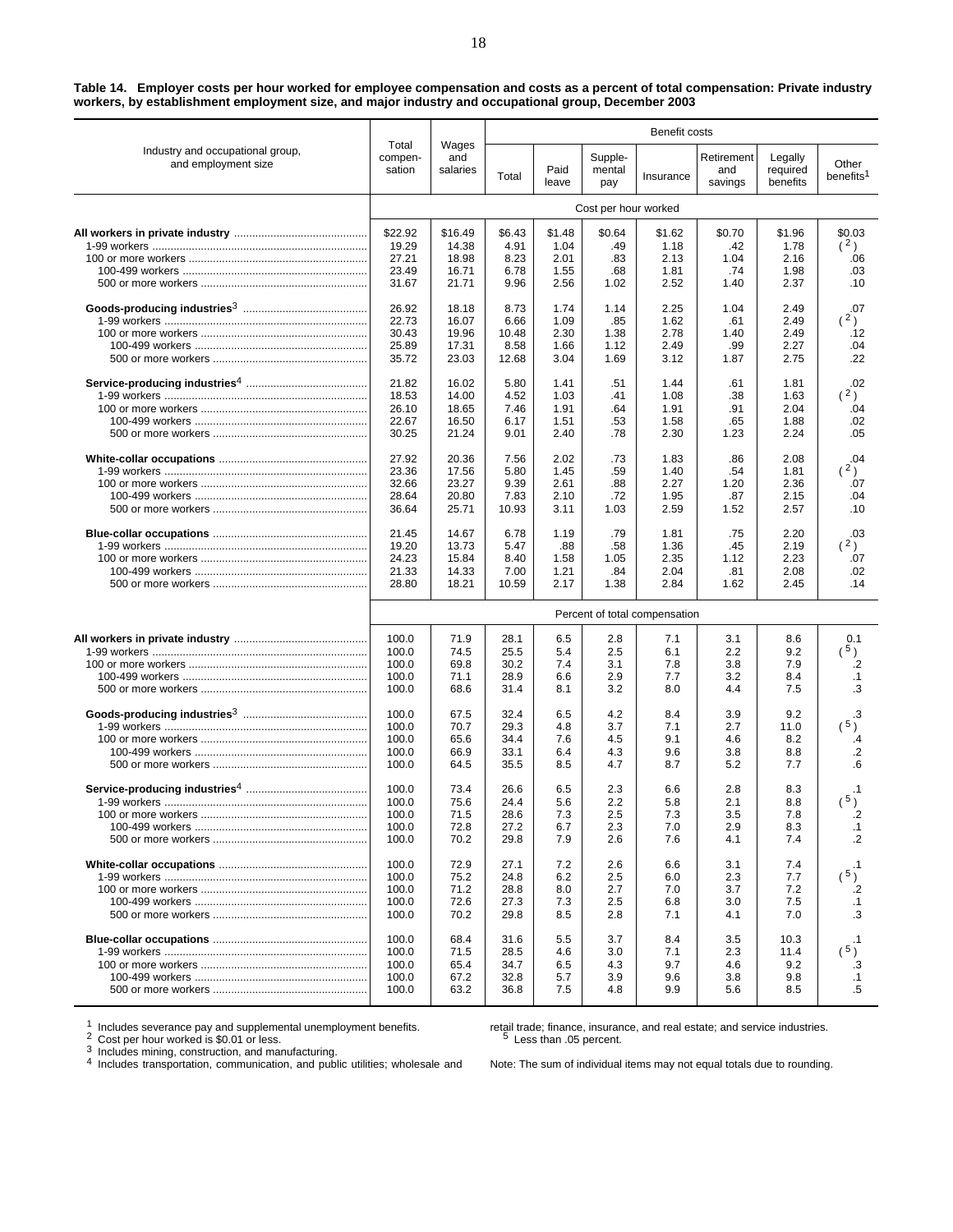**Table 15. Employer costs per hour worked for employee compensation and costs as a percent of total compensation: Private industry health services workers, by industry and occupational group, December 2003**

|                                            |                            |                          |              |               |                          | Benefit costs                 |                              |                                 |                                |
|--------------------------------------------|----------------------------|--------------------------|--------------|---------------|--------------------------|-------------------------------|------------------------------|---------------------------------|--------------------------------|
| Series                                     | Total<br>compen-<br>sation | Wages<br>and<br>salaries | Total        | Paid<br>leave | Supple-<br>mental<br>pay | Insurance                     | Retirement<br>and<br>savings | Legally<br>required<br>benefits | Other<br>benefits <sup>1</sup> |
|                                            |                            |                          |              |               | Cost per hour worked     |                               |                              |                                 |                                |
|                                            | \$24.94                    | \$18.17                  | \$6.76       | \$1.87        | \$0.58                   | \$1.70                        | \$0.64                       | \$1.96                          | $\binom{2}{2}$                 |
|                                            | 35.14                      | 25.77                    | 9.37         | 2.83          | .97                      | 2.00                          | .93                          | 2.65                            |                                |
|                                            | 40.30                      | 29.43                    | 10.87        | 3.47          | 1.16                     | 2.17                          | 1.12                         | 2.93                            | .02                            |
|                                            | 35.77                      | 25.49                    | 10.29        | 2.99          | 1.37                     | 2.17                          | 1.00                         | 2.75                            | 2 <sub>1</sub>                 |
|                                            | 27.14                      | 20.08                    | 7.05         | 1.82          | .66                      | 1.73                          | .64                          | 2.20                            | $\lambda$ 2 $\lambda$          |
|                                            | 17.00                      | 12.30                    | 4.69         | 1.10          | .26                      | 1.50                          | .43                          | 1.40                            | ì <sup>2</sup> )               |
|                                            | 14.70                      | 10.58                    | 4.12         | .87           | .33                      | 1.29                          | .31                          | 1.31                            | (2)                            |
|                                            | 29.25                      | 20.41                    | 8.84         | 2.47          | .90                      | 2.39                          | .87                          | 2.19                            | .02                            |
|                                            | 35.97                      | 25.37                    | 10.60        | 3.13          | 1.28                     | 2.45                          | 1.06                         | 2.67                            | (2)                            |
|                                            | 39.63                      | 28.04                    | 11.59        | 3.52          | 1.44                     | 2.49                          | 1.20                         | 2.92                            | .02                            |
|                                            | 38.93                      | 27.32                    | 11.62        | 3.45          | 1.59                     | 2.49                          | 1.16                         | 2.91                            | 2)                             |
|                                            | 26.93                      | 18.76                    | 8.17         | 2.18          | .87                      | 2.36                          | .71                          | 2.04                            | $i^2$                          |
|                                            | 19.27                      | 12.86                    | 6.40         | 1.51          | .40                      | 2.44                          | .61                          | 1.43                            | $\lambda^2$                    |
|                                            | 16.98                      | 11.26                    | 5.71         | 1.20          | .48                      | 2.22                          | .45                          | 1.36                            | (2)                            |
|                                            | 17.02                      | 12.55                    | 4.47         | 1.14          | .42                      | 1.06                          | .24                          | 1.60                            |                                |
|                                            | 26.33                      | 19.74                    | 6.59         | 1.81          | .80                      | 1.20                          | .39                          | 2.40                            | i 2 j                          |
|                                            | 30.51                      | 22.96                    | 7.56         | 2.25          | .85                      | 1.20                          | .53                          | 2.72                            | $2^{\frac{1}{2}}$              |
|                                            | 22.54                      | 16.82                    | 5.72         | 1.40          | .75                      | 1.19                          | .27                          | 2.11                            | 2j                             |
|                                            | 12.96                      | 9.40                     | 3.56         | .80           | .32                      | 1.00                          | .17                          | 1.27                            | (2)                            |
|                                            |                            |                          |              |               |                          | Percent of total compensation |                              |                                 |                                |
|                                            |                            |                          |              |               |                          |                               |                              |                                 | 3)                             |
|                                            | 100.0<br>100.0             | 72.9<br>73.3             | 27.1<br>26.7 | 7.5           | 2.3<br>2.8               | 6.8<br>5.7                    | 2.6                          | 7.9<br>7.5                      | 3 <sub>1</sub>                 |
|                                            | 100.0                      | 73.0                     | 27.0         | 8.1<br>8.6    | 2.9                      | 5.4                           | 2.6<br>2.8                   | 7.3                             | 3)                             |
|                                            | 100.0                      | 71.3                     | 28.8         | 8.4           | 3.8                      | 6.1                           | 2.8                          | 7.7                             | 3 j                            |
|                                            | 100.0                      | 74.0                     | 26.0         | 6.7           | 2.4                      | 6.4                           | 2.4                          | 8.1                             | $3\overline{)}$                |
| Administrative support, including clerical | 100.0                      | 72.4                     | 27.6         | 6.5           | 1.5                      | 8.8                           | 2.5                          | 8.2                             | 3)                             |
|                                            |                            |                          |              |               |                          |                               |                              |                                 |                                |
|                                            | 100.0                      | 72.0                     | 28.0         | 5.9           | 2.2                      | 8.8                           | 2.1                          | 8.9                             | (3)                            |
|                                            | 100.0                      | 69.8                     | 30.2         | 8.4           | 3.1                      | 8.2                           | 3.0                          | 7.5                             |                                |
|                                            | 100.0                      | 70.5                     | 29.5         | 8.7           | 3.6                      | 6.8                           | 2.9                          | 7.4                             | (3)                            |
|                                            | 100.0                      | 70.8                     | 29.2         | 8.9           | 3.6                      | 6.3                           | 3.0                          | 7.4                             |                                |
|                                            | 100.0                      | 70.2                     | 29.8         | 8.9           | 4.1                      | 6.4                           | 3.0                          | 7.5                             |                                |
|                                            | 100.0                      | 69.7                     | 30.3         | 8.1           | 3.2                      | 8.8                           | 2.6                          | 7.6                             | $3\frac{1}{3}$                 |
| Administrative support, including clerical | 100.0                      | 66.7                     | 33.2         | 7.8           | 2.1                      | 12.7                          | 3.2                          | 7.4                             | 3j                             |
|                                            | 100.0                      | 66.3                     | 33.6         | 7.1           | 2.8                      | 13.1                          | 2.7                          | 8.0                             | (3)                            |
|                                            | 100.0                      | 73.7                     | 26.3         | 6.7           | 2.5                      | 6.2                           | 1.4                          | 9.4                             | 3)                             |
|                                            | 100.0                      | 75.0                     | 25.0         | 6.9           | 3.0                      | 4.6                           | 1.5                          | 9.1                             | 3 <sub>1</sub>                 |
|                                            | 100.0                      | 75.3                     | 24.8         | 7.4           | 2.8                      | 3.9                           | 1.7                          | 8.9                             | $3^{\circ}$                    |
|                                            | 100.0                      | 74.6                     | 25.4         | 6.2           | 3.3                      | 5.3                           | 1.2                          | 9.4                             |                                |
|                                            | 100.0                      | 72.5                     | 27.5         | 6.2           | 2.5                      | 7.7                           | 1.3                          | 9.8                             | (3)                            |

<sup>1</sup> Includes severance pay and supplemental unemployment benefits. <sup>2</sup> Cost per hour worked is \$0.01 or less. <sup>3</sup> Less than .05 percent.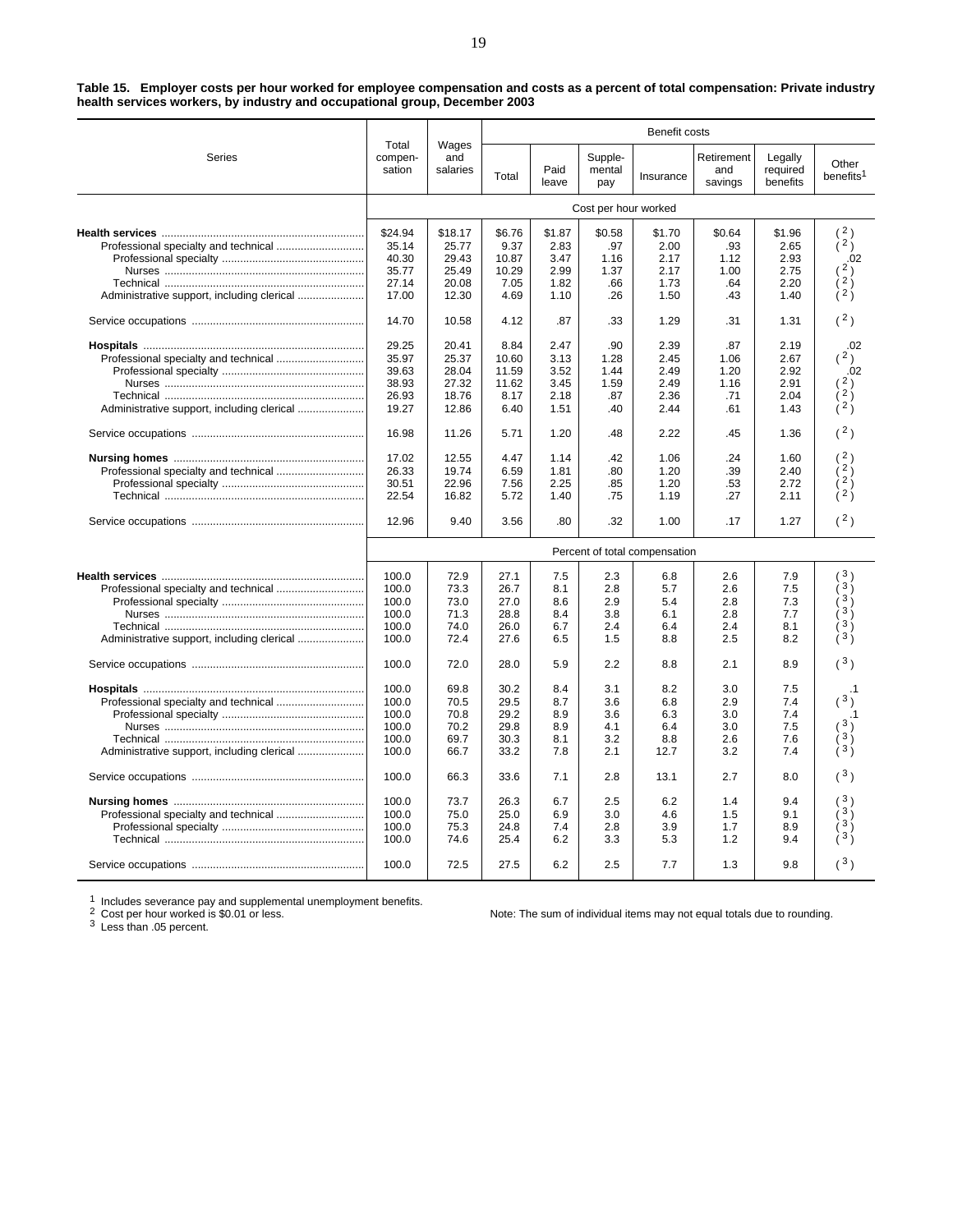**Table 16. Employer costs per hour worked for employee compensation and costs as a percent of total compensation: Private industry transportation equipment manufacturing and public utilities workers, by industry and occupational group, December 2003**

| Series                                          | Total<br>compen-<br>sation    | Wages<br>and<br>salaries | Benefit costs  |               |                          |              |                              |                                 |                                |  |
|-------------------------------------------------|-------------------------------|--------------------------|----------------|---------------|--------------------------|--------------|------------------------------|---------------------------------|--------------------------------|--|
|                                                 |                               |                          | Total          | Paid<br>leave | Supple-<br>mental<br>pay | Insurance    | Retirement<br>and<br>savings | Legally<br>required<br>benefits | Other<br>benefits <sup>1</sup> |  |
|                                                 | Cost per hour worked          |                          |                |               |                          |              |                              |                                 |                                |  |
|                                                 |                               |                          |                |               |                          |              |                              |                                 |                                |  |
| Transportation equipment manufacturing (SIC 37) | \$37.52                       | \$23.34                  | \$14.19        | \$3.21        | \$2.68                   | \$3.41       | \$1.61                       | \$3.01                          | \$0.26                         |  |
|                                                 | 47.07<br>49.81                | 31.05<br>32.99           | 16.03<br>16.82 | 4.52<br>4.99  | 2.15<br>2.09             | 3.68<br>3.86 | 1.96<br>2.00                 | 3.50<br>3.67                    | .22<br>.22                     |  |
| Executive, administrative, and managerial       | 53.58                         | 35.62                    | 17.96          | 4.98          | 3.21                     | 3.45         | 2.20                         | 3.92                            | .21                            |  |
|                                                 | 32.80                         | 19.52                    | 13.28          | 2.55          | 2.96                     | 3.26         | 1.44                         | 2.78                            | .29                            |  |
|                                                 | 31.22                         | 18.57                    | 12.65          | 2.72          | 1.84                     | 3.69         | 1.61                         | 2.53                            | .27                            |  |
|                                                 |                               |                          |                |               |                          |              |                              |                                 |                                |  |
|                                                 | 45.80                         | 28.81                    | 16.98          | 4.13          | 2.31                     | 4.25         | 2.51                         | 3.51                            | .27                            |  |
|                                                 | 48.72                         | 31.17                    | 17.56          | 4.66          | 2.13                     | 4.23         | 2.61                         | 3.63                            | .29                            |  |
|                                                 | 41.18                         | 25.10                    | 16.08          | 3.26          | 2.62                     | 4.26         | 2.34                         | 3.36                            | .24                            |  |
|                                                 |                               |                          |                |               |                          |              |                              |                                 |                                |  |
|                                                 | 37.85                         | 24.88                    | 12.97          | 3.50          | 1.94                     | 3.36         | 1.30                         | 2.74                            | .13                            |  |
|                                                 | 37.92                         | 25.30                    | 12.62          | 3.36          | 2.13                     | 3.17         | 1.16                         | 2.63                            | .16                            |  |
|                                                 | 37.95                         | 24.30                    | 13.65          | 3.75          | 1.62                     | 3.72         | 1.54                         | 2.93                            | .08                            |  |
|                                                 |                               |                          |                |               |                          |              |                              |                                 |                                |  |
|                                                 | 36.48                         | 24.56                    | 11.93          | 3.35          | 1.49                     | 3.30         | 1.09                         | 2.57                            | .12                            |  |
|                                                 | 35.53                         | 24.42                    | 11.11          | 3.10          | 1.41                     | 3.02         | .97                          | 2.49                            | .13                            |  |
|                                                 | 38.89                         | 24.93                    | 13.95          | 4.00          | 1.69                     | 3.98         | 1.39                         | 2.77                            | .11                            |  |
| Electric, gas, and sanitary services (SIC 49)   | 40.41                         | 25.50                    | 14.91          | 3.76          | 2.77                     | 3.49         | 1.70                         | 3.05                            | .15                            |  |
|                                                 | 44.55                         | 27.75                    | 16.80          | 4.10          | 4.14                     | 3.59         | 1.70                         | 3.02                            | .25                            |  |
|                                                 | 36.97                         | 23.64                    | 13.34          | 3.49          | 1.55                     | 3.44         | 1.70                         | 3.10                            | .05                            |  |
|                                                 |                               |                          |                |               |                          |              |                              |                                 |                                |  |
|                                                 | Percent of total compensation |                          |                |               |                          |              |                              |                                 |                                |  |
|                                                 |                               |                          |                |               |                          |              |                              |                                 |                                |  |
| Transportation equipment manufacturing (SIC 37) | 100.0                         | 62.2                     | 37.8           | 8.6           | 7.1                      | 9.1          | 4.3                          | 8.0                             | 0.7                            |  |
|                                                 | 100.0                         | 66.0                     | 34.1           | 9.6           | 4.6                      | 7.8          | 4.2                          | 7.4                             | $.5\,$                         |  |
|                                                 | 100.0                         | 66.2                     | 33.8           | 10.0          | 4.2                      | 7.7          | 4.0                          | 7.4                             | $\cdot$                        |  |
| Executive, administrative, and managerial       | 100.0                         | 66.5                     | 33.5           | 9.3           | 6.0                      | 6.4          | 4.1                          | 7.3                             | .4                             |  |
|                                                 | 100.0                         | 59.5                     | 40.5           | 7.8           | 9.0                      | 9.9          | 4.4                          | 8.5                             | .9                             |  |
|                                                 | 100.0                         | 59.5                     | 40.5           | 8.7           | 5.9                      | 11.8         | 5.2                          | 8.1                             | .9                             |  |
|                                                 | 100.0                         | 62.9                     | 37.1           | 9.0           | 5.0                      | 9.3          | 5.5                          | 7.7                             | .6                             |  |
|                                                 | 100.0                         | 64.0                     | 36.0           | 9.6           | 4.4                      | 8.7          | 5.4                          | 7.5                             | .6                             |  |
|                                                 | 100.0                         | 61.0                     | 39.0           | 7.9           | 6.4                      | 10.3         | 5.7                          | 8.2                             | .6                             |  |
|                                                 |                               |                          |                |               |                          |              |                              |                                 |                                |  |
|                                                 | 100.0                         | 65.7                     | 34.3           | 9.2           | 5.1                      | 8.9          | 3.4                          | 7.2                             | $\cdot$ 3                      |  |
|                                                 | 100.0                         | 66.7                     | 33.3           | 8.9           | 5.6                      | 8.4          | 3.1                          | 6.9                             | $\cdot$                        |  |
|                                                 | 100.0                         | 64.0                     | 36.0           | 9.9           | 4.3                      | 9.8          | 4.1                          | 7.7                             | $\cdot$ .2                     |  |
|                                                 |                               |                          |                |               |                          |              |                              |                                 |                                |  |
|                                                 | 100.0                         | 67.3                     | 32.7           | 9.2           | 4.1                      | 9.0          | 3.0                          | 7.0                             | .3                             |  |
|                                                 | 100.0                         | 68.7                     | 31.3           | 8.7           | 4.0                      | 8.5          | 2.7                          | 7.0                             | $\cdot$                        |  |
|                                                 | 100.0                         | 64.1                     | 35.9           | 10.3          | 4.3                      | 10.2         | 3.6                          | 7.1                             | .3                             |  |
|                                                 |                               |                          |                |               |                          |              |                              |                                 |                                |  |
| Electric, gas, and sanitary services (SIC 49)   | 100.0                         | 63.1                     | 36.9           | 9.3           | 6.9                      | 8.6          | 4.2                          | 7.5                             | .4                             |  |
|                                                 | 100.0                         | 62.3                     | 37.7           | 9.2           | 9.3                      | 8.1          | 3.8                          | 6.8                             | .6                             |  |
|                                                 | 100.0                         | 63.9                     | 36.1           | 9.4           | 4.2                      | 9.3          | 4.6                          | 8.4                             | $\cdot$ 1                      |  |

 $1$  Includes severance pay and supplemental unemployment benefits.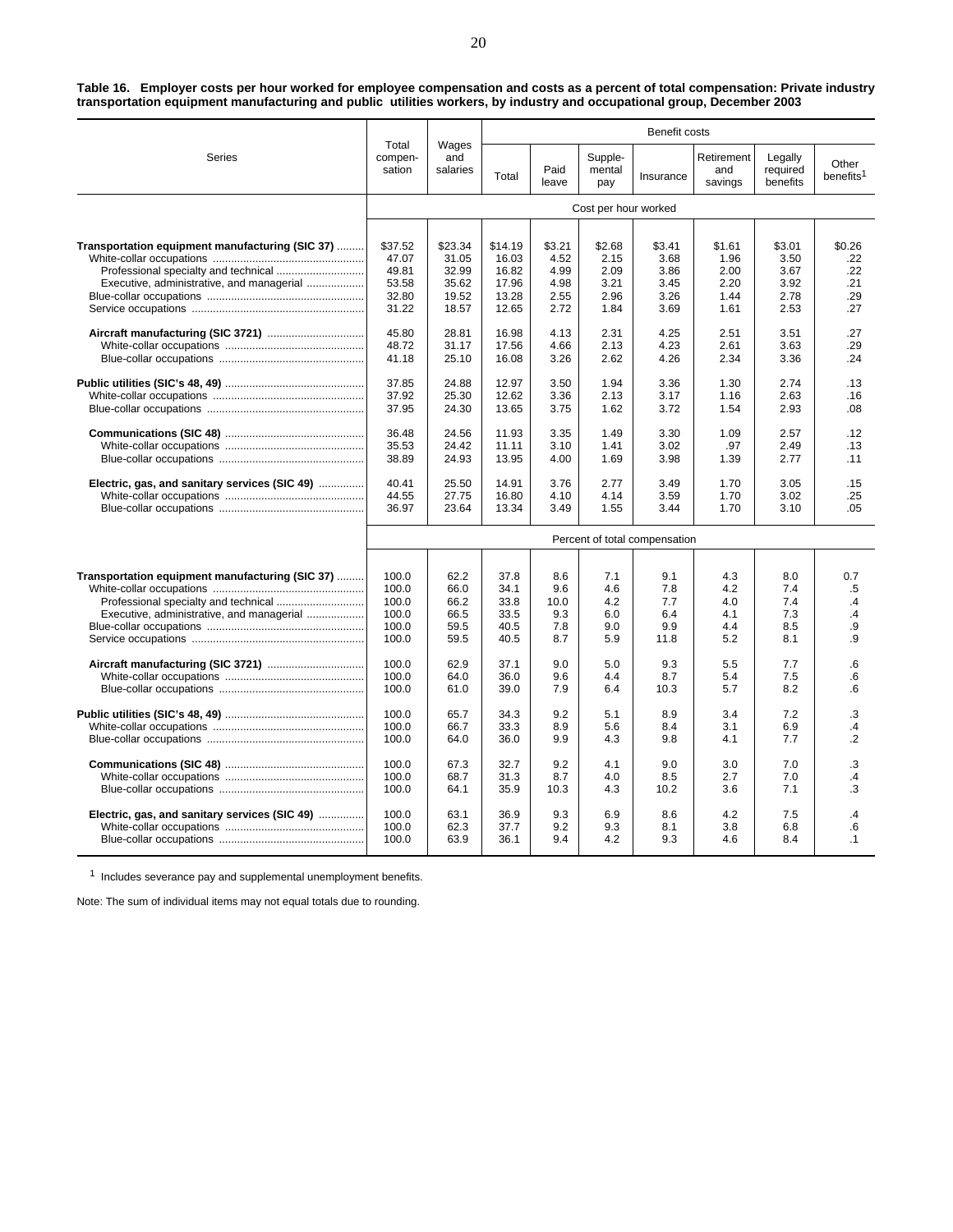#### **EXPLANATORY NOTES**

 Employer Costs for Employee Compensation (ECEC) measures the average cost per employee hour worked that employers pay for wages and salaries and benefits.

 Wages and salaries are defined as the hourly straight-time wage rate or, for workers not paid on an hourly basis, straight-time earnings divided by the corresponding hours. Straight-time wage and salary rates are total earnings before payroll deductions and include production bonuses, incentive earnings, commission payments, and cost-of-living adjustments. Not included in straight-time earnings are nonproduction bonuses such as lump-sum payments provided in lieu of wage increases, shift differentials, and premium pay for overtime and for work on weekends and holidays; these payments are included in the benefits component.

 Benefits include: Paid leave–vacations, holidays, sick leave, and other leave; supplemental pay– premium pay for work in addition to the regular work schedule (such as overtime, weekends, and holidays), shift differentials, and nonproduction bonuses (such as referral bonuses and lump-sum payments provided in lieu of wage increases); insurance benefits–life, health, short-term disability, and long-term disability; retirement and savings benefits–defined benefit and defined contribution plans; legally required benefits–Social Security, Medicare, Federal and State unemployment insurance, and workers' compensation; and other benefits–severance pay and supplemental unemployment plans.

 The Employer Costs for Employee Compensation includes data for the civilian economy, which includes data from both private industry and State and local government. Excluded from private industry are the self-employed, farm workers, and private household workers. Federal government workers are excluded from the public sector. The private industry series and the State and local government series provide data for the two sectors separately.

 The cost levels for this quarter were collected from a probability sample of about 36,200 occupations within approximately 8,300 sample establishments in private industry and about 3,600 occupations within approximately 800 sample establishments in State and local government. Data are collected for the pay period including the  $12<sup>th</sup>$  day of the survey months of March, June, September, and December.

Sample establishments are classified by industry categories based on the 1987 Standard Industrial Classification (SIC) system, as defined by the U.S. Office of Management and Budget. Within a sample establishment, specific job categories are selected and classified into about 500 occupational classifications according to the 1990 Census of Population. Individual occupations are combined to represent broader major occupational groups such as professional specialty and technical occupations.

Beginning with release of the March 2004 estimates, the ECEC will designate industry categories based on the 2002 North American Industry Classification System (NAICS) and classify jobs into occupational categories according to the 2000 Standard Occupational Classification (SOC) Manual. The NAICS and SOC conversions will involve major definitional changes to many of the currently published series. Additional information on the transition to NAICS and SOC will be available the Internet site (http://www.bls.gov/ncs/ect/home.htm) prior to the release of the March estimates in June 2004.

 The December 2003 cost levels were calculated using the March 2003 employment counts from the Bureau of Labor Statistics Current Employment Statistics (CES) program, benchmarked to the 2001 universe of all private nonfarm establishments. The CES program converted from the 1987 Standard Industrial Classification System (SIC) basis to the 2002 North American Industry Classification System (NAICS) with the release of May 2003 estimates. The ECEC has used the March 2003 SIC employment counts for all of 2003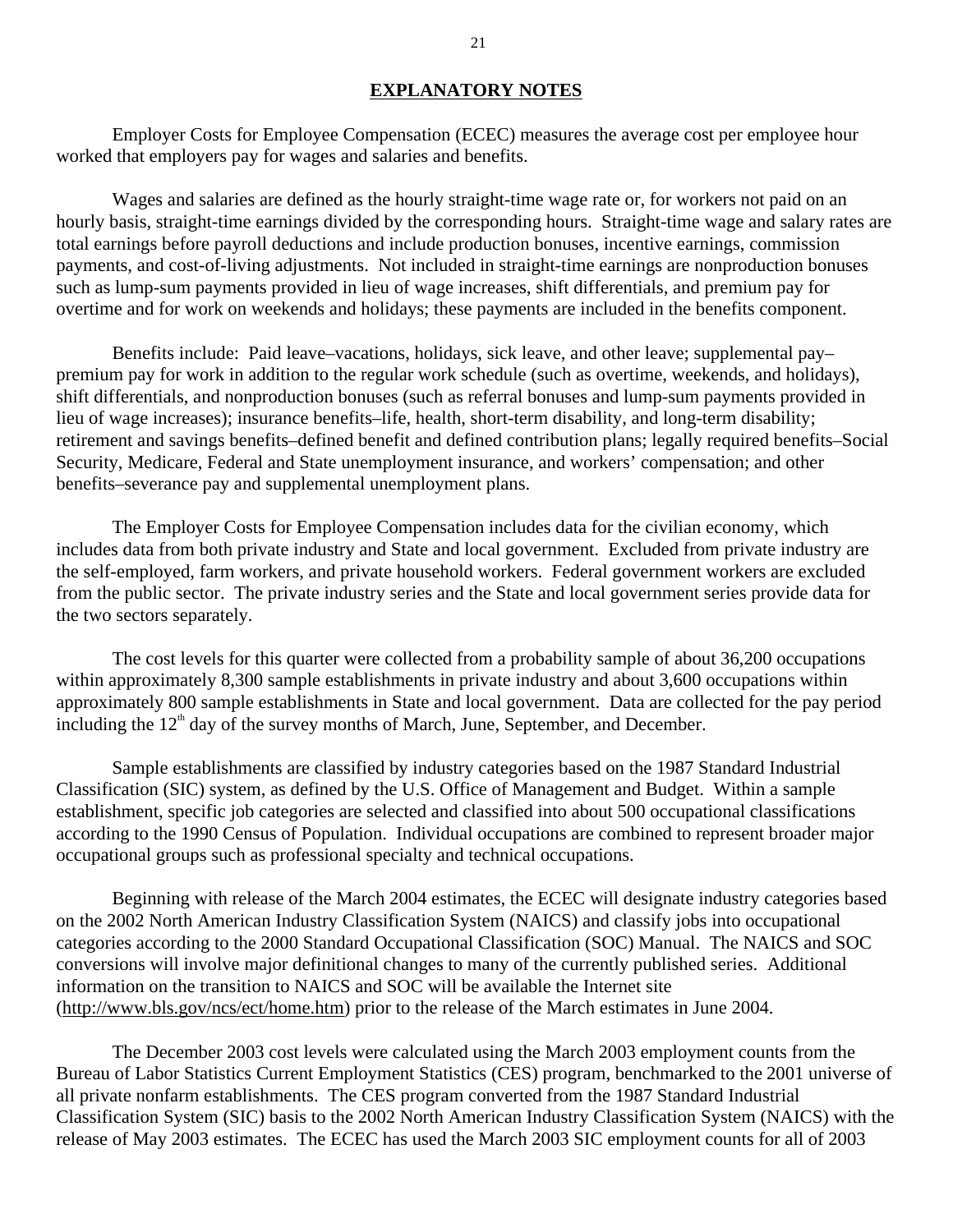cost level estimates but will convert to NAICS employment counts with the release of the March 2004 ECEC estimates.

In most instances, private industry employment counts were total employment estimates for 2-digit major industry groups, such as primary metal manufacturing or food stores, as defined by the SIC system. In a few cases, 3- and 4-digit industry employment counts were used. These include the 4-digit aircraft manufacturing industry (3721) and the 3-digit health care and educational industries. For more information on SIC coding, see "BLS Establishment Estimates Revised to Incorporate March 2001 Benchmarks" in the June 2002 issue of Employment and Earnings. For State and local governments, employment counts ranged from those for 3-digit industries, such as education and health care, to those for major industry divisions, such as public administration.

Employment data from these 2-, 3-, and 4-digit industries were distributed to major occupational groups (such as executives, administrators, and managers or machine operators, assemblers, and inspectors) using the relative importance of the groups in the Employment Cost Index (ECI) sample. Because the ECI establishment sample is completely replaced over a period of several years, major occupational group employment counts from the ECI are affected by the age of the sample. However, a few years' difference in the age of the occupational data within industries is likely to have a small impact on the estimates.

In contrast, the ECI, which measures the change in employer costs for employee compensation, is calculated with fixed 1990 employment counts to prevent employment shifts among occupations and industries from influencing the changes. Therefore, year-to-year changes in Employer Costs for Employee Compensation will differ from those in the ECI.

 Historical data and related articles on the ECEC are included in the bulletin, Employer Costs for Employee Compensation, 1986-99 (Bulletin 2508). An annual historical summary from March 1986 through March 2002 is also available on the Internet site (http://www.bls.gov/ncs/ect/home.htm) or upon request. Data are now available on a quarterly basis beginning with June 2002 data. Information on how costs are calculated appears in "Measuring Trends in the Structure and Levels of Employer Costs for Employee Compensation," Compensation and Working Conditions, Summer 1997. An article on changes in employer compensation costs, "Tracking Changes in Benefit Costs," appears in Compensation and Working Conditions, Spring 1999.

#### Relative Standard Errors

 Because the ECEC is a sample survey, it is subject to sampling errors. Sampling errors are differences that occur between the results computed from a sample of observations and those computed from all observations in the population. The estimates derived from different samples selected using the same sample design may differ from one another. A measure of the variation among these differing estimates is the standard error. It can be used to measure the precision with which an estimate from a particular sample approximates the expected result of all possible samples. The chances are about 68 out of 100 that an estimate from the survey differs from a complete population figure by less than the standard error. The chances are about 90 out of 100 that this difference would be less than 1.6 times the standard error. All the statements of comparisons appearing in this publication are significant at a 1.6 standard error level or better, unless otherwise indicated. This means that for differences cited, the estimated difference is greater than 1.6 times the standard error of the difference.

 The relative standard error (RSE) is shown with the cost estimates for some series in the appendix table. The RSE for all estimates will be available shortly after the release is issued. This information can be obtained directly from the BLS Internet site (http://www.bls.gov/ncs/ect/home.htm), by e-mail request (ocltinfo@bls.gov), or by telephone (202) 691-6199.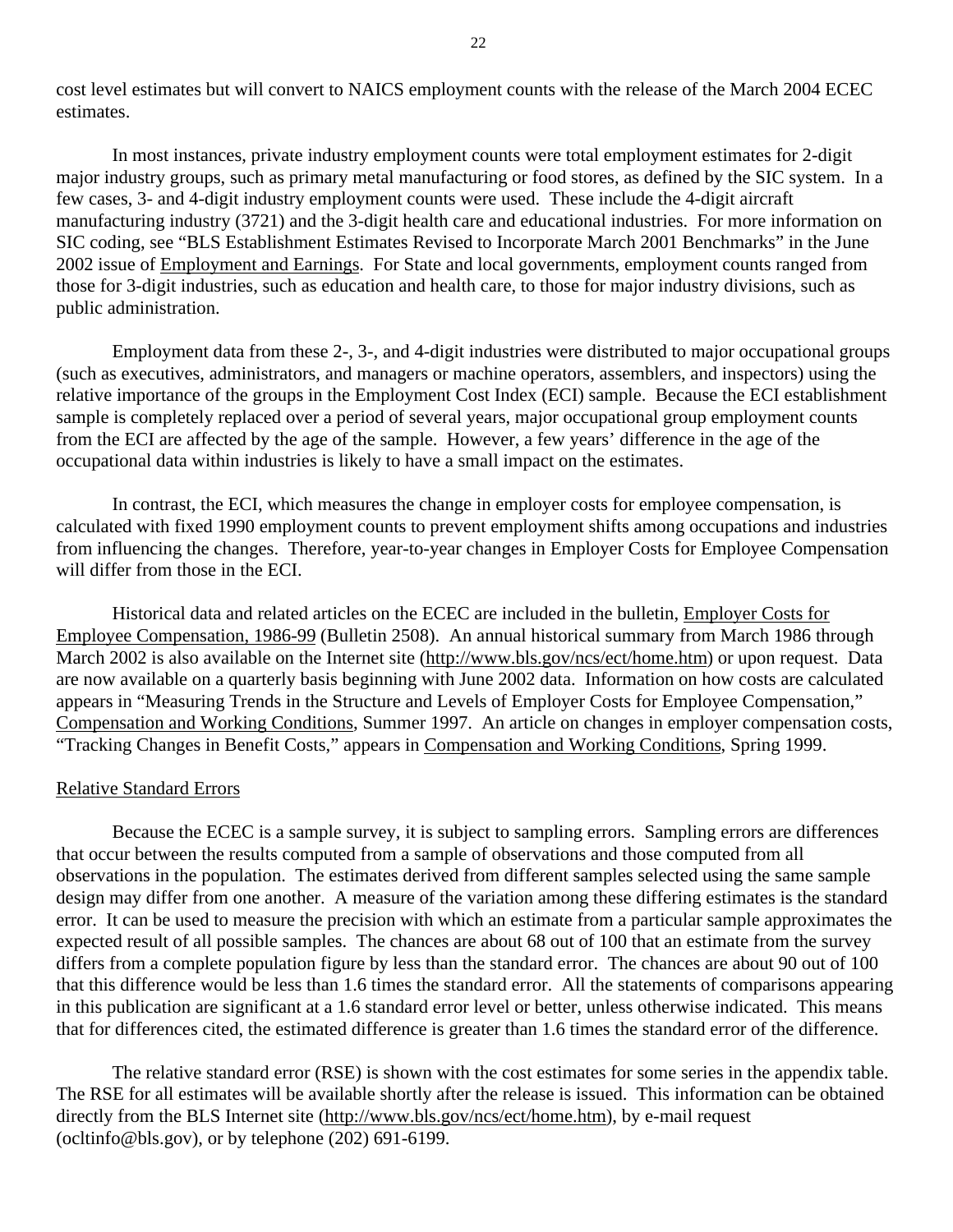For a more detailed explanation of relative standard errors, see "Measuring Trends in the Structure and Levels of Employer Costs for Employee Compensation," Compensation and Working Conditions, Summer 1997. For a detailed explanation of how to use standard error data to analyze differences in year-to-year changes, see "Analyzing Year-to-Year Changes in Employer Costs for Employee Compensation," Compensation and Working Conditions, Spring 1998. This article supplements an article from the Summer 1997 issue of Compensation and Working Conditions, "Explaining the Differential Growth Rates of the ECI and ECEC," which examined how differences in the construction of these measures contribute to differing trends.

Standard errors relate to differences that occur from sampling errors, but not from nonsampling errors. Nonsampling errors are not measured and include survey nonresponse and data collection and processing errors. Survey nonresponse occurs when sample members are unwilling or unable to participate in the survey. Data collection errors include inaccurate data by respondents and definitional difficulties. Processing errors include errors in recording, coding, and entering data. Although nonsampling errors are not measured, BLS quality assurance programs contain procedures for reducing such errors. These procedures include data collection reinterviews, observed interviews, computer data edits, and systematic review of reports on which data are recorded. Extensive field economist training also is conducted to maintain high data collection standards.

#### Comparing private and public sector data

 Aggregate compensation cost levels in State and local government should not be directly compared with those in private industry. Differences between these sectors stem from factors such as variation in work activities and occupational structures. Manufacturing and sales, for example, make up a large part of private industry work activities, but are rare in State and local government. White-collar occupations (largely professional occupations including teachers) account for two-thirds of the State and local government workforce, compared with one-half of private industry.

A detailed examination of differences in compensation levels and trends between private industry and State and local government may be found in "Cost of Employee Compensation in Public and Private Sectors," Monthly Labor Review, May 1993, and "Compensation Cost Trends in Private Industry and State and Local Governments," Compensation and Working Conditions, Fall 1999.

#### Obtaining information

Articles, bulletins, and other information may be obtained by calling (202) 691-6199, sending an e-mail message to ocltinfo@bls.gov, or visiting the Internet site (http://www.bls.gov/ncs/ect/home.htm). Information in this release will be made available to sensory impaired individuals upon request. Voice phone: (202) 691- 5200; Federal Relay Service Number: 1-800-877-8339.